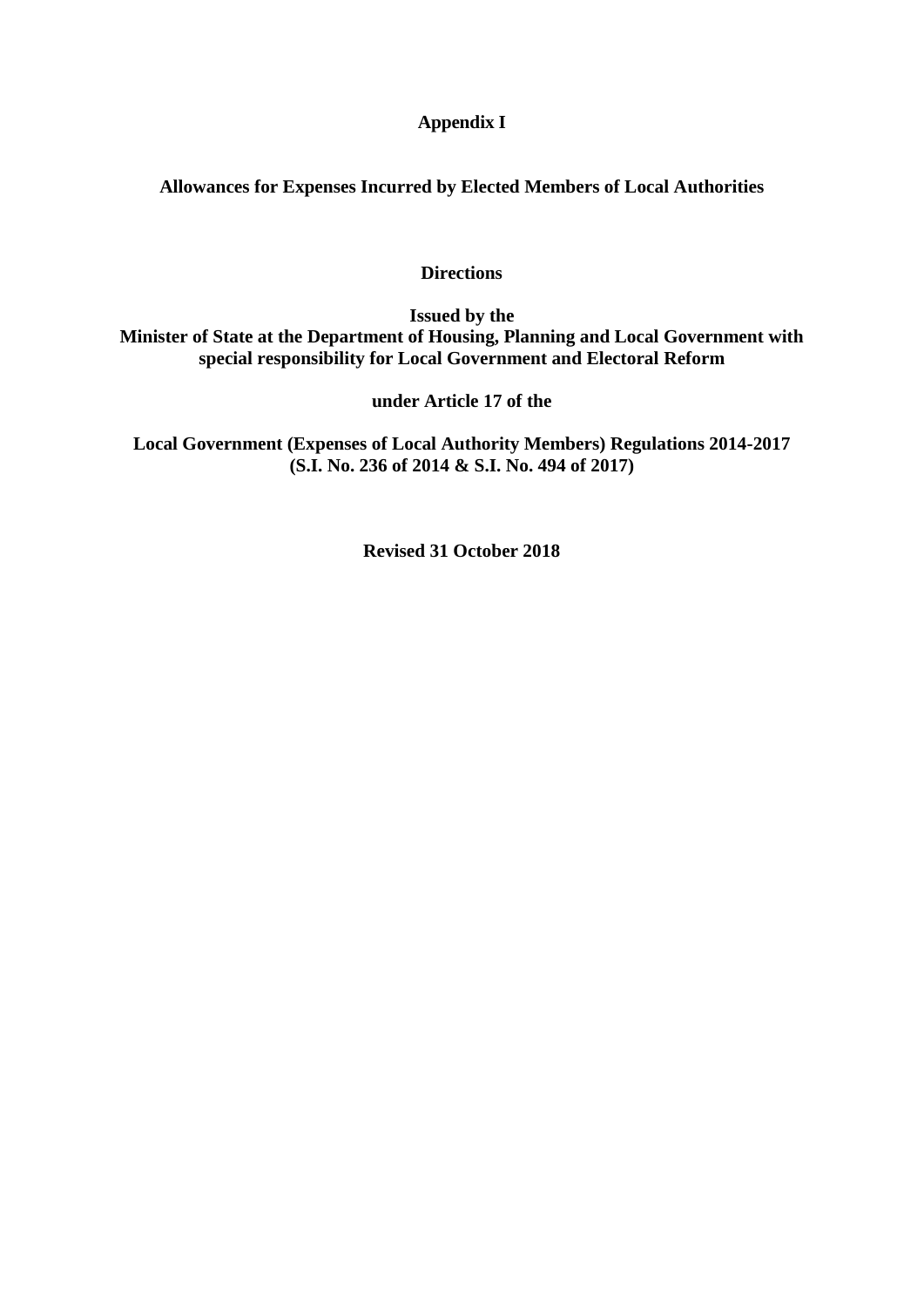## **Introduction**

The following are directions given by the Minister of State at the Department of Housing, Planning and Local Government with special responsibility for Local Government and Electoral Reform under article 17 of the Local Government (Expenses of Local Authority Members) Regulations 2014-2017 (S.I. No. 236 of 2014 & S.I. No. 494 of 2017).

The directions should be read in conjunction with section 142 (as amended) of the Local Government Act 2001 generally with respect to expenses, and with section 143 with respect to any allowances for chairpersons, and the fore-mentioned Regulations. They replace all previous directions regarding expenses and allowances of elected members.

#### **Contents Page**

| Part I      | Rates and Rules in relation to Annual Expenses Allowances |                                                                                           |                |
|-------------|-----------------------------------------------------------|-------------------------------------------------------------------------------------------|----------------|
|             | Schedule A                                                | <b>Expenditure Categories for Vouched Annual Expenses</b>                                 | $\overline{7}$ |
|             | Schedule B                                                | Guidance on the rent, rates and other such charges<br>in relation to an office or offices | 11             |
| Part II     |                                                           | Rates and Rules for Travelling and Subsistence Expenses Allowances                        | 13             |
|             | Schedule A                                                | <b>Motor Travel Rates</b>                                                                 | 21             |
|             | Schedule B                                                | <b>Subsistence Rates</b>                                                                  | 22             |
|             | Schedule C                                                | Declaration                                                                               | 23             |
|             | Schedule D                                                | <b>Aggregated Travel Form</b>                                                             | 24             |
| Part III    |                                                           | Rates and Rules in respect of Mobile Phone Allowance                                      | 25             |
| Part IV     |                                                           | <b>Allowances for Certain Chairpersons</b>                                                | 26             |
|             |                                                           | Allowances for Members of Municipal Districts/Area Committees                             | 27             |
| Part V      |                                                           | Allowances for Expenses for Attendance at Conferences and Training                        | 30             |
| Part VI     |                                                           | General Rules in respect of the Allowances                                                | 35             |
| Appendix I  | <b>Guidance Notes</b>                                     |                                                                                           |                |
| Appendix II |                                                           | Summary of Expenses and Allowances System                                                 | 41             |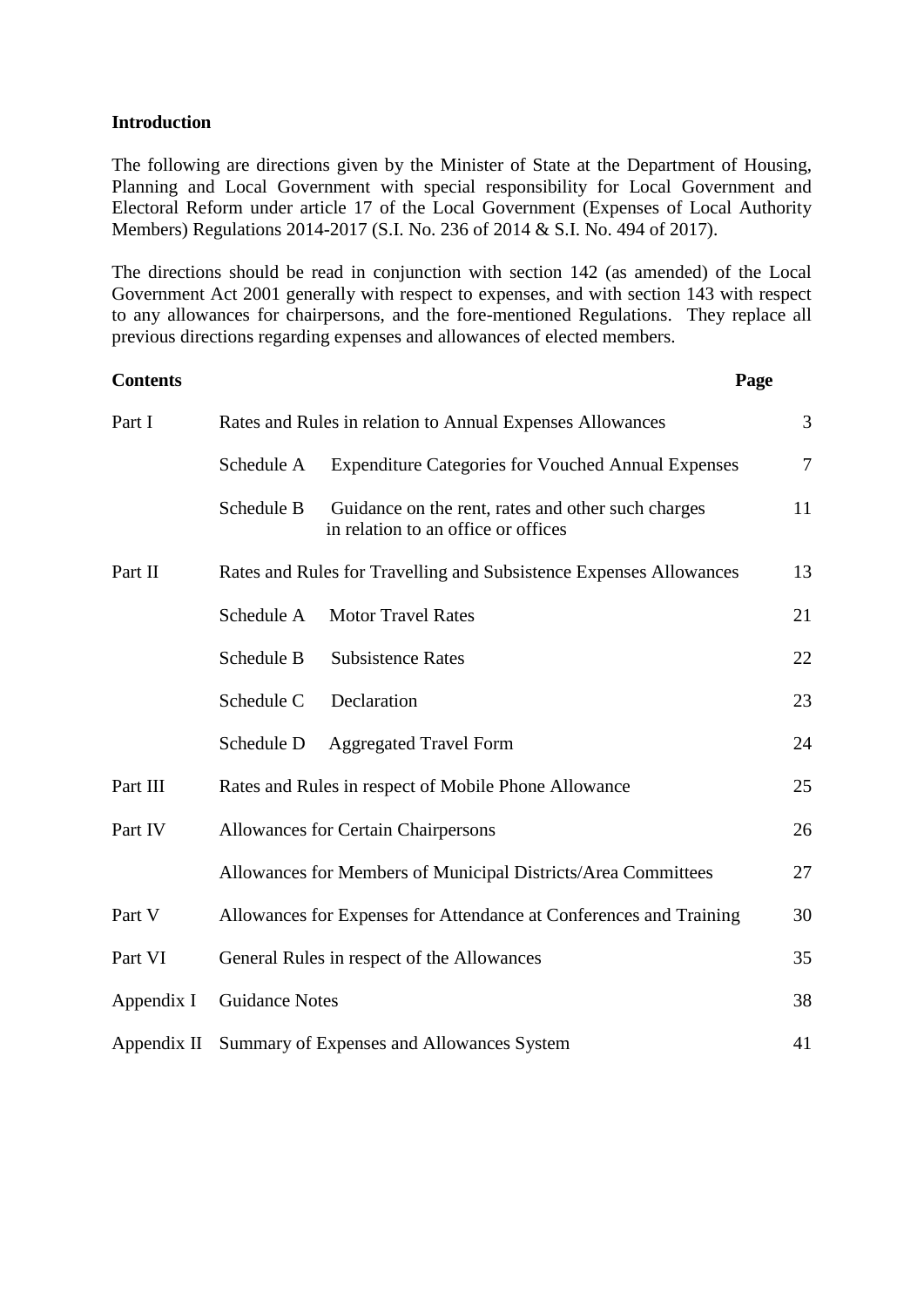#### **Part I**

#### **Rates and Rules in relation to Annual Expenses Allowances**

#### **1. Rates**

1

- (1) The rates that apply for the purpose of calculating an annual expenses allowance under Part II of the Regulations shall be as follows:-
	- (a) The annual travel rates that apply from 1 January 2018 for the purposes of subparagraph (i) of paragraphs (a), (b), (c) and (d) respectively of article  $5(1)$  of the Regulations shall be aligned with the general travel rates set by the Minister for Finance and Public Expenditure and Reform as follows: -
		- (i) 44.79 cent per km for the first 1,500 kilometres,
		- (ii) 83.53 cent per km from 1,501 kilometres up to 5,500 kilometres,
		- (iii) 32.21 cent per km for 5,501 kilometres and over, and
		- (iv) 25.85 cent per km for 25,001 kilometres and over

The distance travelled shall be determined based on the total accumulated "relevant distance" under article 5(2) of the Regulations and the total distance should then be split between the relevant travel bands<sup>1</sup>.

*For example, a Member who lives 26km for the headquarters of their local authority with a travel index of 110 would have a relevant distance of 2,860km per annum (26km x 110 travel index). The travel rate of 44.79 cent per km would apply for the first 1,500km of this distance. The travel rate of 83.53 cent per km would then apply for the remaining 1,360km. Total payment per annum: (1,500 @ 44.79 = €671.85) + (1,360 @ 83.53 = €1,135.87) = €1,807.72* 

- (b) The annual subsistence rate which shall apply for the purposes of subparagraph (ii) of paragraphs (a), (b), (c) and (d) respectively of article  $5(1)$  of the Regulations shall be  $€33.61$ .
- (c) The fixed annual rate which shall apply for the purposes of subparagraph (iii) of paragraphs (a), (b), (c) and (d) respectively of article 5(1) of the Regulations shall be  $\epsilon$ 2,286,  $\epsilon$ 2,413,  $\epsilon$ 2,540 and  $\epsilon$ 2,667.
- (2) Annual expenses allowances under Part II of the Regulations shall be paid in instalments following the end of each month or of such greater period as the local authority may decide. Local authorities may choose to pay the annual travel rate in equal instalments based on the total relevant distance to be accumulated over the year.

<sup>1</sup> The annual travel rate is NOT aggregated with the travelling expenses allowance under Part II or with travel to meetings of outside bodies. The annual travel rate is part of a composite allowance and there are unique rules that apply (the indexed bands for the notional number of meetings per year, 80% attendance rule, etc). The number of meetings attended by a member and actual distance travelled may differ from the indicative number of meetings and distance calculated at the beginning of the year using the indexed bands. As such the annual travel rate should continue to be calculated separately.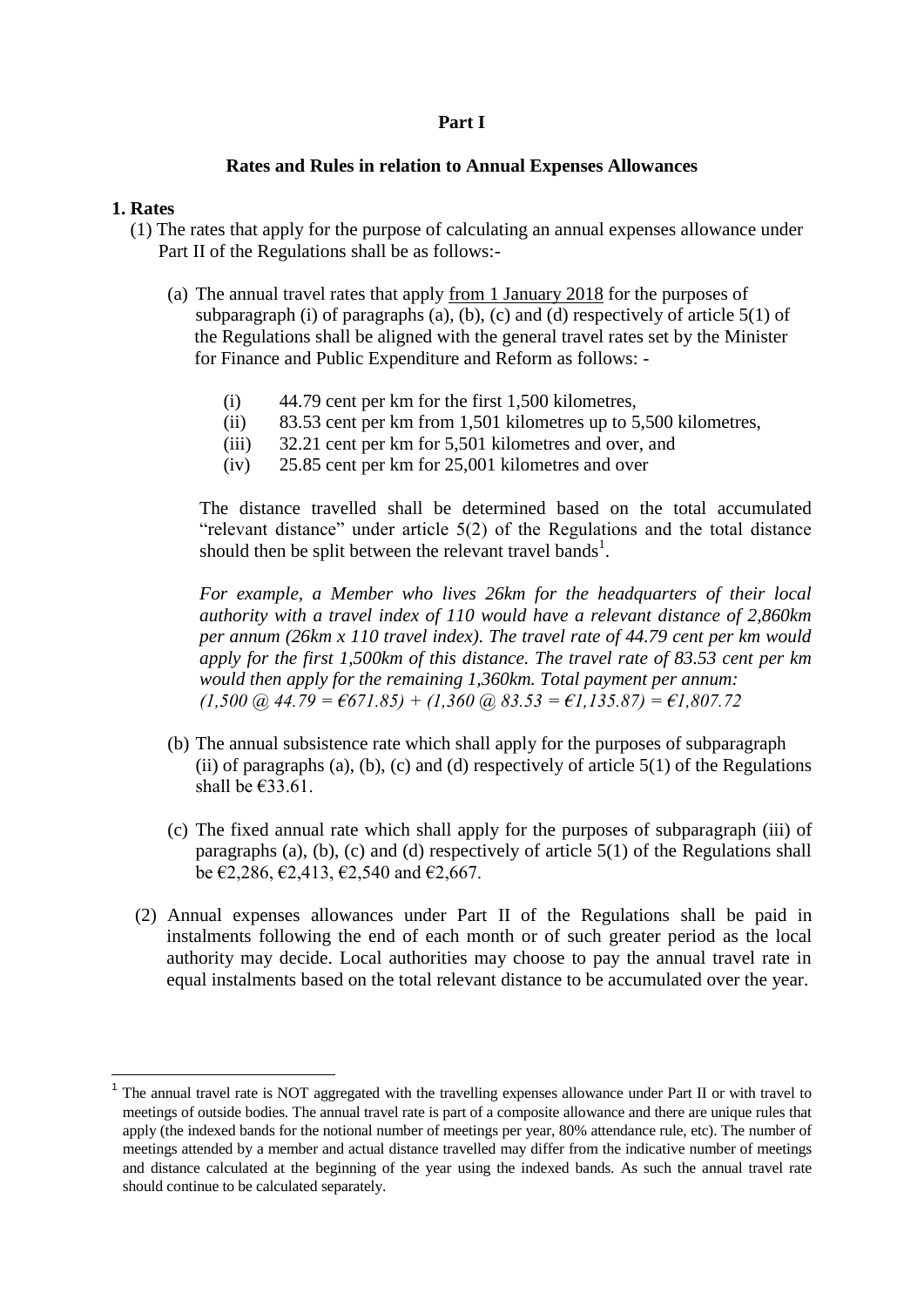# **2. Vouched Annual Expenses**

- (1) With effect from 1 July 2017, members may choose to opt for claiming vouched annual expenses instead of being paid the fixed annual rate. It is a matter for each individual Member to choose if he or she wants to continue to claim the unvouched fixed annual rate or forego this payment to instead claim vouched annual expenses.
- (2) The maximum amount that may be claimed in vouched annual expenses per calendar year is  $65,000$  (or  $62,500$  for the period 1 July to 31 December 2017). This shall be paid in instalments following the end of each month or of such greater period as the local authority may decide.
- (3) All expenses must be incurred within the relevant period. Expenses incurred before 1 July 2017 are not eligible. Annual expenses incurred for 2017 may be allowed on a pro-rata basis e.g. in the case of an annual fee being paid by a member for 2017 for webhosting then only 50% of this would be allowable covering the period July to December.
- (4) Expenditure incurred by a member must be wholly and exclusively incurred in the performance of his or her duties as a member and should not include any personal element of expenditure. The expenses must fall within one of the categories set out under Schedule A to Part I of these directions.
- (5) Members who choose to claim vouched expenses retrospectively for the period 1 July 2017 - 31 December 2017 must provide written notification to the local authority within a reasonable time limit set by the local authority following the issuing of this circular. In cases where Members choose to claim vouched expenses retrospectively for this period it will be necessary for local authorities to deduct the total amount of fixed annual rate payments made in respect of this period from the total amount of vouched expenses being claimed.
- (6) Members who chose to claim vouched expenses for 2018 must provide written notification to the local authority within a reasonable time limit set by the local authority following the issuing of this circular. In 2019 and subsequent years such written notification must be provided at least 10 working days before the end of January.
- (7) If the total of the expenses incurred exceed the vouched allowance a Member was paid in the relevant period, the additional amount may not be brought forward to the following year i.e. if a Member has used his expenses budget for the year and the invoice is due to be paid it cannot be carried over to the following year.
- (8) Members who decide to claim vouched annual expenses must commit for the entirety of the relevant period. Members may not revert to the fixed annual rate during this time. At the conclusion of each period, members may again choose between claiming a fixed annual rate or vouched annual expenses for the subsequent period.
- (9) Members claiming vouched annual expenses must be able to provide bills, invoices, receipts and other relevant documentation for expenses they have incurred. The invoices should state the specific details of the type of service purchased. The local authority can only provide reimbursement after a Member has paid for the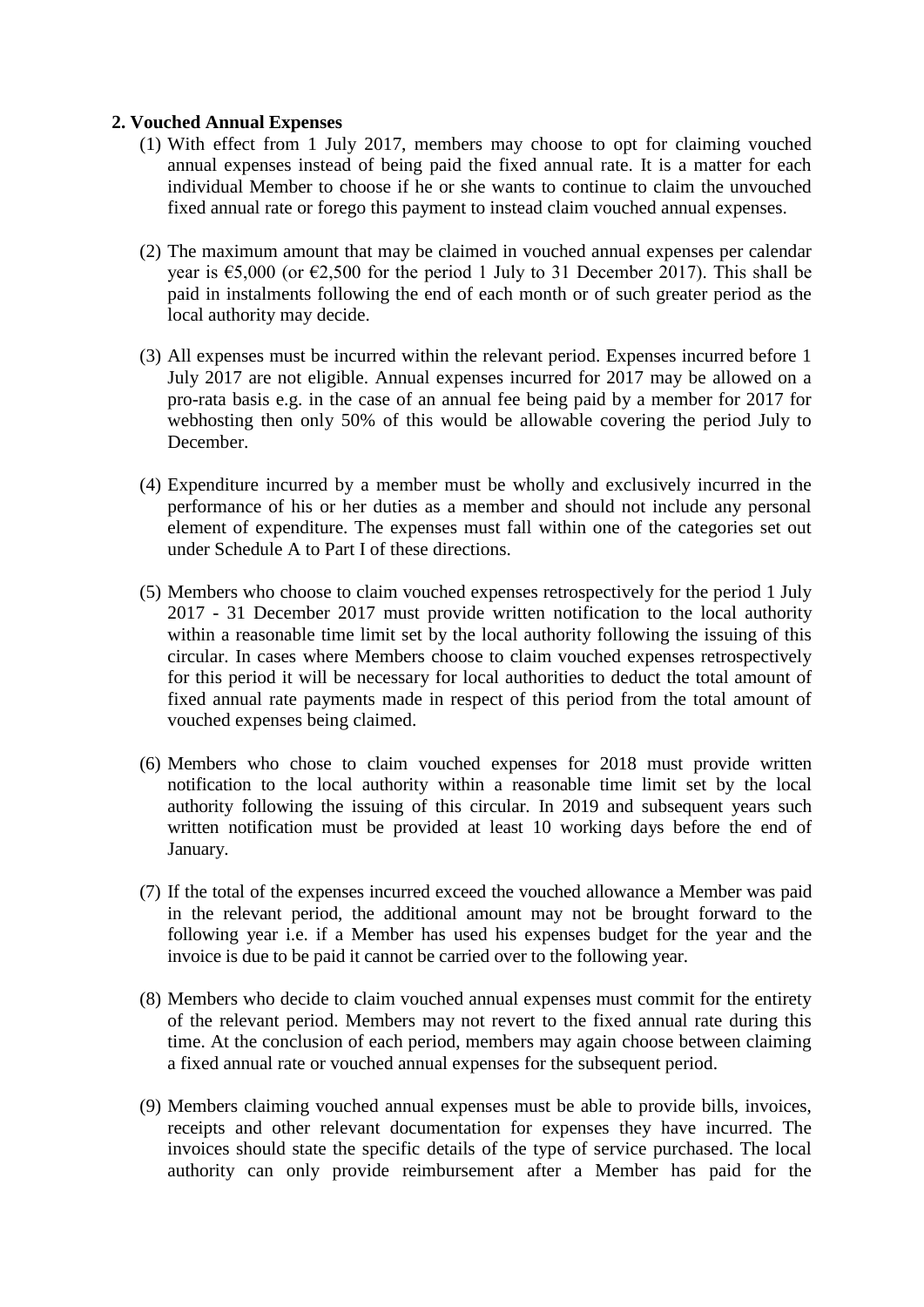goods/services. Proof of payment should confirm that the payment was made by the Member. The relevant documentation (originals not copies) should be submitted promptly by members to the local authority after the end of each month. Members are advised to retain copies of relevant documentation submitted.

- (10) The documentation submitted and associated payments may be reviewed by the internal audit of the local authority or the Local Government Audit Service.
- (11)It is the responsibility of members to ensure that only relevant documentation relating to eligible expenditure allowed under Schedule A to Part I of these directions is submitted. Members will be required to reimburse the local authority in cases where payment has issued against expenses that are later found to be ineligible.

#### **3. Attendance**

(1) As set out in Part II of the Expenses Regulations, the annual expenses allowance for elected members comprises three elements - (1) travel, (2) subsistence and (3) an unvouched fixed rate allowance in respect of miscellaneous expenses or a vouched expenses allowance in respect of certain categories of miscellaneous expenditure.

The attendance requirement for the travel and subsistence elements is 80% and the attendance requirement for the final element i.e. miscellaneous expenses is 50%. Full payment of the miscellaneous element is payable for attendance by a member at 50% or more of the total number of meetings which that member was due to attend (i.e. "relevant meetings" of the full council, of municipal district members, and of committees, etc, of which he or she is a member). Where a member attends less than 50% of the total number of due meetings, then the proportion of the miscellaneous element payable shall be proportionate to the number of meetings attended. If for example 20 meetings are attended when 30 meetings is the 50% threshold, then 20/30 of the miscellaneous element is payable.

- (2) The calculation of the 80% attendance threshold and of the amount of the allowance when less than 80% attendance is achieved should accord with the rules as set out at paragraphs (c) and (d) below.
- (3) In determining 80% of the due number of meetings, any decimal amount shall be disregarded. If for example the total number of meetings which a Member was due to attend in the period was 47 then 80% of such number of meetings is 47 x 80% = 37.6. This figure is then rounded down to the nearest whole number so that full payment of the allowance is available for attendance at 37 meetings.
- (4) In calculating the amount of the travel and subsistence element of the allowance payable when a member attends less than 80% of the due number of meetings, any decimal point should be rounded up. So that if for example a member attends 26 meetings when the relevant number of meetings for full payment of the travelling and subsistence element is 37 meetings, then the proportion of the travelling and subsistence element payable is  $26 / 37 = 70.27\%$  of the maximum entitlement. In such instance, the 70.27% should be rounded up to 71% as the percentage of the allowance that is payable.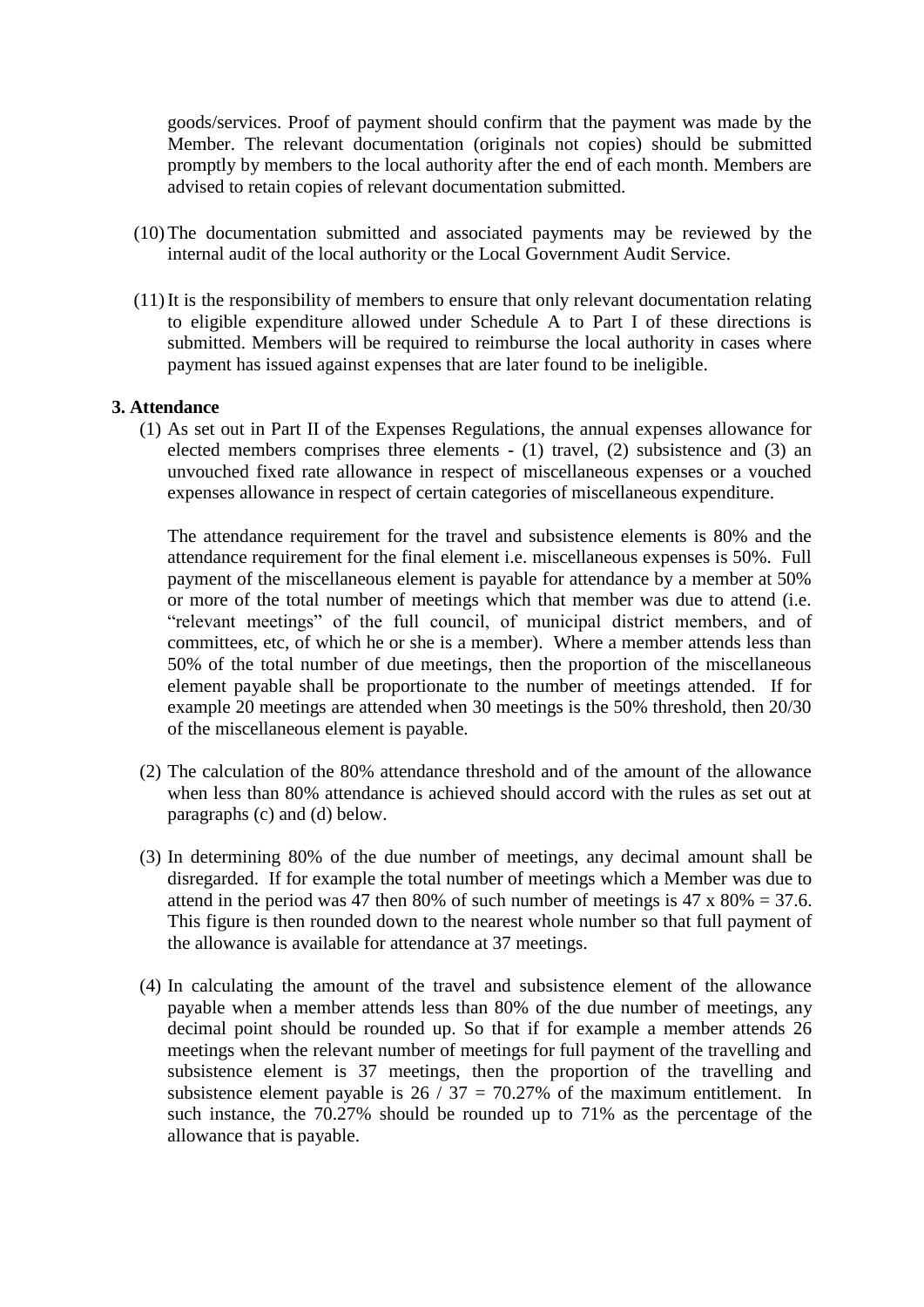- (5) The rules at (3) and (4) above should also apply in the case of calculations arising as regards the reduced attendance threshold at paragraph (1) above.
- (6) With regard to the level of payment where the number of meetings is below the index figure used in the formula for calculating the annual allowance, the position remains that once 80% or upwards of the relevant number of meetings (i.e. meetings of full council and municipal district members plus meetings of committees, joint committees and joint policing committees of which the person is a member) are attended the member qualifies for the full allowance determined in accordance with the formula.
- (7) It is entirely a matter for the local authority to determine the actual number of meetings. Arrangements should be in place to ensure they are prepared and organised in a business-like manner and conducted efficiently and effectively so as to minimise demands. Procedures should continue to be reviewed periodically to identify any changes in existing arrangements, which may lead to improvements in this regard.
- (8) Attendance at meetings of any body that the member has been nominated onto in their capacity as an elected member shall not be included in the calculation in the determination of the actual number of meetings for which an allowance is paid (e.g. heritage committees).
- (9) The Annual Expenses Allowance is a composite expenses allowance and is regarded as no more than reimbursing Members for overall costs incurred wholly, exclusively and necessarily in the performance of duties for the office held. This allows the payment to be made by local authorities without deduction of tax. As such it is not fully payable to Members who do not meet the minimum attendance requirements.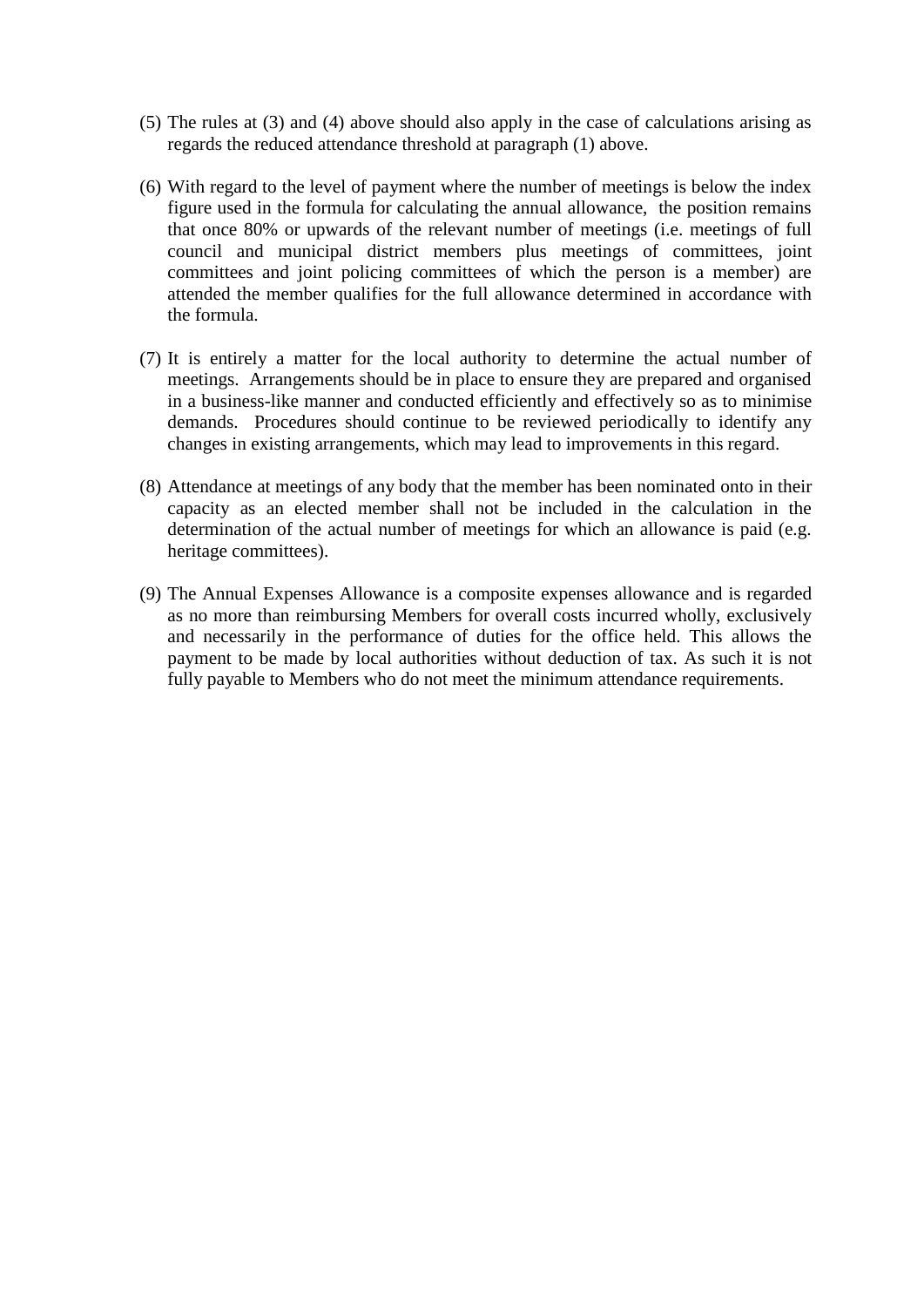# **Schedule A**

| <b>Expenditure Categories</b>                     | <b>Allowable</b>                                                                                                | <b>Documentation</b>                                                                                                                               |
|---------------------------------------------------|-----------------------------------------------------------------------------------------------------------------|----------------------------------------------------------------------------------------------------------------------------------------------------|
| Rent, rates and other<br>such charges in relation | Guidance on the rent, rates and<br>other such charges in relation to an                                         | Declaration form<br>completed to provide the                                                                                                       |
| to an office or offices                           | office or offices is set out<br>in Schedule B                                                                   | following:                                                                                                                                         |
|                                                   | In summary rent rates and other<br>such charges are allowable on:                                               | Address of the constituency<br>$of\ddot{\text{fice}}(s)$ premises                                                                                  |
|                                                   | An office premises that complies<br>with the definition in Schedule B<br>The costs relating to the declared     | A statement of mortgage<br>interest that was incurred<br>for the stated premises<br>apportioned for the relevant<br>period from the lending        |
|                                                   | apportioned<br>premises,<br>as<br>appropriate                                                                   | agency                                                                                                                                             |
|                                                   | The cost of the mortgage interest on<br>the premises (no tax deduction can<br>be claimed)                       | A statement of the rent that<br>was incurred for the stated<br>premises apportioned for<br>the relevant period from the<br>rental company/owner to |
|                                                   | The cost of rent paid on non-owner<br>occupied<br>premises<br>used<br>as<br>a<br>constituency office            | include<br>applicable<br>tax<br>numbers                                                                                                            |
|                                                   | Proof that a cost was incurred<br>for such premises                                                             | Proof of payment of the<br>amount applicable for the<br>relevant period                                                                            |
|                                                   | Rental relating to the storage<br>space for a mobile office                                                     |                                                                                                                                                    |
| Signage in respect of the<br>office               | The signage on any office.                                                                                      | The bills/invoices with the<br>address of the premises or                                                                                          |
|                                                   | Signage on a mobile office, or<br>vehicle (vehicle wrapping) of<br>the Member                                   | vehicle registration, details<br>of the signage, date and<br>amounts to be paid.<br>A photograph of the sign                                       |
|                                                   | Vehicle sign writing, graphics<br>or car wrap signs for a Member's<br>car that comply with the SIPO             | should also be kept for<br>examination.                                                                                                            |
|                                                   | guidelines (cannot explicitly<br>promote a person's candidacy,<br>party's interests or which solicits<br>votes) | Proof of payment of the<br>bill/invoice for the relevant<br>period                                                                                 |

# **Expenditure Categories for Vouched Annual Expenses (Paragraph 2 of Part I refers)**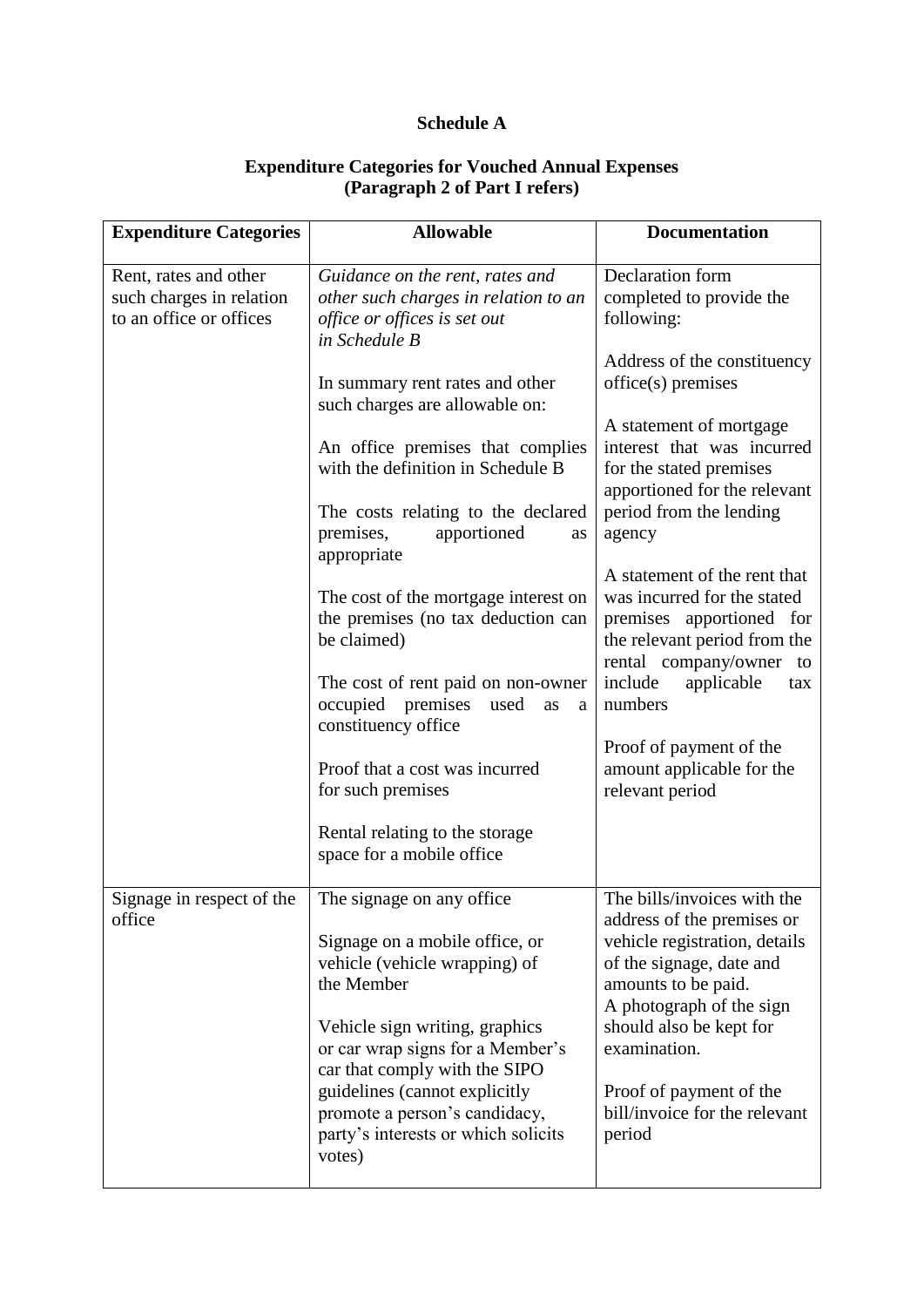| Utilities of an office or                                           | Cost of bills/invoices apportioned                                                                                                                                                                                                                                                                                                                                                                                                                       | The bills/invoices with the                                                                                                                                                                                                                                                                                                                                                            |
|---------------------------------------------------------------------|----------------------------------------------------------------------------------------------------------------------------------------------------------------------------------------------------------------------------------------------------------------------------------------------------------------------------------------------------------------------------------------------------------------------------------------------------------|----------------------------------------------------------------------------------------------------------------------------------------------------------------------------------------------------------------------------------------------------------------------------------------------------------------------------------------------------------------------------------------|
| offices                                                             | to include only costs of utilities or                                                                                                                                                                                                                                                                                                                                                                                                                    | address of the premises,                                                                                                                                                                                                                                                                                                                                                               |
|                                                                     | office services for the premises                                                                                                                                                                                                                                                                                                                                                                                                                         | date and amounts to be                                                                                                                                                                                                                                                                                                                                                                 |
|                                                                     | declared in the relevant periods.                                                                                                                                                                                                                                                                                                                                                                                                                        | paid                                                                                                                                                                                                                                                                                                                                                                                   |
|                                                                     | Allowable items may include:                                                                                                                                                                                                                                                                                                                                                                                                                             |                                                                                                                                                                                                                                                                                                                                                                                        |
|                                                                     | Electricity bills<br>٠<br>Gas bills<br>Oil or other fuel purchases<br>for the office<br>Rates<br>Refuse charges<br>$\bullet$<br>Water charges<br>$\bullet$<br>Alarm monitoring<br>$\bullet$<br>Security costs (e.g. CCTV<br>installation)<br>Language service such as<br>$\bullet$<br>translation, interpretation,<br>$\bullet$<br>disability [e.g. Braille]<br>٠<br>Bulk scanning services<br>$\bullet$<br>confidential<br><b>Bulk</b><br><b>or</b>     | A statement of the costs of<br>bills/invoices that were<br>apportioned by including<br>only costs incurred in the<br>relevant period for the<br>premises declared<br>Direct debit payments of<br>utility bills made after 1<br>July 2017 are allowable for<br>the pro rata amount due for<br>the relevant period<br>Proof of payment of the<br>bill/invoice for the relevant<br>period |
|                                                                     | shredding                                                                                                                                                                                                                                                                                                                                                                                                                                                |                                                                                                                                                                                                                                                                                                                                                                                        |
|                                                                     | <b>Not Allowable</b><br>Sundry items of refreshments<br>which includes catering, tea, coffee,<br>biscuits, newspapers, water<br>Bank charges/interest                                                                                                                                                                                                                                                                                                    |                                                                                                                                                                                                                                                                                                                                                                                        |
| Purchase or maintenance<br>of home office furniture<br>or equipment | Home office furniture and<br>equipment normally required for<br>the running of a home office<br>Equipment can include cost of<br>purchase, rental and maintenance of<br>any office equipment including<br>tablet PCs (such as iPads) and IT<br>equipment (such as laptops)<br>provided such equipment has not<br>already been provided by the local<br>authority<br>Charges levied by the local<br>authority ICT section for IT<br>connection or support | The bills/invoices should<br>specify the details of the<br>purchase of the furniture<br>and equipment that will<br>indicate it is for home<br>office use, date and<br>amounts to be paid<br>Proof of payment of the bill<br>invoice for the relevant<br>period                                                                                                                         |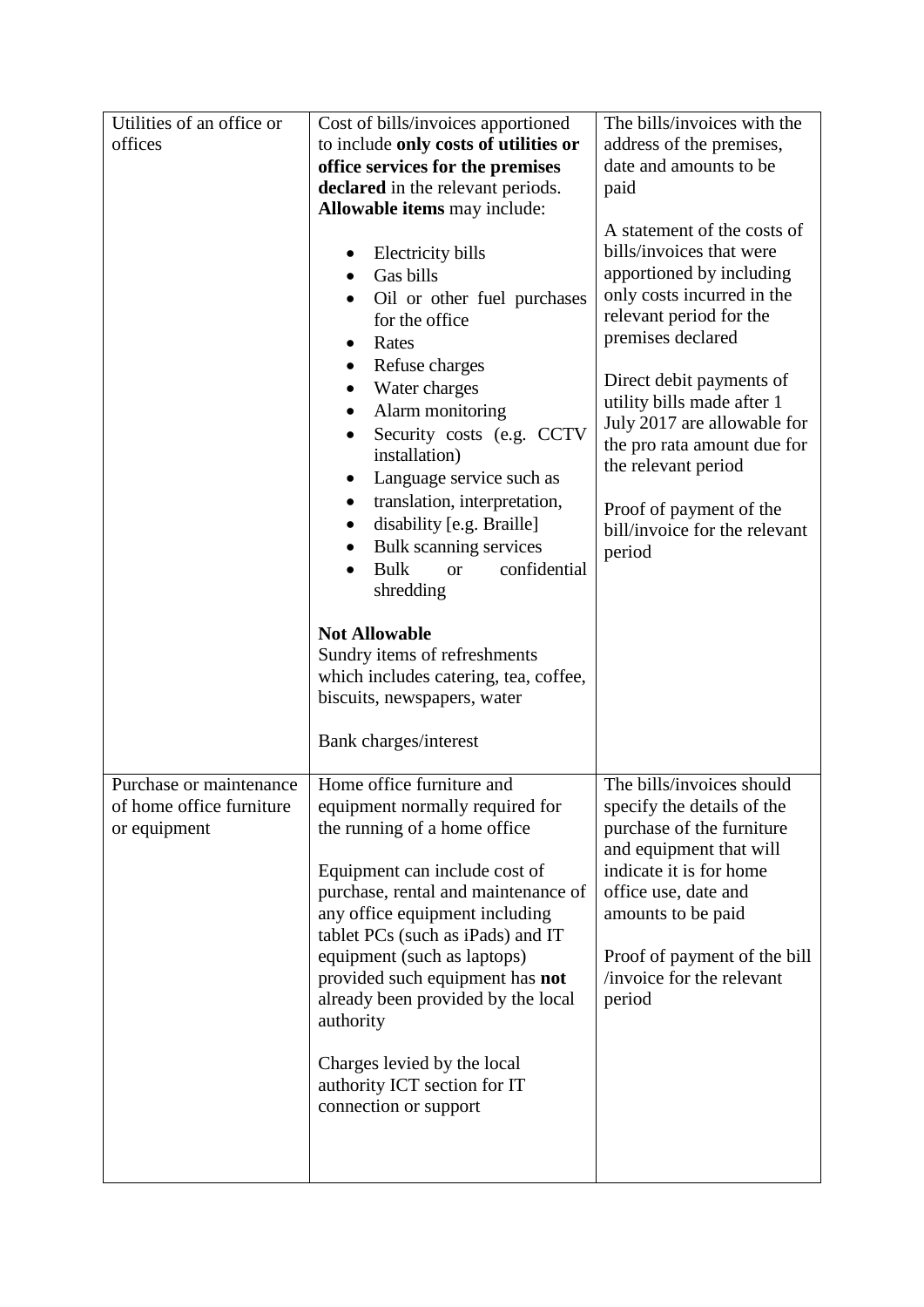| Hiring rooms for clinics<br>or other meetings                                     | The hire cost of rooms in any<br>location or premises for the purpose<br>of clinics or meetings with the<br>general public in the performance<br>of his/her functions as a member                                                                                                                                                                                                                                                            | The bill/invoice for the<br>room hire including name,<br>address and date of each<br>event<br>List of events to indicate<br>that the purpose of room<br>hire was for his/her<br>functions as a member<br>Proof of payment of the<br>bill/invoice for the relevant<br>period                                                                                                                                                                              |
|-----------------------------------------------------------------------------------|----------------------------------------------------------------------------------------------------------------------------------------------------------------------------------------------------------------------------------------------------------------------------------------------------------------------------------------------------------------------------------------------------------------------------------------------|----------------------------------------------------------------------------------------------------------------------------------------------------------------------------------------------------------------------------------------------------------------------------------------------------------------------------------------------------------------------------------------------------------------------------------------------------------|
| Leaflet and newsletter<br>printing and distribution                               | Printing of leaflets and newsletters<br>for the performance of his/her<br>functions as a member that is not<br>otherwise facilitated by the use of<br>the printing facilities of the local<br>authority and subject to the same<br>conditions as the local authority<br>may apply regarding the use of its<br>own printing facilities<br>Distribution of leaflets and<br>newsletters for the performance of<br>his/her functions as a member | The bill/invoice for the<br>services including name,<br>address and date of each<br>publication or distribution<br>Samples to indicate that the<br>content was for the<br>performance of his/her<br>functions as a member<br>attached to each invoice<br>Proof of payment of the<br>bill/invoice for the relevant<br>period                                                                                                                              |
| Advertising relating to<br>the performance of<br>his/her functions as a<br>member | Advertising costs only (excluding<br>graphic design and photography)<br>All forms of media can be used<br>(incl. newspapers, newsletters,<br>radio, online, window space,<br>signage, social media, etc)<br>Content is limited to the Member's<br>name, address, clinic times or title<br>of the meeting, venue and date                                                                                                                     | Copies of the<br>advertisement and the<br>publication in which it<br>appears to indicate that the<br>content was for the<br>performance of his/her<br>functions as a member<br>Invoices for services<br>including name, address,<br>company office registration<br>number, charitable status<br>number, where applicable<br>Proof of payment of the<br>invoice/bill, the dates on<br>which the promotion<br>occurred must be indicated<br>on the invoice |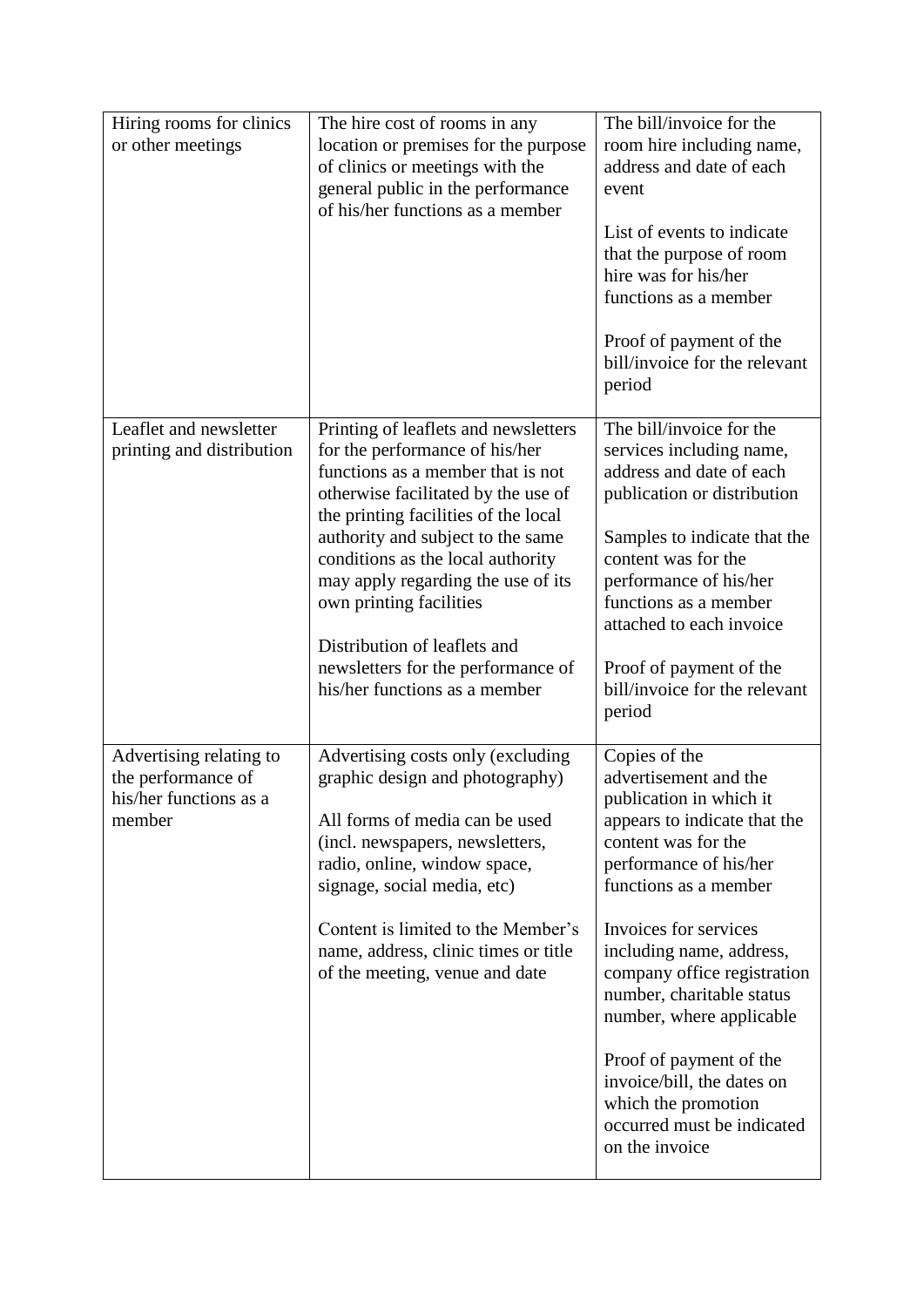| Web hosting and other<br>related costs                                                                                      | Invoices for web hosting, web<br>design and other related costs                                                                                                                                                                                           | The bill/invoice with the<br>date and amount of the<br>service/product must<br>specify details to show it is<br>for use in relation to duties<br>as a Member<br>Proof of payment of the<br>bill/invoice for the relevant<br>period                                                                          |
|-----------------------------------------------------------------------------------------------------------------------------|-----------------------------------------------------------------------------------------------------------------------------------------------------------------------------------------------------------------------------------------------------------|-------------------------------------------------------------------------------------------------------------------------------------------------------------------------------------------------------------------------------------------------------------------------------------------------------------|
| Purchase of stationery                                                                                                      | Stationery that is <b>not</b> provided by<br>the local authority required for the<br>performance of his or her duties as<br>a Member                                                                                                                      | The bills/invoices should<br>specify the details of the<br>purchase of the stationery<br>that will indicate it is for<br>office use, date and amount<br>paid.<br>Proof of payment of the<br>bill/invoice for the relevant<br>period<br>A sample of stationery<br>should also be retained for<br>examination |
| Purchase of secretarial<br>support, public relations,<br>and training services for<br>staff under a contract for<br>service | <b>Allowable</b><br>Advertising for the service<br>required<br><b>Not Allowable</b><br>Services purchased from a<br>person or persons on the local<br>authority payroll<br>The purchase of computer<br>equipment (laptops, iPads etc)<br>is not allowable | Invoices for the services<br>provided including name,<br>address, PPS number,<br>company office registration<br>number, where applicable<br>Proof of payment of<br>expenses incurred by the<br>Member                                                                                                       |

The following expenditure is not allowable under any of the categories listed above.

- Electoral expenses for election to political office or referenda
- Expenses incurred which are covered by other allowances set out under these directions (mobile telephones, attendance at conferences, etc)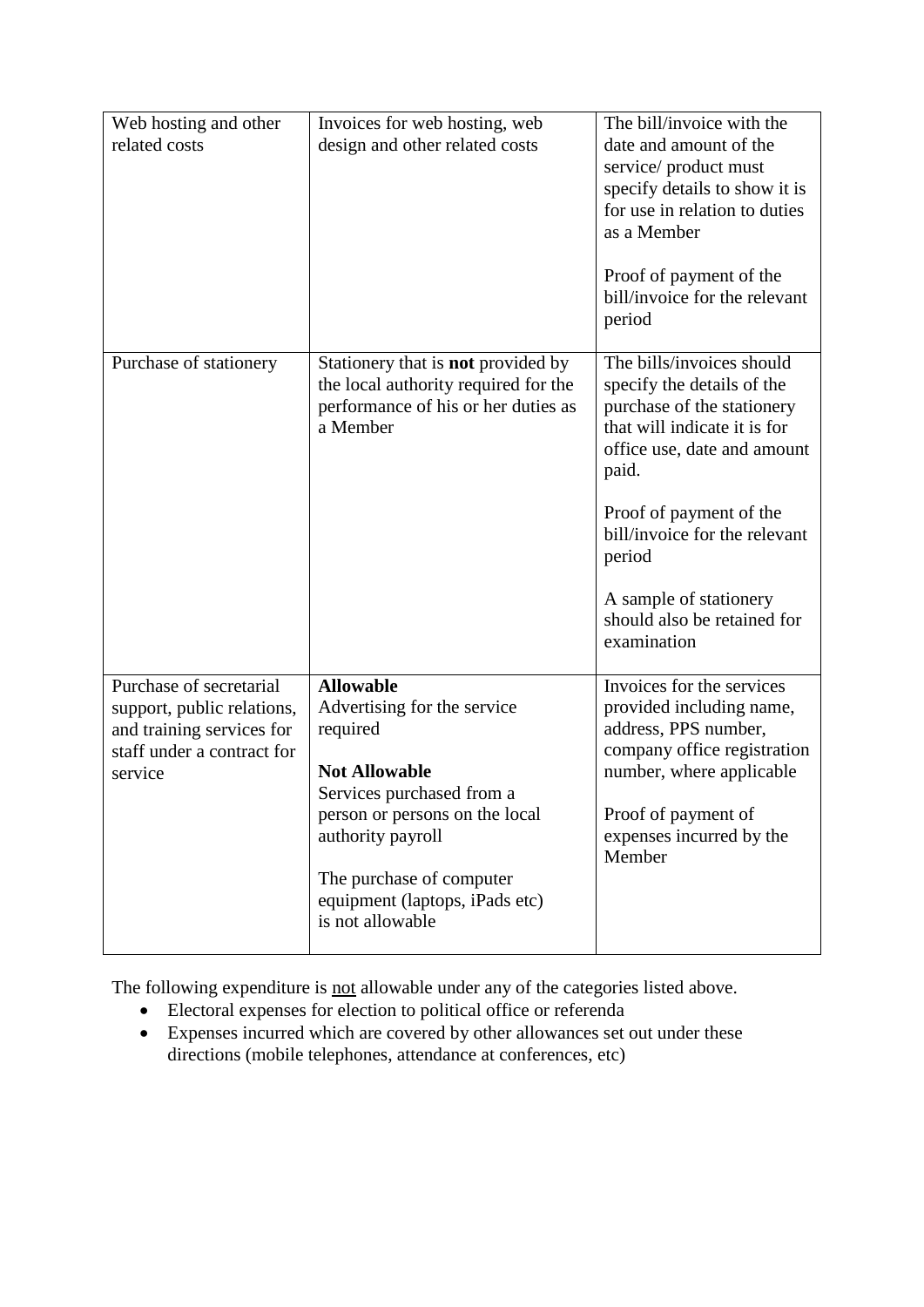# **Schedule B**

#### **Guidance on the rent, rates and other such charges in relation to an office or offices**

### **Definitions Premises**

An "office" is a room or rooms used exclusively for or during the relevant period for the transaction of business in the performance of his/her duties as a Member. Temporary use of a space adjacent to an office is not included. The principle of apportionment applies.

### **Proof of payment of costs**

Members must actually incur a cost (proof is required). If no mortgage interest/rent is paid, it does not incur a cost and is therefore not allowable. No imputed costs will be allowed

### **Mortgage Interest**

The cost of mortgage interest paid only (or relevant proportion thereof). A Member may not claim a tax deduction in respect of, say, mortgage interest paid where claimed under the Allowance.

### **Rent**

The cost of the rent paid in respect of non-owner occupied premises used as an office is allowable.

### **Clarification of general terms**

### **Mortgage**

In the context of the Allowance, mortgage means a loan made available by an institution regulated by the Financial Regulator used for the purchase, repair, development or improvement of the property used as a constituency office. A 'mortgage' does not, in this context, include a loan secured on the constituency office where the proceeds of that loan were used for a purpose unrelated to the constituency office.

The cost of mortgage interest paid (or relevant proportion thereof) may be claimed as part of the Allowance. The cost of capital repayments may not be claimed.

### **Apportionment**

Where part of a building is used as a constituency office and part is not, the claim for mortgage interest, rates and other such charges under the Allowance may relate only to the proportion applicable to the constituency office.

### **Cost incurred**

The Member must actually incur a cost and such cost must be capable of being vouched or receipted. In other words, a Member cannot claim the Allowance in respect of what may be regarded or described as notional or deemed amounts.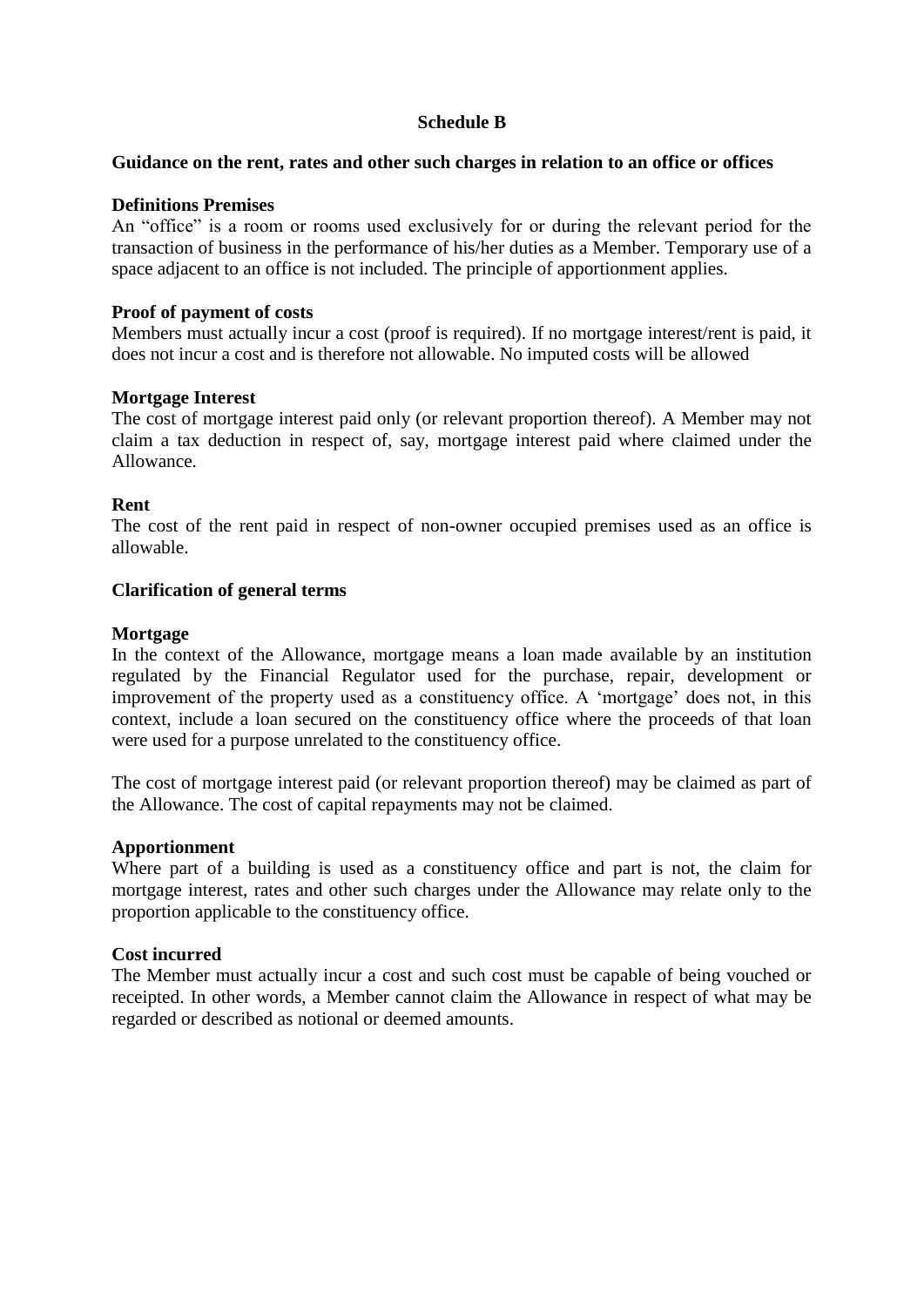# **Allowable Expenses - Non-owner occupied premises**

## **Rent**

The cost of the rent paid in respect of non-owner occupied premises used as a Constituency office may be claimed as part of the Allowance (subject, to the maximum of the overall allowance). The rental arrangements should be at 'arm's length'1 with the rent payable not exceeding the general prevailing rent payable for such properties (see above as regards apportionment) and that the conditions are fair and reasonable. The payment by the Member must be capable of being vouched or receipted for audit purposes. Invoices and the receipt from the owner should include the address of the premises.

# **Allowable Expenses - Owner occupied premises**

### **Premises**

An "office" is a room or rooms used exclusively for or during the relevant period for the transaction of business in the performance of his or her duties as a Member.

An office can include;

- 1. a Member's office in the home
- 2. a Member's office in a business
- 3. a Member's office in a mobile vehicle vehicle purchase costs, vehicle maintenance or insurance costs will not be allowable. Costs of insurance, office improvements, equipment etc are provided for under other headings.

## **No mortgage outstanding**

Where a Member owns, or part owns, a property in respect of which no mortgage exists, no claim may be made under the Allowance. In addition, a charge may not be imputed (see clarifications above).

### **Mortgaged properties**

Where a Member holds a mortgage (qualifying as above) on a property used, or partly used, as a constituency office, only that part of the mortgage interest paid by the Member, as apportioned (see clarifications above) and subject to the maximum allowance that may be claimed under the Allowance. There is no provision for including any nominal rent amount on an owner occupied premises.

### *Example 1*

Where a Member has a mortgage on the property and that Member uses the whole property as a constituency office, then the cost of the full amount of the mortgage interest paid may be claimed as part of the Allowance (subject, to the maximum allowance).

### *Example 2*

Where a Member has a mortgage on the property and that Member uses 50% of property as a constituency office, then the 50% of the mortgage interest paid may be claimed as part of the Allowance (subject to the maximum allowance).

### *Example 3*

Where a Member owns a constituency office outright whether as part of his residence or otherwise and is not paying rent or a mortgage no claim may be made.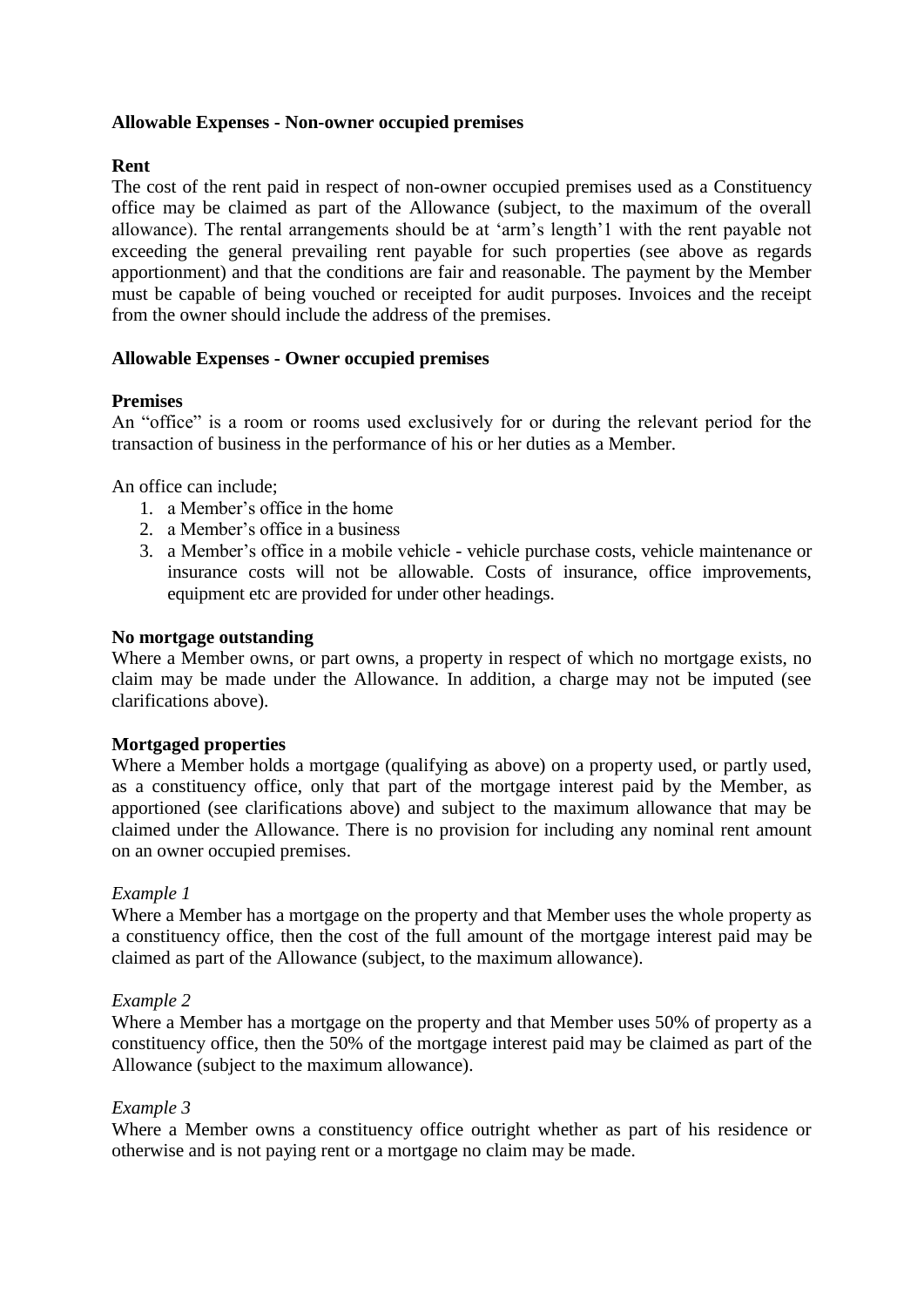# **Part II**

#### **Rates and Rules for Travelling and Subsistence Expenses Allowances**

#### **1. Scale of travel rates**

- (1) Subject to these rules, the scale of motor travel bands and rates which shall be applied for the purposes of travelling expenses allowances (other than the annual expenses allowances) in accordance with article 8 of the Regulations shall be as set out in Schedule A to this Part.
- (2) The motor travel rates referred to in subparagraph (1) shall be payable where it is necessary for a member to use a private car for a journey or part of a journey in respect of which the use of public transport is not practicable, in respect of each kilometre travelled along the shortest route by which the member could reasonably be expected to travel, between the member's official residence and the place at which the event or events concerned is or are located.
- (3) The motor travel rate applying to a particular member will be dependent on the car engine capacity of the member concerned.

#### **2. Class of public transport travel**

Where it is practicable to travel by bus or rail, the allowance to be paid shall not be greater than the first class (or equivalent) fare payable in respect of the journey concerned.

#### **3. Use of Private Car**

Where a member uses a private car for the purpose of a journey or part of a journey for which the use of public transport would have been practicable, the travelling expenses allowance to be paid to the member shall not exceed the cost of public transport (or the sum of the cost of public transport and travel expenses where public transport was available for part of the journey only). Where public transport is available for part of a journey only, the local authority shall determine, having regard to the circumstances in each case, whether such use would have been practicable. Where two or more members travel in the same private car, the estimated cost of public transport for the purposes of this paragraph shall be increased by the amount of travelling expenses allowance which would otherwise have been payable in accordance with paragraphs 1 or 2 of this Part by the local authority to the additional member(s).

#### **4. Use of Hired Car**

Where it is necessary for a member to use a hired vehicle for a journey or part of a journey in respect of which the use of public transport is not practicable, the travelling expenses allowance to be paid to the member in respect of the use of the hired vehicle shall not exceed the lesser of the vouched cost of such use or the maximum fare fixed for such use (or, where no such maximum fare applies, the amount which might reasonably be paid, in respect of such use).

#### **5. Two or more members travelling in same car**

Where two or more members travel in the same private car, a travelling expenses allowance may only be paid to one member in respect of that journey except insofar as it might be necessary for another member to use a separate means of transport for part of the journey.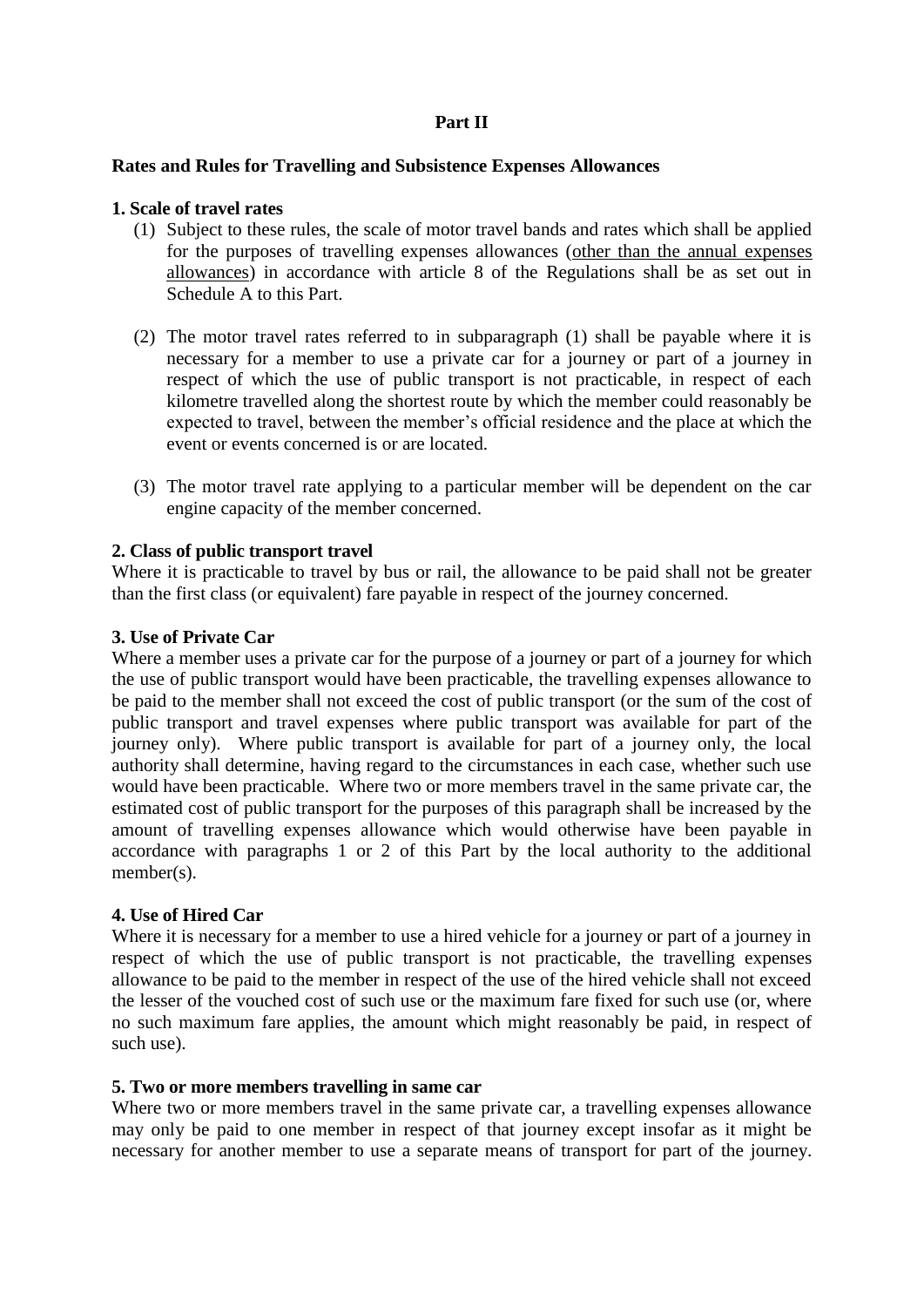The total amount of travelling expenses allowances payable shall not exceed the total amount which would be payable in respect of the journey if the members had travelled separately.

# **6. Only one travelling allowance per journey**

A local authority shall not pay more than one travelling allowance to a member in respect of the same journey and shall not pay any travelling allowance to a member in respect of any journey or part of a journey in respect of which an allowance is paid by, or is payable by, or is claimed from, another public authority.

# **7. Attendance at more than one matter**

- (1) Where a member attends more than one matter to which Part IV or Part V of the Regulations applies on the same day, the distance in respect of which a travelling allowance shall be paid shall, subject to subparagraph (2), be the shortest overall route by which the member could reasonably be expected to travel between the member's official residence and the location of the matters concerned.
- (2) Where a member who attends a matter to which Part IV or Part V of the Regulations applies returns to his or her official residence and travels thence on the same day to the same matter or another such matter or matters, the total travelling and subsistence allowances to be paid shall be the lesser of –
	- (a) the amounts payable on the basis of the actual journeys and periods of absence in connection with the said matters, or
	- (b) the amounts which would be payable if the member did not return to his or her official residence.
- (3) Where, on the same day, a member attends a matter or matters to which Part IV or Part V of the Regulations applies and a matter or matters of the type referred to in article 7(2) of the Regulations, a travelling expenses allowance under article 8 of the Regulations shall only be payable in respect of any additional distance which it was necessary for the member to travel by reason of attendance at the matter to which Part IV or Part V of the Regulations applies over and above the distance which the member would reasonably have been expected to travel by reason of attendance only at the other matter or matters.

### **8. Attendance at conferences and training locally or regionally**

Where a conference or training event for the purposes of Part V of the Regulations is organised within the area of more than one local authority, or more than one Regional Assembly area or other regional basis, or where the elected member attends at training listed at 2 (1)(b) to (f) under "Courses for which expenses may be paid" at Part VB of these Directions, the travel and subsistence payments shall be those applicable for attendance at the event organised within the local authority area or the area of the Regional Assembly, or other regional basis. Where the elected member attends at an event other than the event in the local authority area or the area of the Regional Assembly or other regional basis, the payments shall be calculated on the lesser of the expenses payable for attendance at the actual event and the expenses payable for attending the event organised within the local authority area or the area of the Regional Assembly, or other regional basis, as appropriate.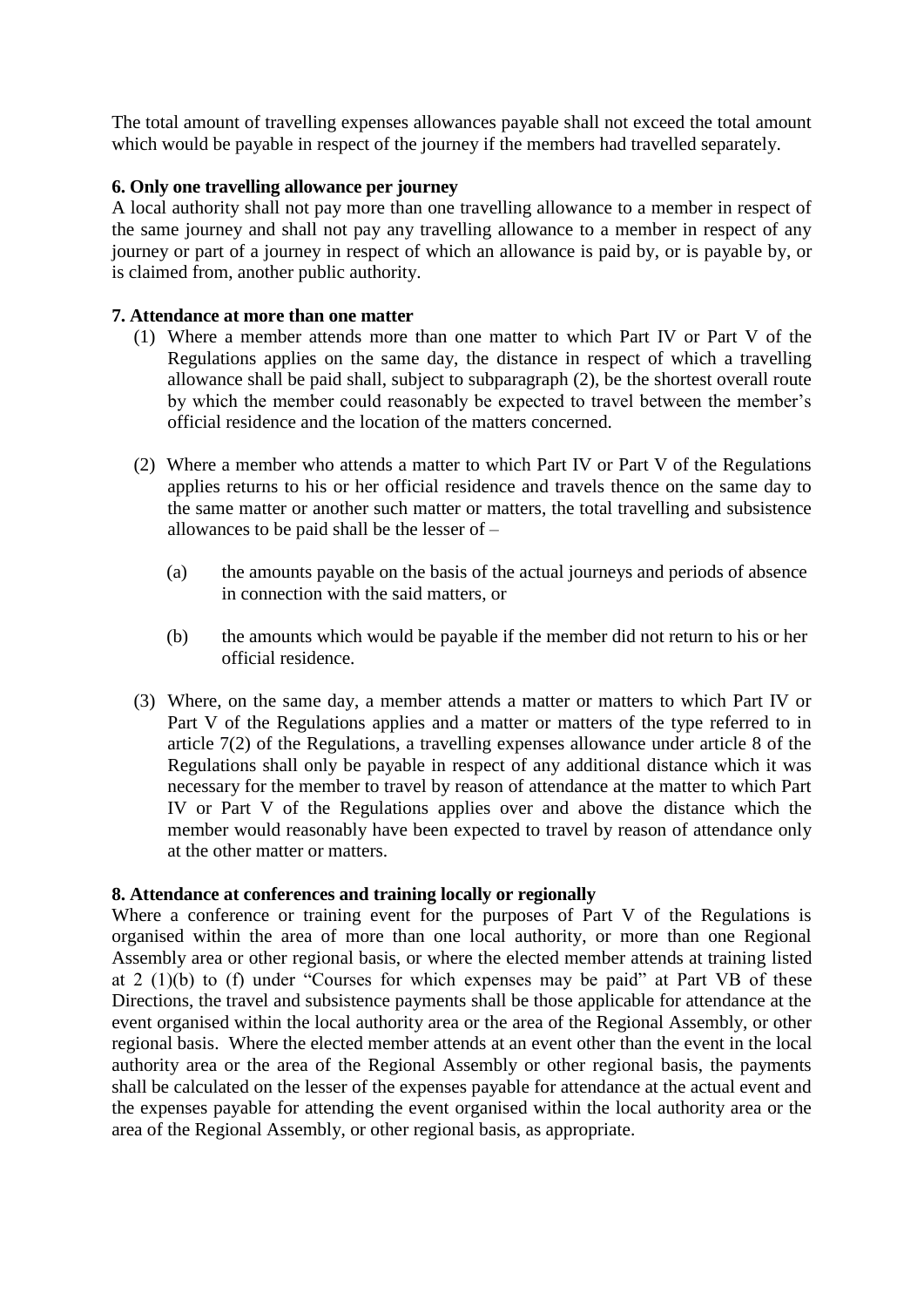## **9. Scale of subsistence rates**

The scale of subsistence rates which shall be applied for the purpose of subsistence expenses allowances in accordance with article 9 of the Regulations shall, subject to these rules, be as set out in Schedule B to this Part.

- (1) A local authority may, subject to these rules, pay an overnight domestic subsistence allowance in accordance with the rate set out in Schedule B to this Part to a member who by reason of a matter to which Part IV or Part V of the Regulations applies, is obliged to spend a night away from home and could not reasonably be expected to have returned home.
- (2) An overnight domestic subsistence allowance will not generally be payable in respect of attendance at an event that is within 100 km of a member's home or headquarters (whichever is the lesser). However, where a local authority is satisfied that an operational need exists, an overnight allowance may be paid for attendance at an event at a location within 100 km but in excess of 50 km of home or headquarters.
- (3) In recognition of difficulties in sourcing suitable accommodation in Dublin within the standard overnight rate, it has been agreed that a separate vouched accommodation overnight rate may apply where members are required to stay overnight in County Dublin. In such cases the **vouched** costs of the Dublin accommodation up to a limit of the standard overnight rate plus the day rate for meals may be claimed.
- (4) An overnight domestic subsistence allowance shall cover a period of up to 24 hours from the time of departure of the member from his or her official residence.
- (5) A day subsistence allowance and an overnight subsistence allowance shall not both be paid in respect of the same period of absence save where an overnight absence exceeds 24 hours (or, where an absence includes more than one night, a multiple of 24 hours) by not less than three hours**.**
- (6) A day allowance is not payable for an attendance on official business that is within 8 km of an elected member's headquarters or home (whichever is the lesser).

# **10. Return by member to official residence**

Where a member who attends a matter to which Part IV or Part V of the Regulations applies on two or more consecutive days returns to his or her official residence overnight instead of remaining overnight at the location of the event, the total travelling and subsistence expenses allowances to be paid shall be the lesser of –

- (a) the amounts payable on the basis of the actual distances travelled and periods of absence in connection with the matter, or
- (b) the amounts which would be payable if the member remained overnight at the location of the matter instead of returning to his or her official residence.

### **11. Only one subsistence allowance payable**

A local authority shall not pay more than one subsistence expenses allowance to a member in respect of the same period of absence and shall not pay any subsistence allowance to a member in respect of any period or part of a period in respect of which an allowance is paid by, or is payable by, or is claimed from, another public authority or other body.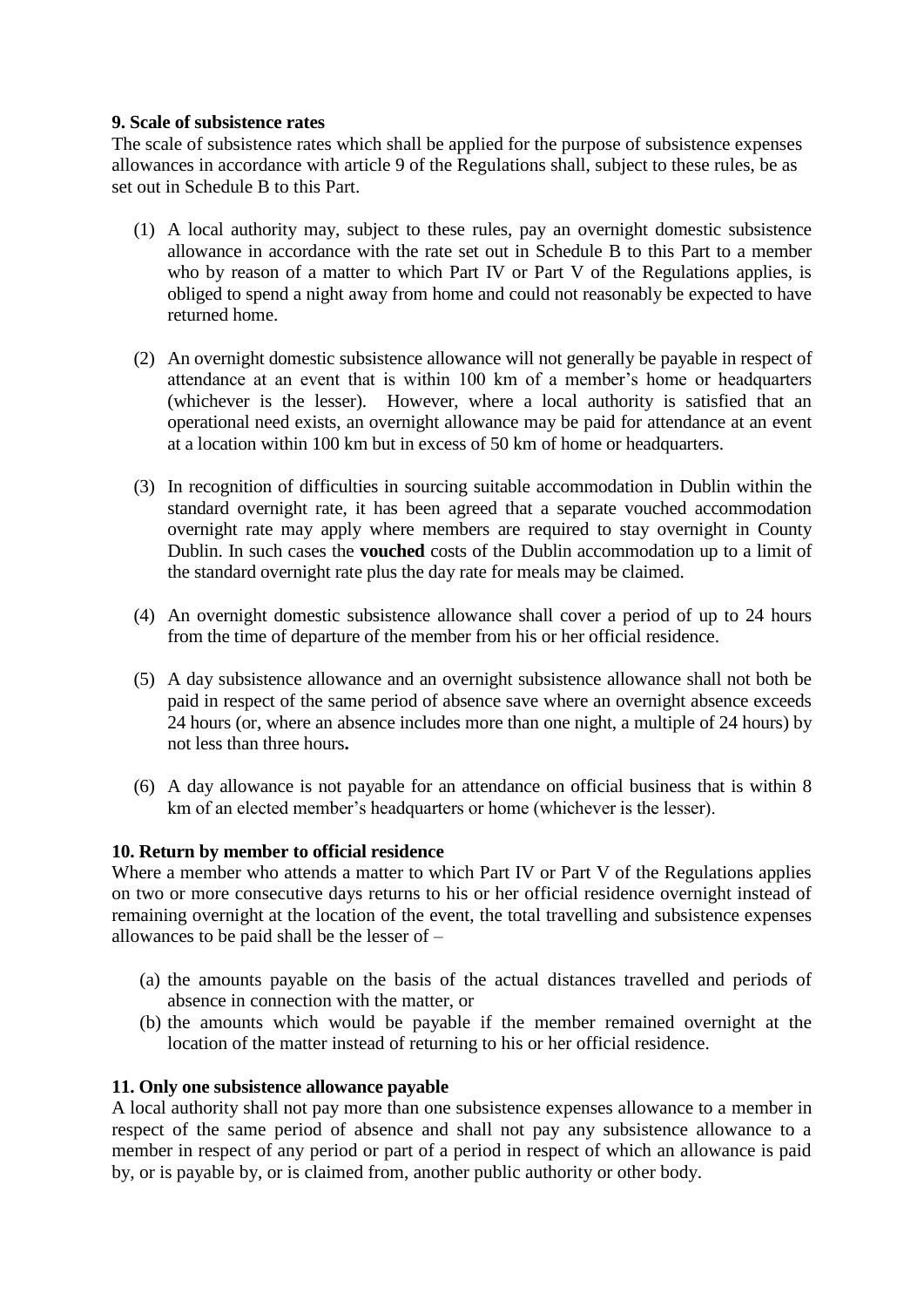### **12. Attendance at more than one matter**

- (1) Where, on the same day, a member attends a matter or matters to which Part IV or Part V of the Regulations applies and a matter or matters of the type referred to in article 7 (c) of the Regulations, a subsistence expenses allowance under article 9 of the Regulations shall only be payable in respect of any portion of such period of such absence attributable solely to the member's attendance at the matter or matters to which Part IV or Part V of the Regulations applies including any travelling time reckonable in accordance with subparagraph (2).
- (2) For the purposes of subparagraph (1), the length of travelling time which may be included shall not exceed the length of time which the member spent or could reasonably be expected to have spent in travelling the distance in respect of which travelling expenses allowances are payable in accordance with the Regulations and these rules.

# **13. Recoupment of costs**

Where a claim in respect of travelling or subsistence expenses allowances includes a claim for recoupment of costs incurred by a member, the amount of such costs which may be recouped by the authority to such member shall not be greater than the amount of such expenses reasonably incurred in accordance with the Regulations and these rules and for which satisfactory evidence in the form of all relevant receipts, tickets or other appropriate vouchers is furnished.

# **14. Fee for attendance at event**

Where a local authority pays a fee in respect of the attendance of a member at a conference or other event to which Part IV or Part V of the Regulations applies or recoups the cost of such fee to such member, it may, insofar as appropriate take account, in the determination of any subsistence expenses allowance, of any subsistence covered by such fee and availed of by the member.

### **15. Travel outside the State**

Where it is necessary for a member to travel outside the State for the purpose of a matter to which Part IV of the Regulations applies –

- (1) the local authority shall, where practicable, make the necessary arrangements, having regard to the need to minimise cost,
- (2) the local authority may pay a subsistence expenses allowance to the member in respect of the reasonable costs incurred by the member (excluding any costs incurred by the authority), in accordance with the scales of subsistence expenses allowances for the time being approved by the Minister for officers of local authorities travelling abroad,
- (3) where it is necessary for the member to make arrangements, the member shall have regard to the need to minimise cost and where the member pays the cost of a travel fare, the local authority may recoup the reasonable cost thereof to the member and the amount recouped shall not exceed the fare indicated on the ticket purchased and used in respect of the journey undertaken by such member and for which recoupment is sought.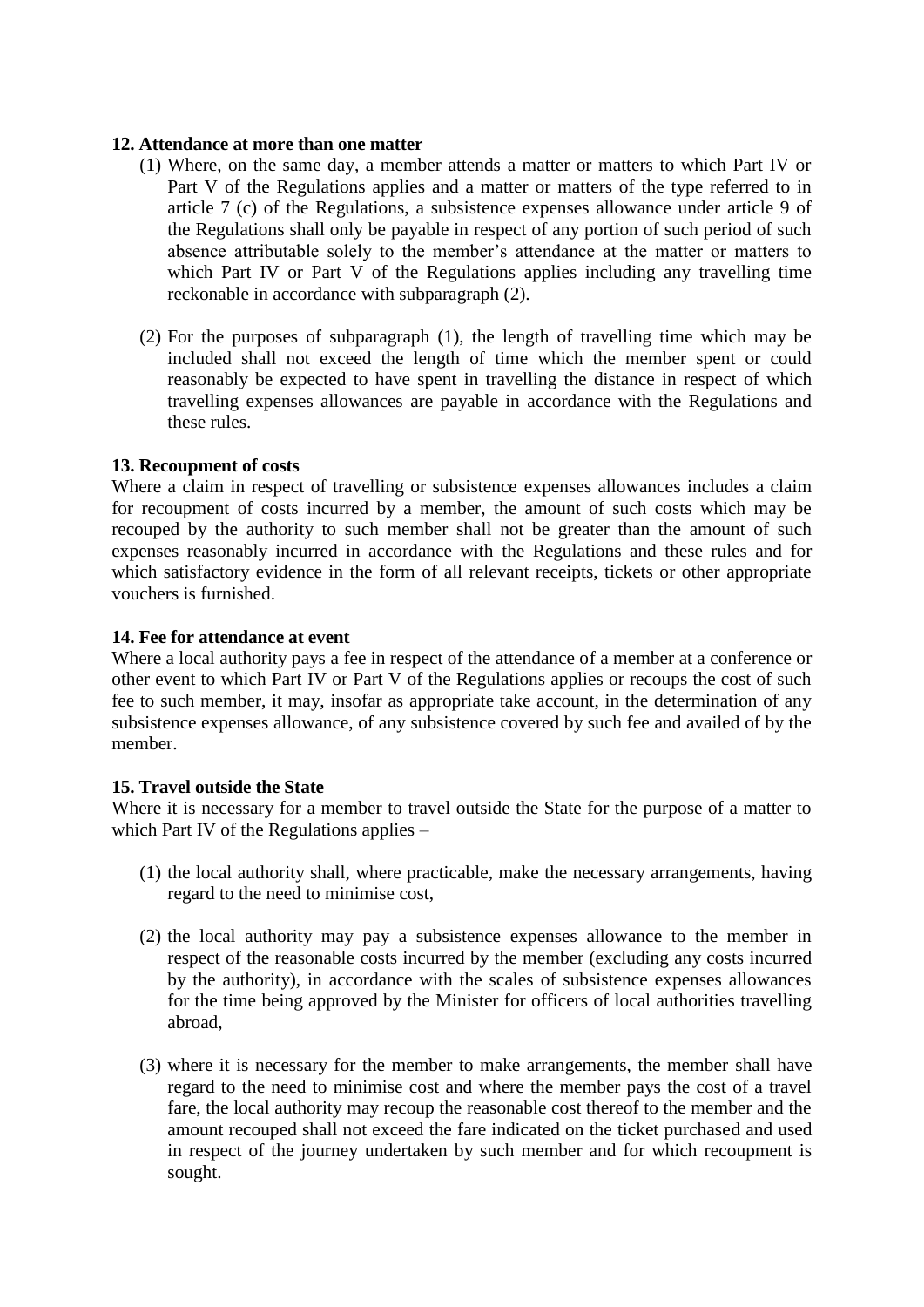## **16. Expenses payable or recoupable by any other person**

A local authority shall not pay any travelling or subsistence expenses allowance or recoup any cost to a member in respect of any matter or any particular journey or part of a journey, or period of time, or item of expense which has been paid or recouped by, or is payable or recoupable by, any other person or body to such member or which has been claimed from any other person or body by such member.

Where a member is attending a conference or absent for more than three hours and where a meal is provided to the member by any other body, or as part of the conference fee no subsistence allowance will be payable in respect of this period.

Where meals have been provided the following deductions from the overnight/day rates should be applied;

- Where lunch or dinner is provided deduct a three hour rate
- Where both lunch and dinner is provided deduct a seven hour rate
- Where breakfast is provided deduct half the three hour rate

### **17. Expenses covered by another allowance**

A local authority shall not pay any expenses allowance under regulations 8 or 9 of the Regulations (other than any allowance payable under paragraph 15 of this Part of the Appendix) in respect of any expenses covered by an allowance under section 143 of the Act (i.e. to a Cathaoirleach or Leas Cathaoirleach of a local authority or municipal district).

### **18. Expenses allowances for committee members who are not local authority members**

- (1) An expenses allowance to a member of a committee or joint policing committee under article 10 of the Regulations (i.e. where the person concerned is not a member of a local authority) shall be payable by the local authority by which such member was appointed.
- (2) These rules shall, insofar as applicable, apply in respect of persons to whom article 10 of the Regulations applies in the same way as they apply to a member of a local authority.

### **19. Need to claim travelling or subsistence expenses allowances**

- (1) A local authority shall not make any payment to a member in respect of travelling or subsistence expenses allowances under regulations 8 or 9 of the Regulations unless the member has furnished to it a claim for such expenses, in such form as the local authority shall determine and containing Schedule C to this Part and containing such other statements (if any) as the local authority may determine (including, if the local authority so requires, proof of attendance at the event for which expenses are claimed).
- (2) Where a claim in respect of travelling or subsistence expenses allowances includes a claim for recoupment of costs incurred by a member, the claim shall be accompanied by all relevant receipts, tickets or other appropriate vouchers in respect of such costs.
- (3) A local authority shall not consider a claim in respect of travelling or subsistence expenses allowances unless all necessary information relating thereto has been duly furnished**.**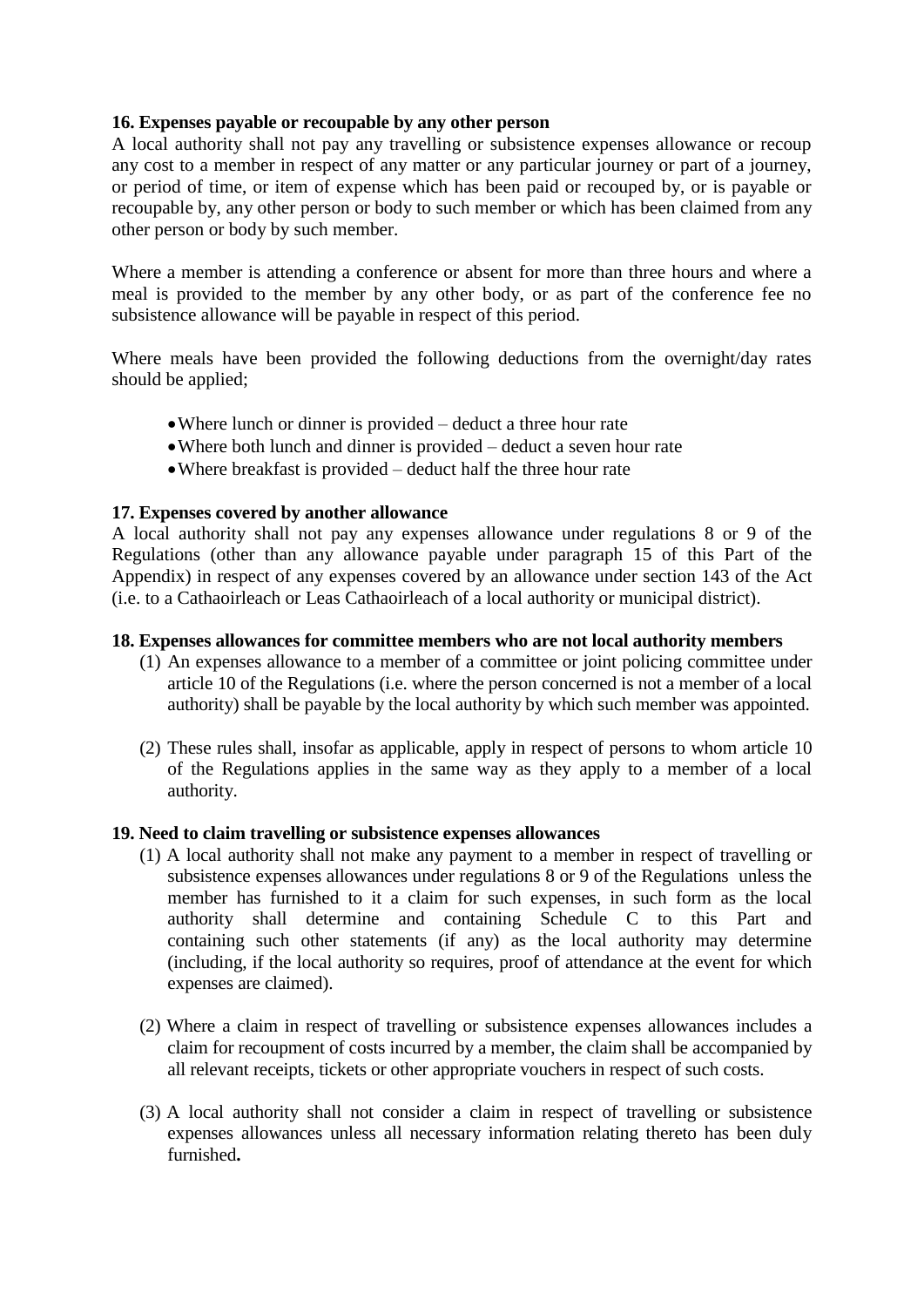- (4) The claim form provided for at sub-paragraph (1) shall seek such particulars that will enable a local authority ensure that elected members –
	- (a) provide all such details relevant to a claim as are sufficient to allow a local authority to make payment of only such allowances as relates to travel away from home on official business, and
	- (b) provide such details as would be required to distinguish between travel expenses incurred for official business purposes and for other business or personal purposes.

### **20. Non-entitlement to claim**

- (1) A member shall not be entitled to take a particular journey or part of a journey, or a particular period of time or any other item into account for the purposes of more than one claim in respect of a travelling or subsistence expenses allowance and a member shall not make a claim from a local authority in respect of any matter or any particular journey or part of a journey, or period of time or item of expense which has been paid or recouped by, or is payable or recoupable by, any other local authority or person to such member or which has been claimed from any other local authority, person or body by such member.
	- a) Where two or more members travel in the same vehicle in connection with a matter to which Part IV or Part V of the Regulations apply, not more than one such member may claim a travelling expenses allowance in respect of that journey except insofar as it is necessary for a member to use a separate means of transport for part of the journey.
	- b) Where a member is attending a conference or absent for more than three hours and where a meal is provided to the member by any other body, or as part of the conference fee no subsistence allowance will be payable in respect of this period.
	- c) Where meals have been provided the following deductions from the overnight/day rates should be applied;
		- 1. Where lunch or dinner is provided deduct a three hour rate
		- 2. Where both lunch and dinner is provided deduct a seven hour rate
		- 3. Where breakfast is provided deduct half the three hour rate
	- d) Where an elected member has engaged in activity in respect of business or personal purposes in the same period, details in that regard shall be provided to the local authority.

## **21. Irish Public Bodies Mutual Insurances Ltd**

Expenses separate from members annual allowance may be paid for attendance at the AGM of the Irish Public Bodies (IPB) Mutual Insurances Ltd., subject to authorisation by the authority in accordance with these directions.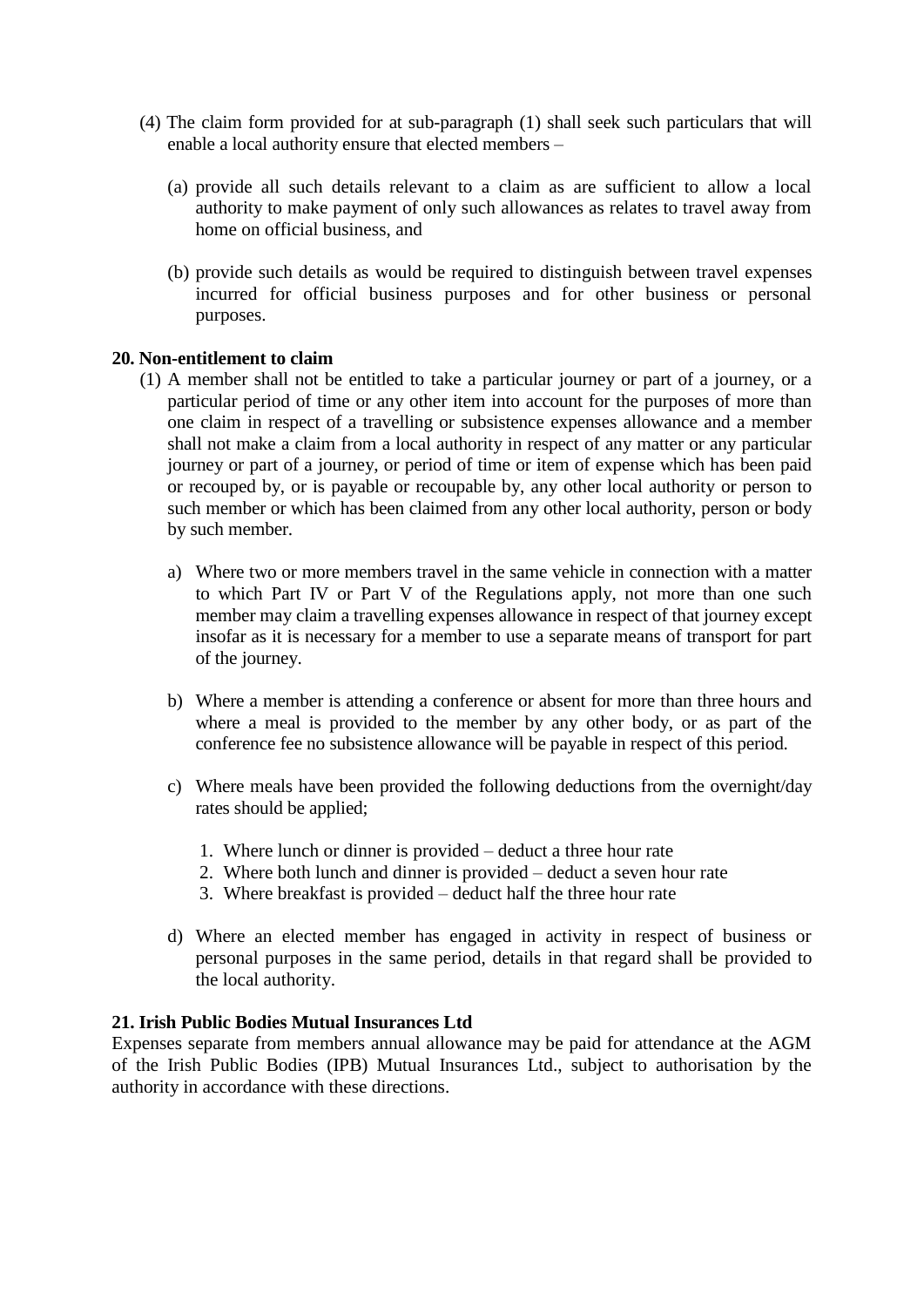# **22. Duty of Members Appointed to Outside Bodies**

A member may be elected, appointed or nominated by their local authority to other bodies (e.g. education and training boards, regional health fora, joint policing committees, etc) in line with the provisions set out under section 141 of the 2001 Act. Travel and subsistence expenses may be paid by outside bodies directly to a member for attendances at meetings of the body concerned or other events on behalf of that body.

In most cases outside bodies that members are appointed to will be under the aegis of the relevant Minister with responsibility for that particular policy area (e.g. the Minister for Education and Skills in the case of ETBs). As such most outside bodies are not subject to direction from the Minister for Local Government except in cases where they fall within the Minister's own area of responsibility (e.g. Regional Assemblies). Expenses may be paid by outside bodies in line with their own financial procedures and subject to any relevant directions that have issued from their own Department/Minister.

Section 141(1A) of the 2001 Act (as inserted by section 53(1) of the Local Government Reform Act 2014) requires that where a member is elected, appointed or nominated to an outside body then he/she is required to notify their local authority within 15 working days of the end of each 3 monthly period (31 March, 30 June, 30 September and 31 December) of the following -

- all attendances by the member at meetings and events of the body concerned;
- any payments (including travel expenses) made by or on behalf of that body to the member; and
- details of distances travelled by the member where payments are made in respect of the use of a private vehicle.

# **23. Public Register**

- (1) A public register of attendances and payments under Section 142 and 143 shall be kept.
- (2) Members' attention should be drawn to the requirements of section 141(1A) of the 2001 Act, as inserted by section 53(1) of the 2014 Act, and set out in paragraph 22 above.
- (3) The information provided by the elected member must be published in the public register at subparagraph (1) above (section 142(4)(ga) of the 2001 Act, inserted by section 53(2)(b) of the 2014 Act).
- (4) The local authority may use these notifications from the elected members to ensure (i) no double payments where expenses are met by the other body and (ii) that the member is on the appropriate travel band, based on aggregation of distance travelled, when claiming travel expenses from the local authority in respect of conferences and training (see paragraph 24 below).
- (5) The register should be maintained on the council website, and it would be good practice to update this at least quarterly.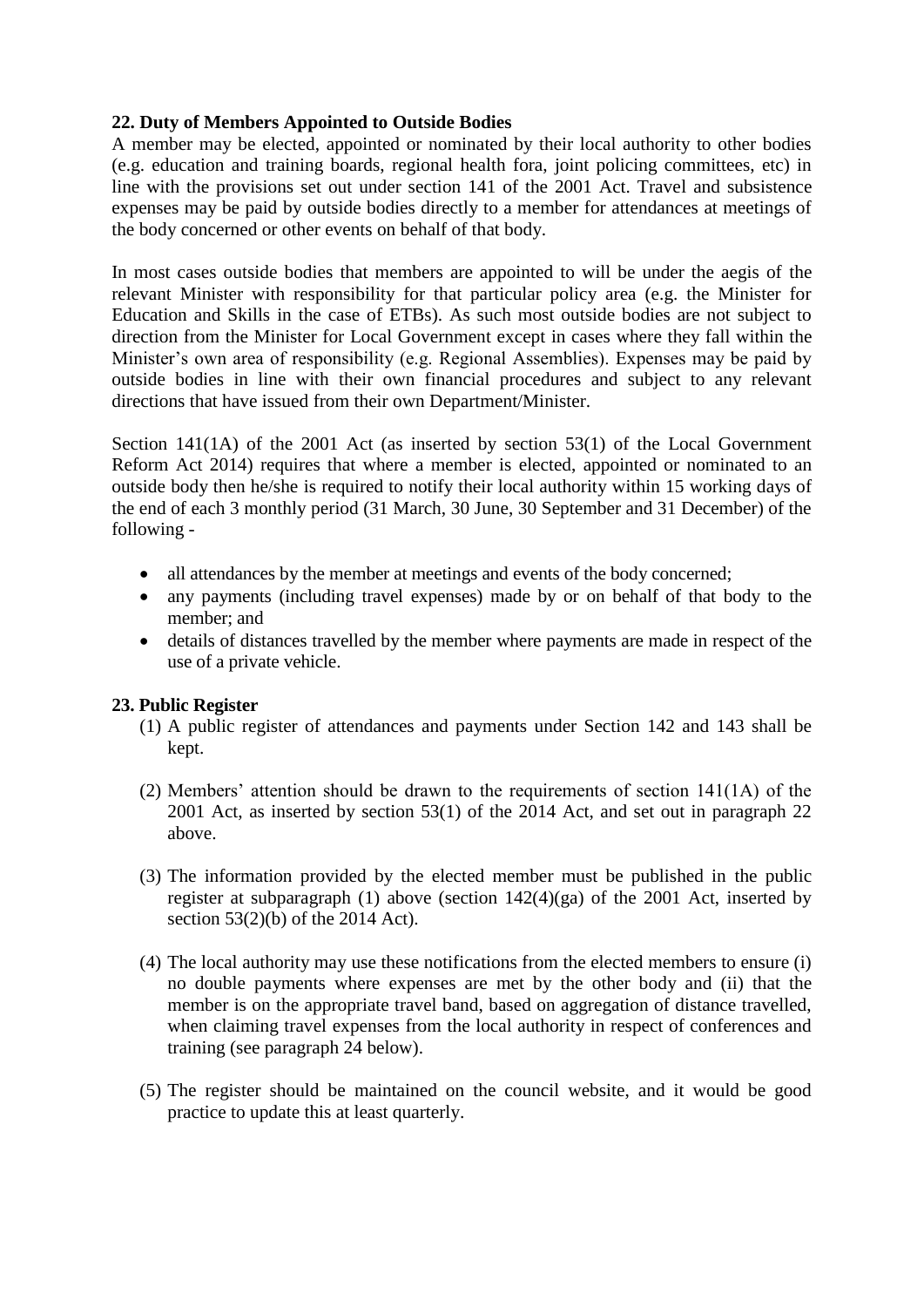# **24. Aggregated Travel Distance**

1

The revised arrangements for the reimbursement of motor travel expenses include four distance bands (as set out in Schedule A on the next page). These bands were set by the Minister for Public Expenditure and Reform following the acceptance of an agreed recommendation of the General Council under the Scheme of Conciliation and Arbitration for the Civil Service and now apply generally across the public sector.

The Department of Public Expenditure and Reform has advised this Department that, in accordance with the Revenue Commissioners' rules on reimbursement, all motor travel undertaken by a member should be aggregated on an annual basis (January to December) for the purpose of determining progression through the four travel bands. Where travel expenses are being claimed from more than one public service body (i.e. outside bodies) then it is the aggregated distance of all travel accrued that determines the travel band that the member is on at any given time.

It is incumbent on each member, as the claimant, to make all relevant bodies aware of all motor travel expenses claimed to date during the calendar year in order to ensure reimbursement is being paid at the correct rate. Schedule D to this Part provides a form that members may choose to use for the purpose of recording events/meetings attended and distances travelled.

The local authority should determine the travel band that each member is currently on based on the notification provided to the local authority by the member concerning aggregated distances travelled to attend meetings of outside bodies<sup>2</sup>. The local authority may request that the member provides relevant supporting documentation (e.g. agenda, copy of signed attendance sheet, minutes, etc.).

<sup>&</sup>lt;sup>2</sup> The Annual Travel Rate that members receive as part of their Annual Expenses Allowance (Paragraph 1 of Part I refers) should NOT be aggregated with the travelling expense allowance or with travel to meetings of outside bodies. The Annual Travel Rate is part of a composite allowance with unique rules that apply (i.e. the indexed bands for the notional number of meetings per year, 80% attendance rule, etc) and as such it should continue to be calculated separately.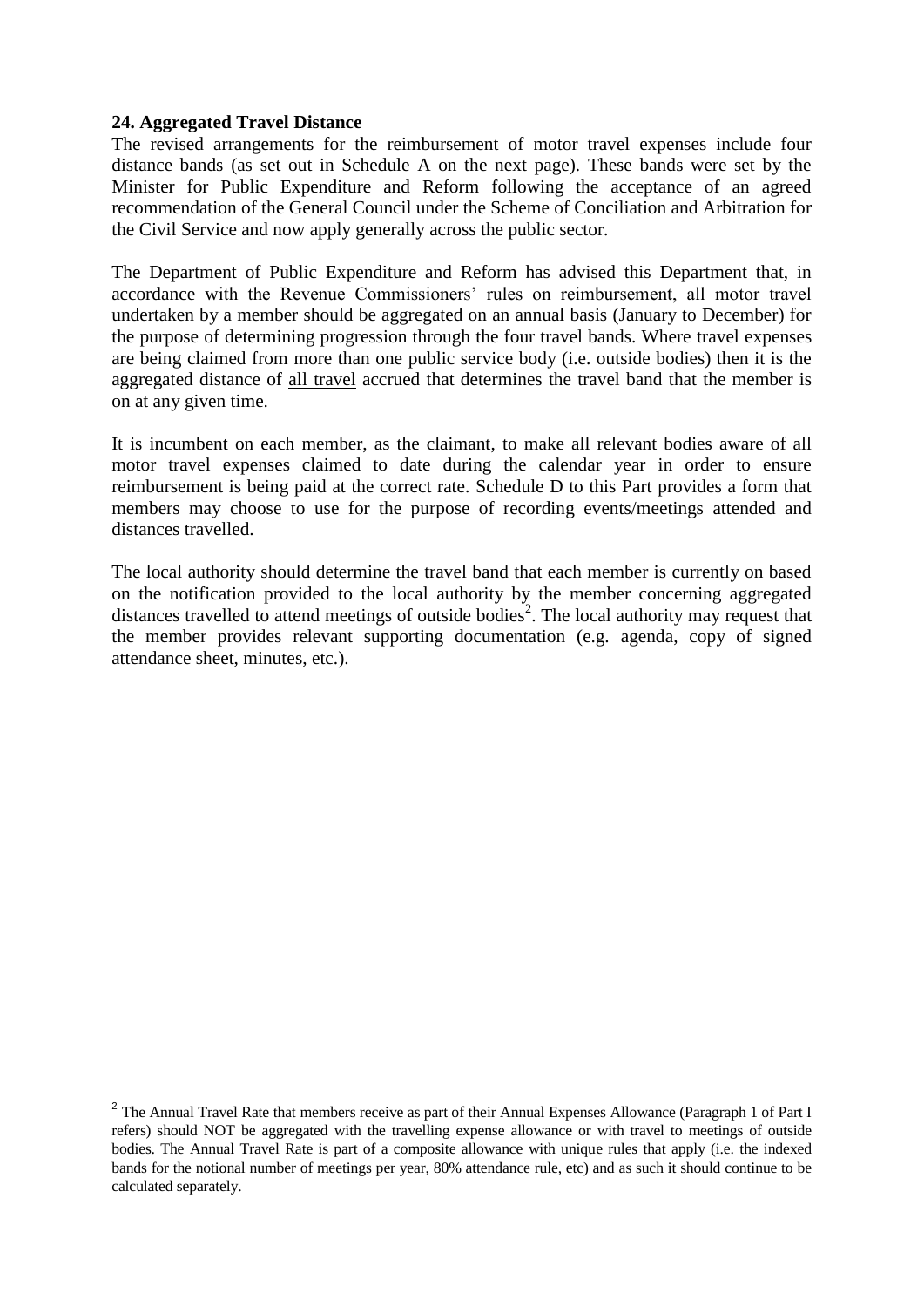#### **Schedule A**

# **Scale of Motor Travel Rates to be applied for the purposes of Travelling Expenses Allowances**

#### **(Paragraph 1 of Part II refers)**

## **Scale A Motor Travel Rates per kilometre (effective from 1 April 2017)**

| <b>Official Motor Travel</b><br>in a calendar year | <b>Engine Capacity</b><br>Up to $1,200cc$ | <b>Engine Capacity</b><br>1,201cc to 1,500cc | <b>Engine Capacity</b><br>1,501cc and over |
|----------------------------------------------------|-------------------------------------------|----------------------------------------------|--------------------------------------------|
| $0 - 1,500$ km                                     | 37.95 cent                                | 39.86 cent                                   | 44.79 cent                                 |
| $1,501 - 5,500$ km                                 | 70.00 cent                                | 73.21 cent                                   | 83.53 cent                                 |
| $5,501 - 25,000$ km                                | 27.55 cent                                | 29.03 cent                                   | 32.21 cent                                 |
| $25,001$ km and over                               | 21.36 cent                                | 22.23 cent                                   | 25.85 cent                                 |

*Travel rates, which apply to officials, should be applied for the purposes of computing members' annual allowances. In future any changes to the travel rate of local authority officials should be applied automatically to members' travel rates from the same effective date as for officials in the case of Ad Hoc travel.*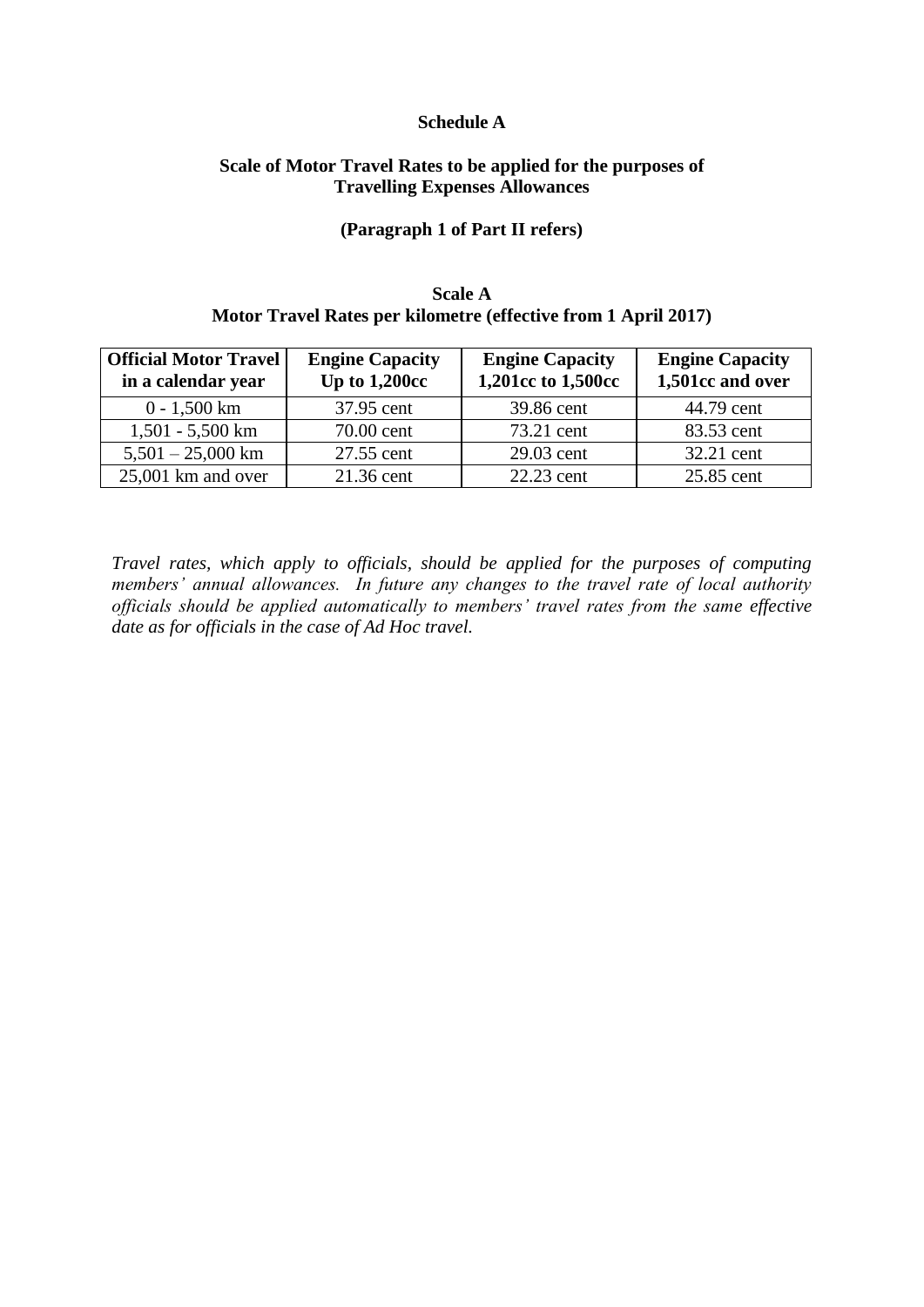# **Schedule B**

# **(Paragraph 9 of Part II)**

# **Scale of Subsistence Rates to be applied for purposes of Subsistence Expenses Allowances**

# **Domestic Subsistence Rates (effective from 1 October 2018)**

| <b>Overnight Rates</b> | Day Rates                                      |                                                                             |  |
|------------------------|------------------------------------------------|-----------------------------------------------------------------------------|--|
| €                      | Absence of seven hours<br>or more $(\epsilon)$ | Absence of three hours<br>or more but less than<br>seven hours $(\epsilon)$ |  |
| 147.00                 | 33.61                                          | 14.01                                                                       |  |

*The day rate which applies for officials' absence of 10 hours or more should be applied for the purposes of computing members' annual allowances.* 

*In future any changes to the subsistence rate of local authority officials should be applied automatically to members' subsistence rates from the same effective date as for officials in the case of Ad Hoc travel and for the purposes of the annual subsistence rate of the annual expenses allowance.* 

| <b>Vouched Accommodation Domestic Subsistence Rate for use in Dublin only</b> |      |        |  |
|-------------------------------------------------------------------------------|------|--------|--|
| <b>Vouched Accommodation in County Dublin</b><br><b>Meals</b>                 |      |        |  |
| Vouched cost of accommodation up to $E147.00$                                 | Plus | €33.61 |  |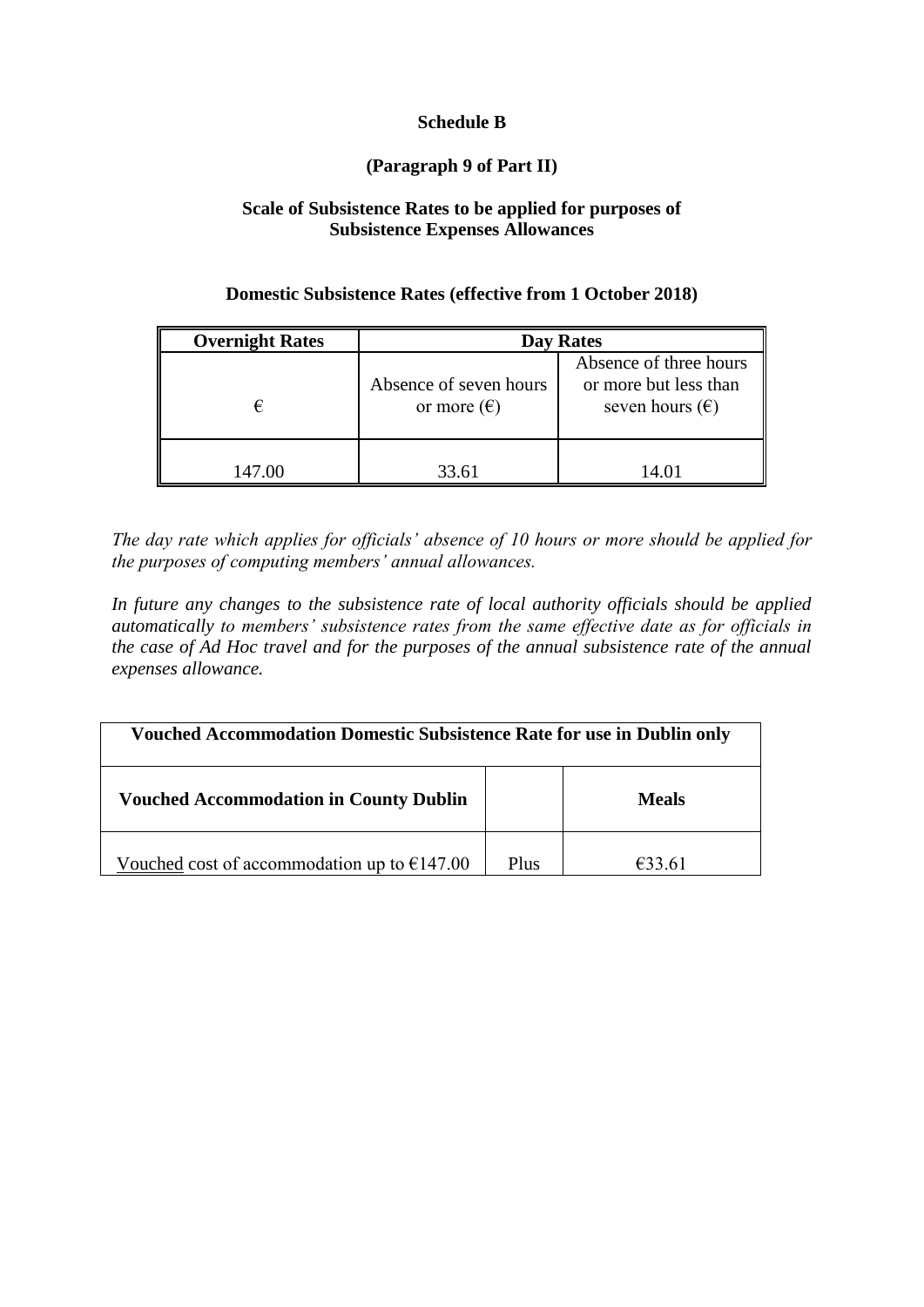# **Schedule C**

# **(Paragraph 19, Part II refers)**

# **Declaration by a person claiming expenses**

I declare that –

- a) I have necessarily incurred expenditure on travel and subsistence in respect of my authorised attendance at .................................................................................................... as authorised by ............................................................. council/municipal district (delete as required) at its meeting on .............. 20....;
- b) My hours of attendance at the aforementioned event were from ……………. to ……………;
- c) My total estimated expenditure at the aforementioned event (i.e. the amount being recouped from the local authority amounts to  $\epsilon$ ................;
- d) I have made the payments (if any) shown on the attached claim form (tickets/receipts and other relevant vouchers are attached);
- e) This claim, which includes details of activity incurred in respect of business or personal purposes in the same period but excludes a claim for any costs in respect of these business or personal activities, is made strictly in accordance with the Local Government (Expenses of Local Authority Members) Regulations 2014-2017, the Directions and the General Rules made by the Minister thereunder;
- f) The statements and particulars furnished herein are complete and accurate in all respects;
- g) No other payment has been made to me or is payable to me in respect of the time(s), journey(s) or other matters set out herein;
- h) I have not made, and will not make, any other claim for payment in respect of the time(s), journeys or other matters set out herein;

Name of member (Block Capitals) \_\_\_\_\_\_\_\_\_\_\_\_\_\_\_\_\_\_\_\_\_\_\_\_\_\_\_\_\_\_\_\_\_\_\_\_\_\_\_\_\_\_\_

Signature of member

Date \_\_\_\_\_\_\_\_\_\_\_\_\_\_\_\_\_\_\_\_\_\_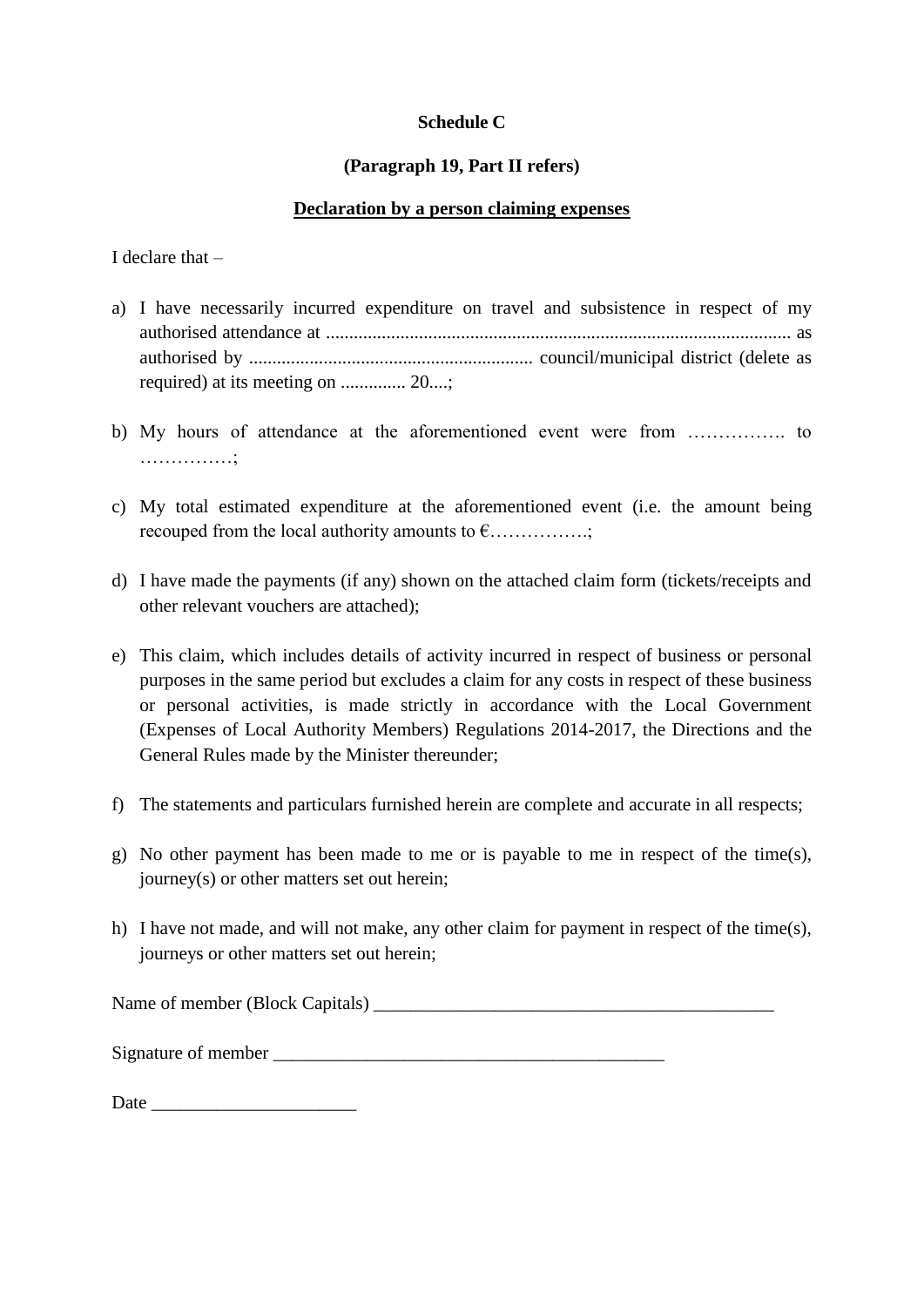# **Schedule D**

# **(Paragraph 24, Part II refers)**

### **Aggregated Travel Form**

Form to be maintained by a member for submission to their local authority if receiving payments for travel expenses from outside bodies

| Name and location             | Date     | Distance     | Total aggregate     |
|-------------------------------|----------|--------------|---------------------|
| of meeting, conference,       | dd/mm/yy | travelled in | distance to date in |
| training event, etc, attended |          | kilometres   | kilometres          |
|                               |          |              |                     |
|                               |          |              |                     |
|                               |          |              |                     |
|                               |          |              |                     |
|                               |          |              |                     |
|                               |          |              |                     |
|                               |          |              |                     |
|                               |          |              |                     |
|                               |          |              |                     |
|                               |          |              |                     |
|                               |          |              |                     |
|                               |          |              |                     |
|                               |          |              |                     |
|                               |          |              |                     |
|                               |          |              |                     |
|                               |          |              |                     |
|                               |          |              |                     |
|                               |          |              |                     |
|                               |          |              |                     |
|                               |          |              |                     |
|                               |          |              |                     |
|                               |          |              |                     |
|                               |          |              |                     |
|                               |          |              |                     |
|                               |          |              |                     |
|                               |          |              |                     |
|                               |          |              |                     |
|                               |          |              |                     |
|                               |          |              |                     |
|                               |          |              |                     |
|                               |          |              |                     |
|                               |          |              |                     |
|                               |          |              |                     |
|                               |          |              |                     |
|                               |          |              |                     |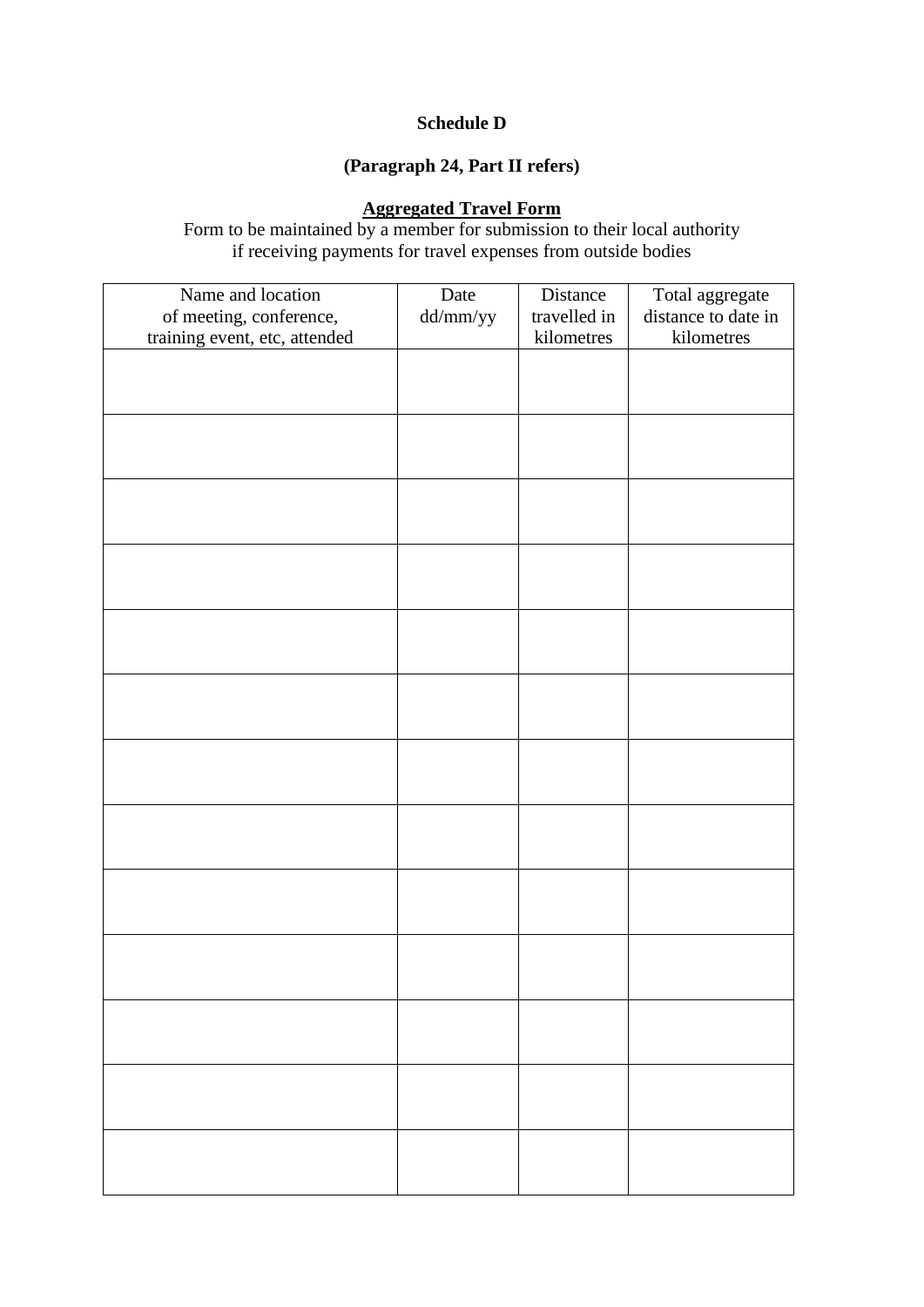# **Part III**

### **Rules in respect of Mobile Telephone Allowance**

**A mobile telephone allowance under Part III of the Regulations shall be payable to a member in relation to the carrying-out of his or her duties as a member subject to the following –**

- 1. Local authorities shall, in the first instance, seek the most economical options either by negotiating a contract for the provision of mobile voice and data services ("bundle") for its elected members or including elected members in the local authority's own contracted bundle for such services. Only in the event a cheaper option not being available should an allowance in accordance with paragraph 2 below be considered. Local authorities shall be required to document and retain details of all costings to demonstrate that payment of an allowance is the cheaper option.
- 2. An annual allowance of 50% of total vouched mobile phone costs associated with the public duties of a member of a local authority may be paid, subject to a maximum allowance of  $\epsilon$ 600 per annum and subject to paragraph 1 above.
- 3. If in any year a person is a member of a local authority for a period less than the full period of that year, the mobile telephone expenses allowance payable to such person by the authority shall be proportionate to the period of the year during which the person is a member, or, as appropriate, the local authority bundle for mobile phone and data services shall cease when the person is no longer a member of the authority.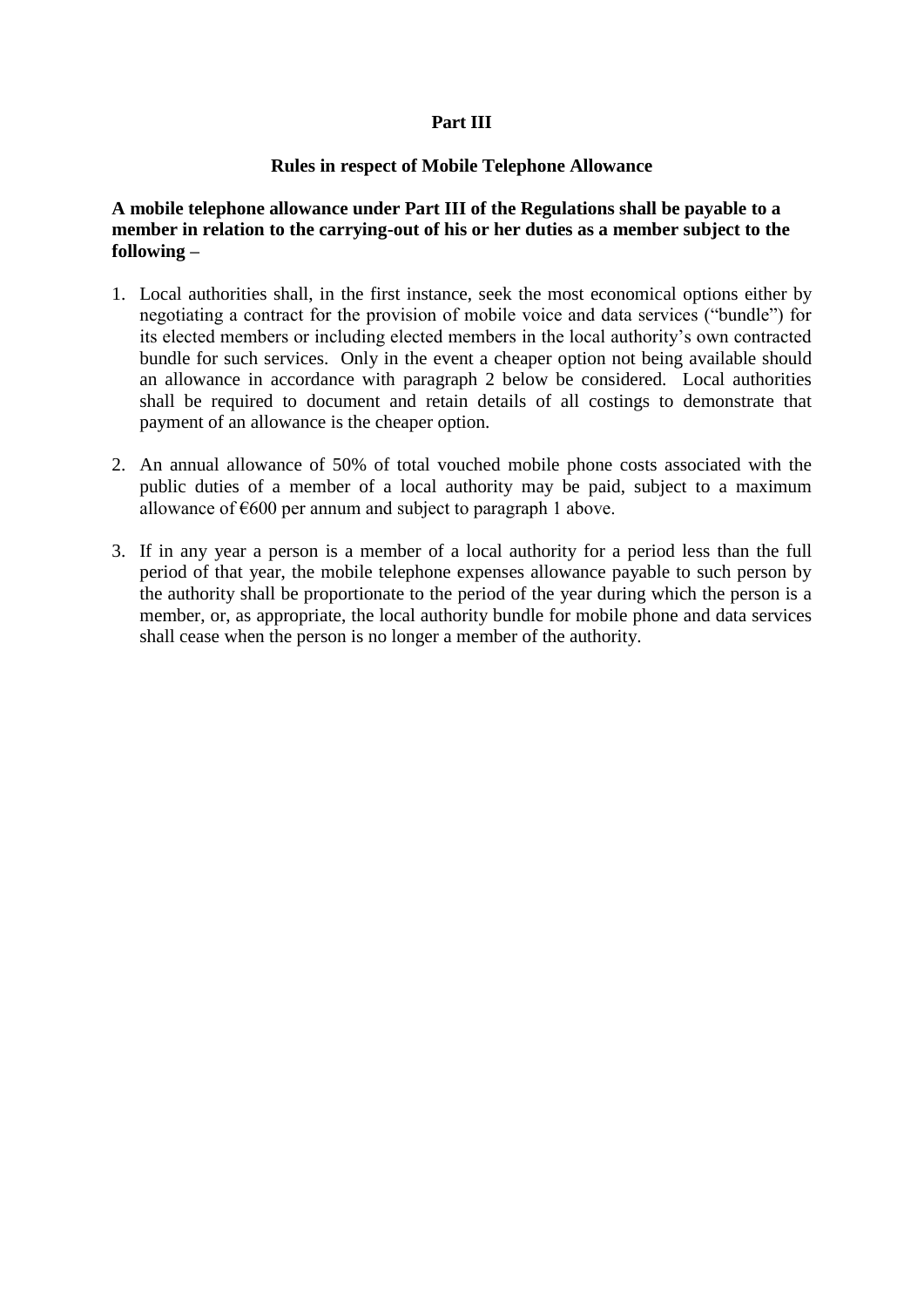## **Part IV Other Allowances**

# **A. Allowances to Cathaoirligh and Leas-Chathaoirligh of Local Authorities, Cathaoirligh of Municipal Districts and Chairpersons of SPCs**

- 1. The allowance the local authority may decide to pay to the Cathaoirleach and Leas-Chathaoirleach of the local authority shall not exceed that set out in Part A in the Table to this Part.
- 2. The allowance municipal district members may decide that may be paid to the Cathaoirleach of municipal district shall not exceed that set out in Part B in the Table to this Part. No allowance shall be paid to the Leas-Chathaoirleach of a municipal district.
- 3. A local authority may pay an annual allowance not exceeding  $\epsilon$ 6,000 to a Chairperson of a Strategic Policy Committee (SPC).
- 4. The allowances shall be paid in instalments following the end of each month or of such greater period as the local authority or municipal district members, as appropriate, may decide.
- 5. The allowances are to cover all matters associated with the posts, including meetings of the Corporate Policy Group, meetings with local authority officials, or meetings with external groups.
- 6. Where a member serves as a Cathaoirleach of a local authority, as a Leas-Chathaoirleach of a local authority, as a Cathaoirleach of a municipal district or as a Chairperson of a Strategic Policy Group for a period of less than the full twelve months, the amount of allowance payable shall be calculated on a pro rata basis for that period.
- 7. The decision to pay an allowance and the amount of such allowance is, subject to the maximum amount specified in paragraphs 1 to 3 above, a matter for determination by the members of each local authority and municipal district, as appropriate.
- 8. The amount of allowances payable under this Part shall be shown in the Annual Report in line with the requirements of the Act.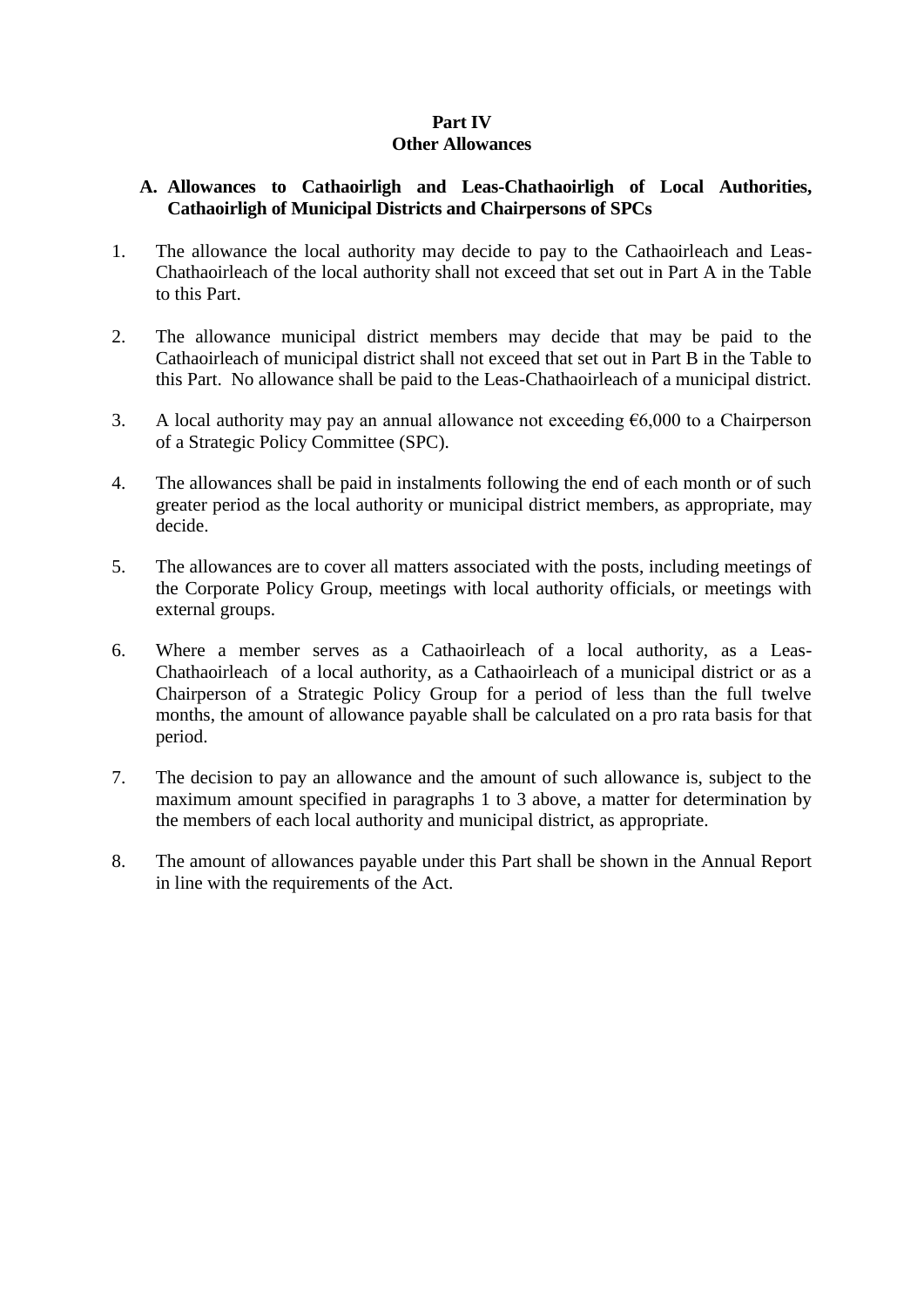# **B. Allowances to Members of Municipal Districts and Area Committees**

- 1. The allowance the local authority may decide to pay to members of municipal districts and members of area committees shall not exceed €1,000 per annum (or €500 for the period from 1 July 2017 to 31 December 2017).
- 2. The allowance shall be paid in arrears in respect of the period 1 July 2017 to 31 December 2017. From 1 January 2018 the allowance shall be paid in installments following the end of each month or of such greater period as the local authority or municipal district members, as appropriate, may decide.
- 3. Where a member serves as a member of a municipal district for a period of less than the full twelve months, the amount of allowance payable shall be calculated on a pro rata basis for that period.
- 4. The Revenue Commissioners have advised the Department that this allowance is liable for tax and PRSI in the normal way.
- 5. The Department of Public Expenditure and Reform has advised the Department that, under the provisions of the FEMPI Acts, this allowance is liable for Pension Related Deduction (PRD) in the normal way.

Under the current PRD bands for 2018, all public servants pay PRD at the appropriate rate on all public service income(s) over  $\epsilon$ 28,750. As such a person who is employed as a public servant, while at the same time serving as an elected member of a local authority, may be liable for PRD on the non-expenses related income that they receive as member.

*e.g. a member employed on a full-time basis as a teacher earning a salary of €35,000 per annum would be paying PRD on the portion of his/her salary over €28,750. Additional non-expenses related income received as a member of a local authority (i.e. the Representational Payment and this allowance) would then be fully liable for PRD.* 

A FAQ document on PRD is available on the DPER website at the link below <http://www.per.gov.ie/en/faq-documents/>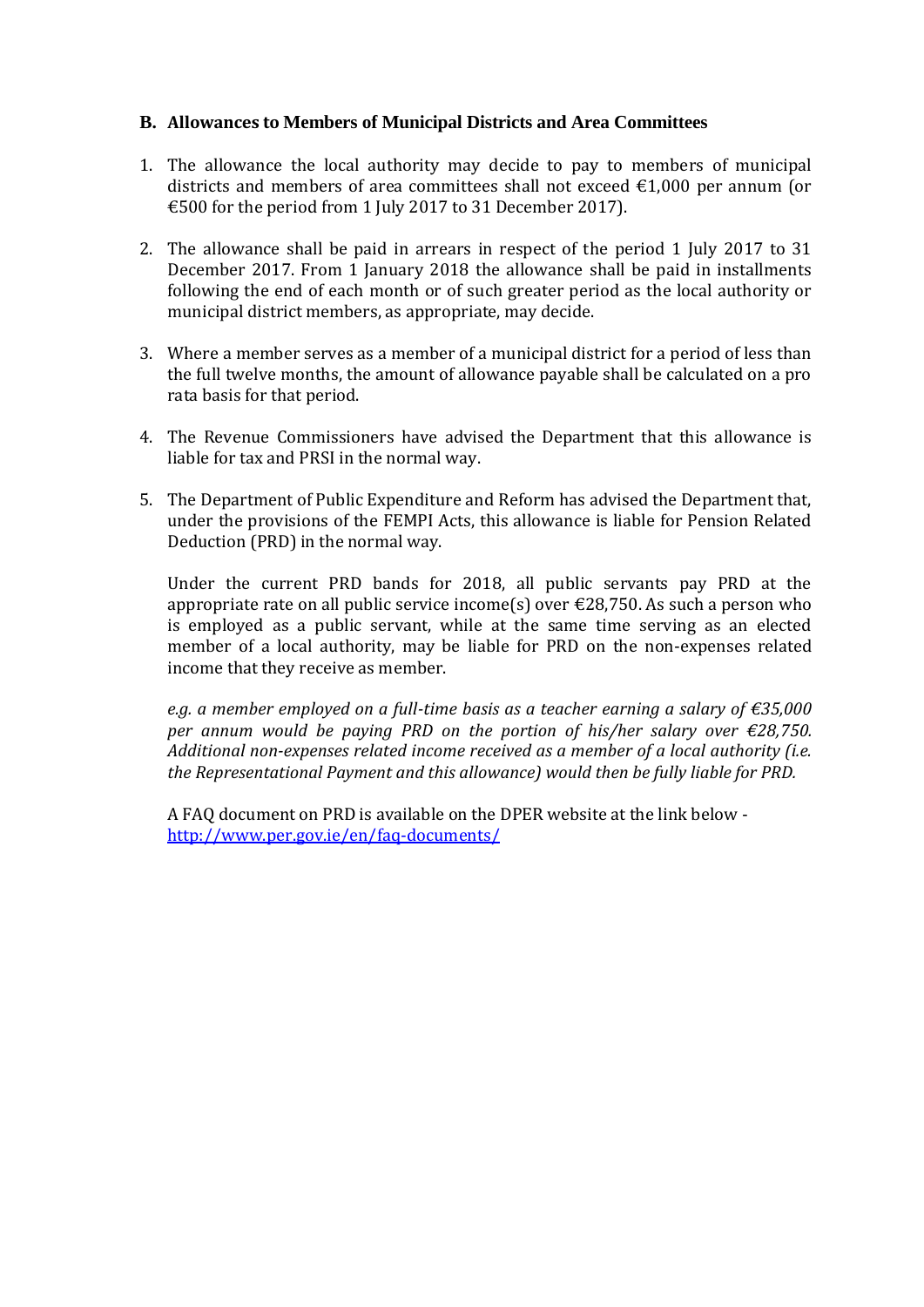# **Tables for Part IV**

## **Maximum Amount of Allowances Payable to Cathaoirligh and Leas-Chathaoirligh of Local Authorities under Section 143 of the 2001 Act**

| <b>Class of Local</b><br><b>Authority</b><br>Local authorities | <b>Maximum</b><br><b>Amount of</b><br><b>Allowance</b><br>Payable to<br><b>Cathaoirleach</b><br>$€50,000$ per | <b>Maximum Amount</b><br>of Allowance<br><b>Payable to Leas-</b><br><b>Chathaoirleach</b><br>$€10,000$ per annum, or     | <b>Local authorities</b><br>(listed for<br>information<br>purposes)<br>Dublin City Council                                                                                                                                                                            |
|----------------------------------------------------------------|---------------------------------------------------------------------------------------------------------------|--------------------------------------------------------------------------------------------------------------------------|-----------------------------------------------------------------------------------------------------------------------------------------------------------------------------------------------------------------------------------------------------------------------|
| with more than<br>50 members:                                  | annum                                                                                                         | no more than one fifth<br>of the allowance<br>payable to the<br>Cathaoirleach, if less                                   | <b>Cork County Council</b>                                                                                                                                                                                                                                            |
| Local authorities<br>with $30-40$<br>members                   | €30,000 per<br>annum                                                                                          | $\epsilon$ 6,000 per annum, or<br>no more than one fifth<br>of the allowance<br>payable to the<br>Cathaoirleach, if less | Donegal, Dun-<br>Laoghaire Rathdown,<br>Fingal, Galway<br>County, Kerry,<br>Kildare, Mayo, Meath,<br>South Dublin,<br>Tipperary, Wexford,<br><b>Wicklow County</b><br>Councils;<br>Limerick and<br>Waterford City and<br>County Councils;<br><b>Cork City Council</b> |
| Local authorities<br>with 18-29<br>Members                     | $\epsilon$ 20,000 per<br>annum                                                                                | $€4,000$ per annum, or<br>no more than one fifth<br>of the allowance<br>payable to the<br>Cathaoirleach, if less         | Carlow, Cavan, Clare,<br>Kilkenny, Laois,<br>Leitrim, Longford,<br>Louth, Monaghan,<br>Offaly, Roscommon,<br>Sligo, Westmeath<br>County Councils;<br><b>Galway City Council</b>                                                                                       |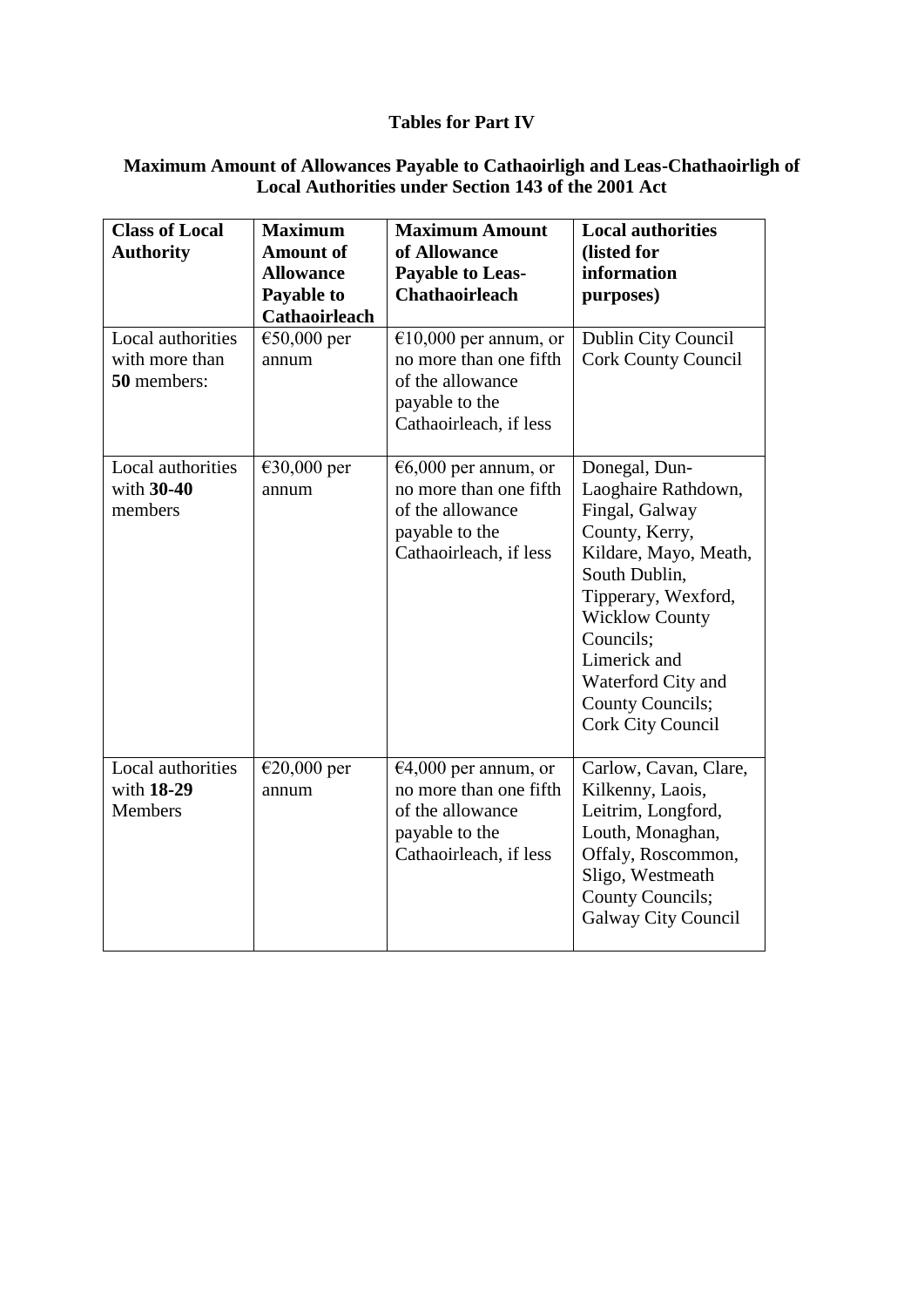# **Maximum Amount of Allowances Payable to Cathaoirligh of Municipal Districts under Section 143 of the 2001 Act**

| <b>Class of Municipal District</b>                                                                                                                                                                                                                                              | <b>Maximum</b><br><b>Amount of</b><br><b>Allowance</b><br>Payable to<br><b>Cathaoirleach</b> | <b>Municipal Districts</b><br>(listed for information purposes)                                                                                                                                                                                    |
|---------------------------------------------------------------------------------------------------------------------------------------------------------------------------------------------------------------------------------------------------------------------------------|----------------------------------------------------------------------------------------------|----------------------------------------------------------------------------------------------------------------------------------------------------------------------------------------------------------------------------------------------------|
| Municipal District known as<br>a Metropolitan District in<br>accordance with section<br>$22A(2)(a)$ of the 2001 Act <sup>3</sup>                                                                                                                                                | €18,000<br>per annum                                                                         | <b>Metropolitan Districts of Limerick</b><br>and Waterford                                                                                                                                                                                         |
| Municipal District known as<br>a Borough District or as the<br>Municipal District of<br>Kilkenny City in accordance<br>with section $22A(2)(b)$ and<br>$(c)$ of the 2001 Act, and a<br>Municipal District described<br>at section $32(1A)(c)$ of the<br>$2001$ Act <sup>4</sup> | €12,000<br>per annum                                                                         | Borough Districts of Clonmel,<br>Drogheda, Sligo and Wexford;<br>Municipal Districts of Athlone,<br>Bray, Carlow, Celbridge-Leixlip,<br>Dundalk, Ennis, Kildare-<br>Newbridge, Kilkenny City,<br>Letterkenny, Mullingar, Naas,<br>Navan and Tralee |
| Municipal District other than<br>the foregoing                                                                                                                                                                                                                                  | € $6,000$<br>per annum                                                                       | <b>Remaining Municipal Districts</b>                                                                                                                                                                                                               |

No allowance is payable to the Leas-Chathaoirleach of a municipal district.

<sup>-&</sup>lt;br>3 Section 22A of the 2012 Act, as inserted by section 19 of the 2014 Act.

<sup>4</sup> As inserted by section 37(1) of the 2014 Act.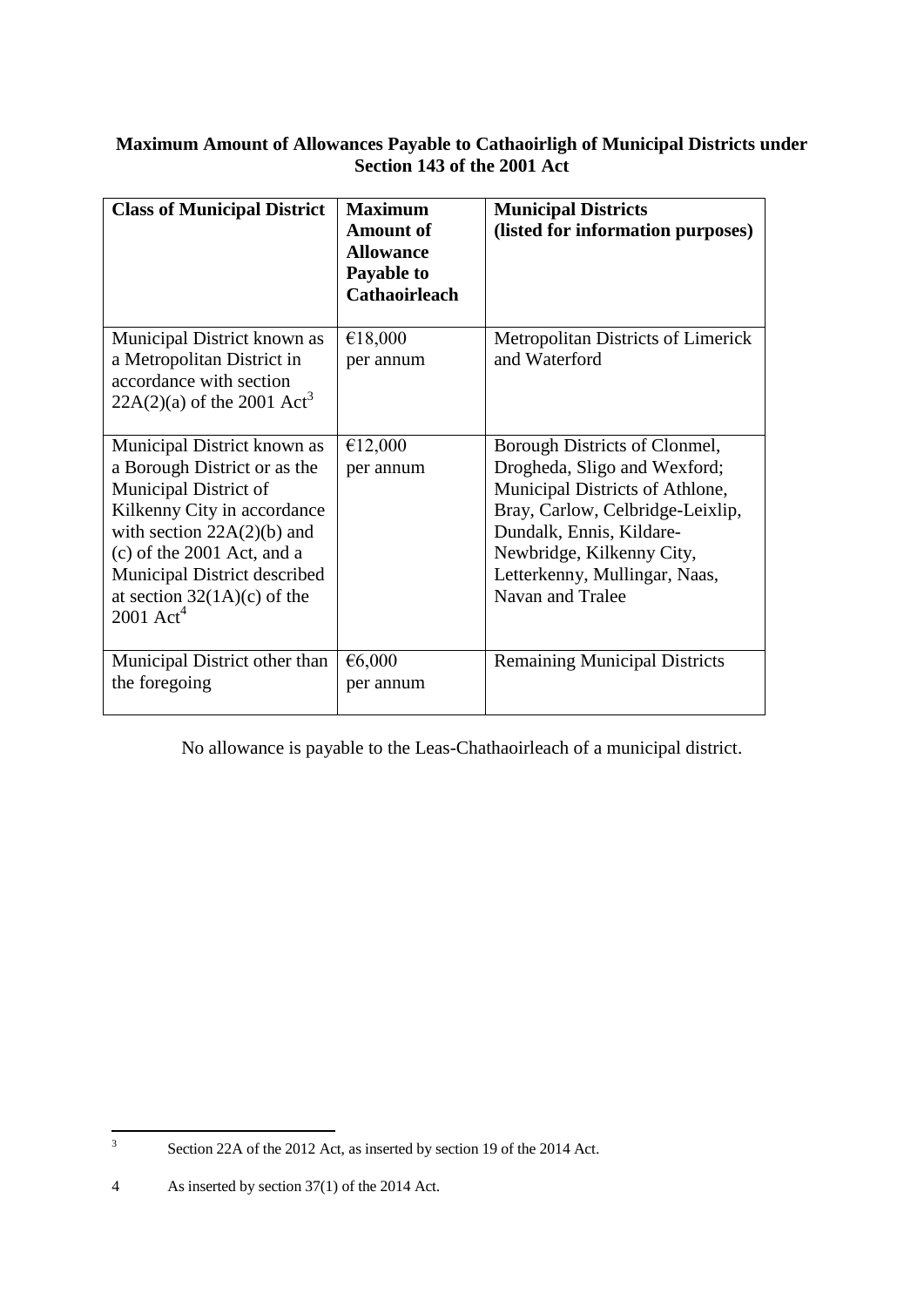# **Part V**

## **Allowances for Expenses for Attendance at Conferences and Training**

## **A. Allowances for expenses for attendance at conferences**

## 1 **Introduction**

- (1) Article 11 of the Local Government (Expenses of Local Authority Members) Regulations 2014 (S.I. No. 236 of 2014) establishes a maximum amount of expenditure that can be incurred by a local authority under section 142(5) of the Local Government Act 2001, as amended by section 53(2) of the Local Government Reform Act 2014 (i.e. in respect of attendance by local authority members at conferences, seminars, or other meeting or event) whether within or outside of the State. Such expenditure incorporates conference fees, as well as travel and subsistence costs.
- (2) The purpose of establishing such maxima is to restrict the overall amount of expenditure incurred by local authorities under section 142(5). This is significantly reduced from the amount set in 2010 by the Local Government Act 2001 (Section 142) Regulations 2010 (S.I. No. 37 of 2010). Notwithstanding the reduction in the ceiling, there must remain a presumption against attendance at conferences organised to generate maximum attendance by councillors and hence conference fees, and a greater reference to the quality and relevance of conferences when deciding on attendance.
- (3) These Guidelines complement the Regulations by identifying best practice in regard to attendance at such events.
- (4) The Regulations and Guidelines together should be read in the context, inter alia, of the Code of Conduct for Councillors, which outlines that –
	- (a) the public is entitled to expect conduct of the highest standards from all of those involved in the local government service, and the Local Government Act 2001 imposes a statutory duty on all in the local government service to maintain proper standards of integrity, conduct and concern for the public interest,
	- (b) the core principles underlying democratic local government are based on councillors acting in good faith and with fairness and impartiality for the common good and to promote the public interest, and
	- (c) Councillors must be seen to act solely in the public interest, and to maintain and enhance public trust and confidence.
- **2 Amount provided by local authorities for attendance at conferences, seminars, or other meeting or event**
	- (1) The Regulations set the maximum amount that can be provided by a local authority for attendance at events by councillors at  $\epsilon$ 700 per annum, with  $\epsilon$ 350 being the maximum for the period from 1 June 2014 to 31 December 2014.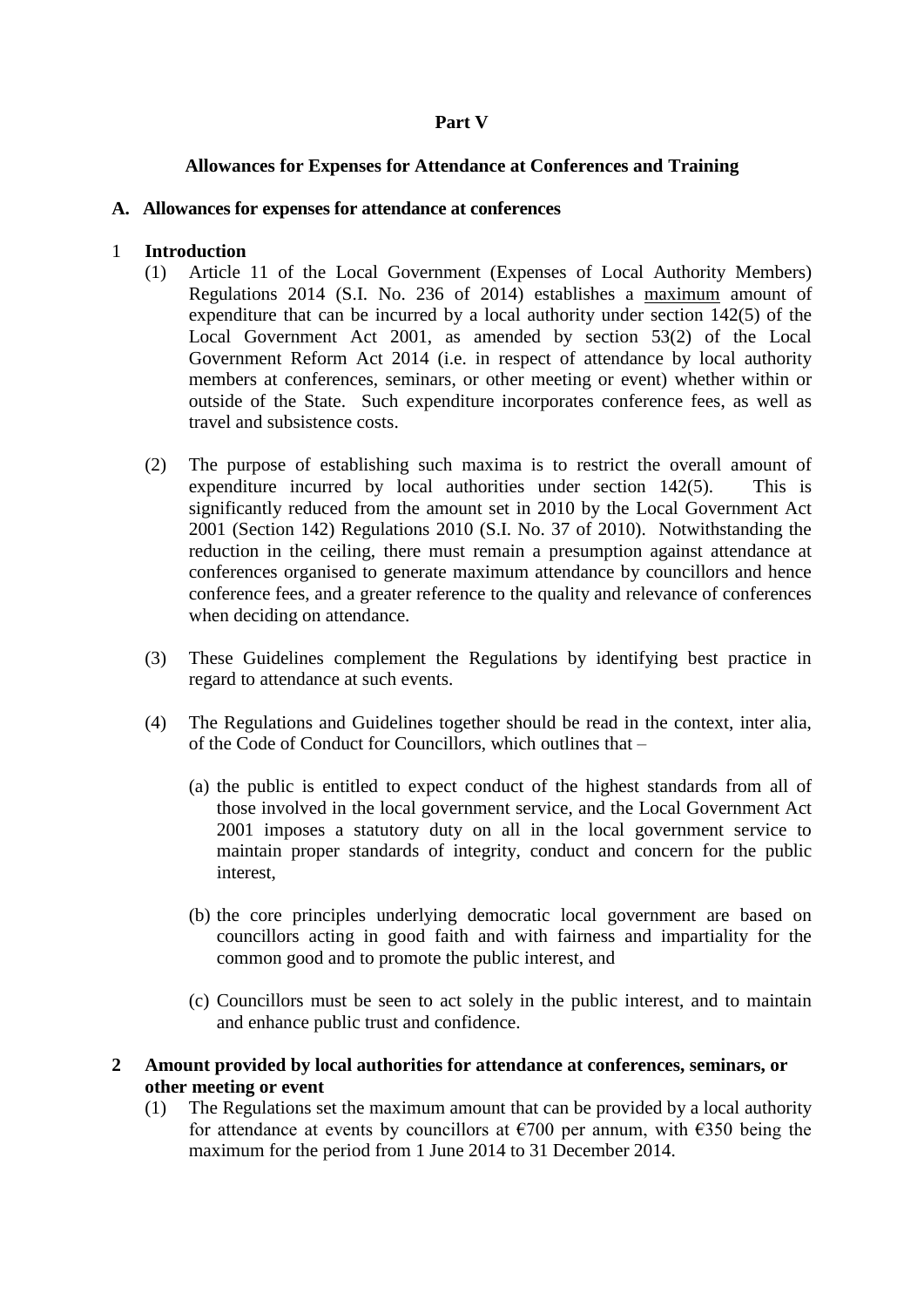- (2) The maximum amount for a local authority calculated in accordance with article 11 should in no way be interpreted as being a target amount, or an amount deemed to be appropriate for a local authority in any year. Article 11(2) leaves it open to each local authority to provide a lesser amount than the maximum specified in the Regulations.
- (3) The amount provided in its budget by a local authority to meet expenditure for the purposes of under section  $142(5)(c)$  of the Act should be consistent with, and seen to be consistent with the major financial and other policy decisions being taken by the authority, and the general requirements to be prudent and to secure best value for money.

# **3 Position of individual councillors**

- (1) While the maximum amount provided by a local authority under section 142(5)(c) of the 2001 Act is calculated by reference to the number of councillors on that authority, this should not be interpreted as conferring on any individual councillor an entitlement to any part of the overall budget. Accordingly, the limit on the payment under this heading shall be  $\epsilon$ 1,000 per councillor per annum (and  $\epsilon$ 500 in respect of the period from 1 June 2014 to 31 December 2014).
- (2) The decision of a local authority and a municipal district to authorise one or more members to represent the authority at a conference, seminar, meeting or event (i.e. under paragraph (b) of the said subsection (5)) is a separate decision. It may well be that having regard to a variety of factors, for example, the experience, interests and committee involvement of different councillors, and the range of conferences and similar events occurring, the amount of expenditure incurred by different councillors will vary. This is a matter for the local authority itself.

# **4 Assessment of value of conferences**

- (1) As up-coming conferences, seminars or other meetings or events come to the attention of a local authority, the authority should carry out an assessment of their relevance and suitability for its councillors. It is suggested that the Corporate Policy Group would have a useful role to play in this regard.
- (2) The decision of a local authority to authorise one or more members to represent the authority at a particular conference, seminar etc under section 142(5)(b) should take account of –
	- a) the resources available to fund attendance at the event, having regard to needs likely to arise later in the year concerned,
	- b) the cost of attendance at the event (including attendance fees and travelling and subsistence expenses payable for attendance),
	- c) how the event compares in terms of efficacy and value for money with other similar meetings or events.
- (3) In authorising members to attend events, account should be taken of the following factors –
	- a) size of delegation the number of members attending any event should be the minimum necessary to represent the authority at the event consistent with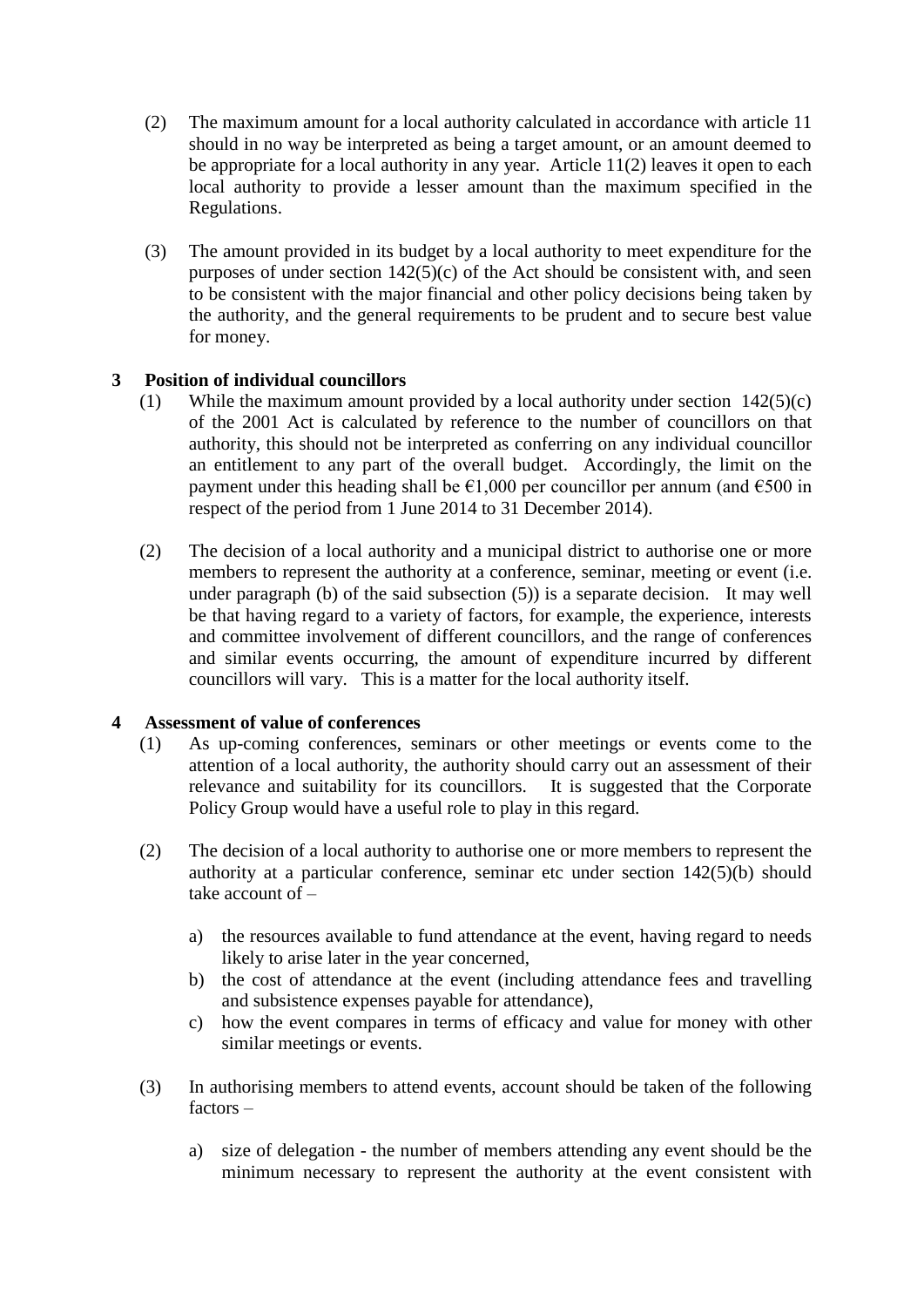producing the required benefit for the members concerned, the authority and the community,

- b) members attending the selection of a particular member to attend any event should, where possible, (and in addition to any identified needs) take account of his/ her particular areas of proven interest in relation to the council, their membership of an SPC or other local authority/ Committee, or their participation in community activities of a particular nature or sector, and
- c) any follow-up action that the local authority or its elected members need or propose to take following the event or in the future.

# **5 Requirements on members in relation to attendance at conferences**

- (1) Having been authorised to attend an event under section 142, a councillor is required in all circumstances to –
	- a) attend that event and participate in the proceedings to the greatest extent possible, and
	- b) submit a written report within 15 days to the Cathaoirleach, who shall submit the report to the next ordinary meeting of the council. The report must indicate the nature of the meeting and contain a summary of the proceedings. This report shall be made available free of charge on request to any member of the public; for this purpose it may be put on the local authority's website. The requirements in relation to reports by attendees and making the report available to the public are in large part new requirements under section  $142(5)(f)$  (as amended) and section  $142(5)(fa)$ .
- (2) The Minister considers that default arrangements should be for the report from the member and the proceedings to remain available on the local authority's website, with omission only of documentation where clear copyright restrictions so require.

### **B. Allowances for expenses for attendance at training events**

### **1 Introduction**

- (1) Under section 142(5A) of the 2001 Act, as inserted by section 53(1)(d) of the 2014 Act, the provision of allowances for expenses for training is separated from the allowances for expenses for conferences, on the basis that attendance at training events will be of greater advantage to individual councillors and thus to the overall membership of the council and ultimately of greater benefit to the people the councillors represent.
- (2) From 2010, local authorities have been required to adopt a Training and Development Programme for Councillors, the objective of which now will be
	- a) to adopt a more structured approach to supporting the development needs of councillors so that they can discharge their duties as effectively as possible, and
	- b) to inform decisions by the elected council on the training events for which councillors should be supported.
- (3) The Programme should have regard, inter alia, to  $-$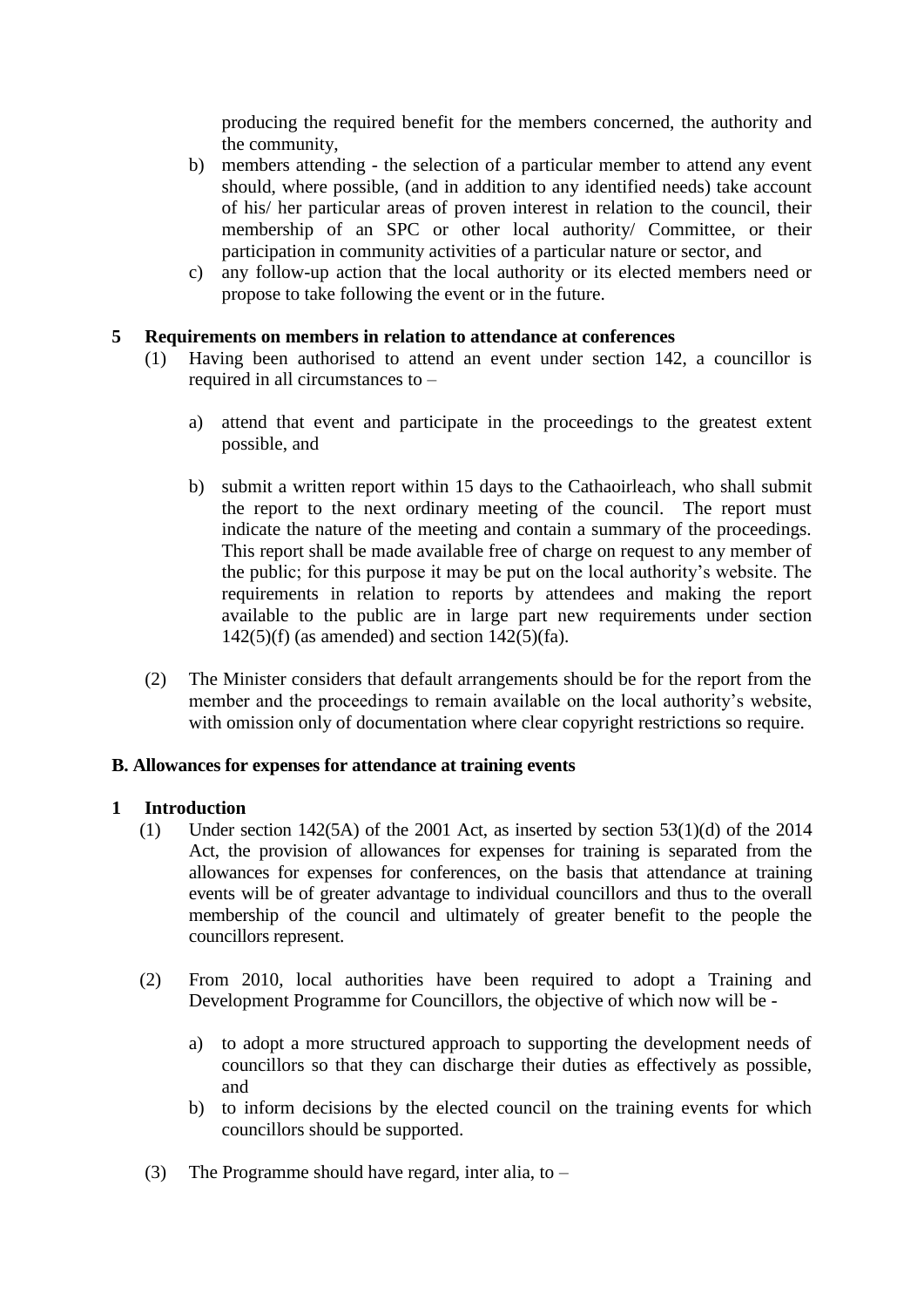- a) the key policy issues and challenges facing the councillors and the local authority generally,
- b) the stage of the local government term; the training and development needs may be different at the beginning and end of a local government term,
- c) the profile and experience of the councillors, including the events already attended by councillors generally, and
- d) The likely resources that will be available to meet training needs under section 142(5A) of the 2001 Act for the development of councillors.

# **2 Courses for which expensed for attendance may be paid**

- (1) Within the context of the overall programme, consideration should only be given  $to:$ 
	- a) Attendance at the annual conference of, and specific training events provided by, the Association of Irish Local Government (AILG);
	- b) the need at the beginning of a new local government term for induction courses organised by the local authority itself within the local authority area and by the AILG;
	- c) attendance at appropriate events organised by national representative bodies for functions for which local authorities have responsibilities. The bodies must have a remit in relation to the relevant functional area, and represent relevant bodies or individuals active in relation to that function across a range of matters other than provision of training. Examples would include the IPI and RIAI in relation to planning functions;
	- d) programmes of education and training which relate to functions for which local authorities have responsibilities and which are validated by Quality and Qualifications Ireland, the body established by the Qualifications and Quality Assurance (Education and Training) Act, 2012, (formerly FETAC and HETAC courses). This is to ensure that the training is externally accredited or validated, and includes courses and training programmes provided by a wide range of educational bodies;
	- e) the possible inclusion of structured training or educational courses that would lead to or contribute to qualifications of relevance to the functions of the local authority and of councillors. This could include, for example, distance or online courses leading to the award of qualifications which are recognised within the National Framework of Qualifications; and
	- f) such other training which may be approved by the Minister from time to time. The Minister, in the development of a training regime for elected members (see below) will assess the programmes or bodies that contribute to the training and/or continuous professional development of elected members. Training provided by the Institute of Public Administration in relation to local government is hereby approved by the Minister for the purposes of this provision.
- (2) Consideration may also be given to the annual seminars and conferences of Local Authority Members Association (LAMA). Normally, 2 are arranged per annum, and attendance will be limited to 2 events per annum organised by LAMA.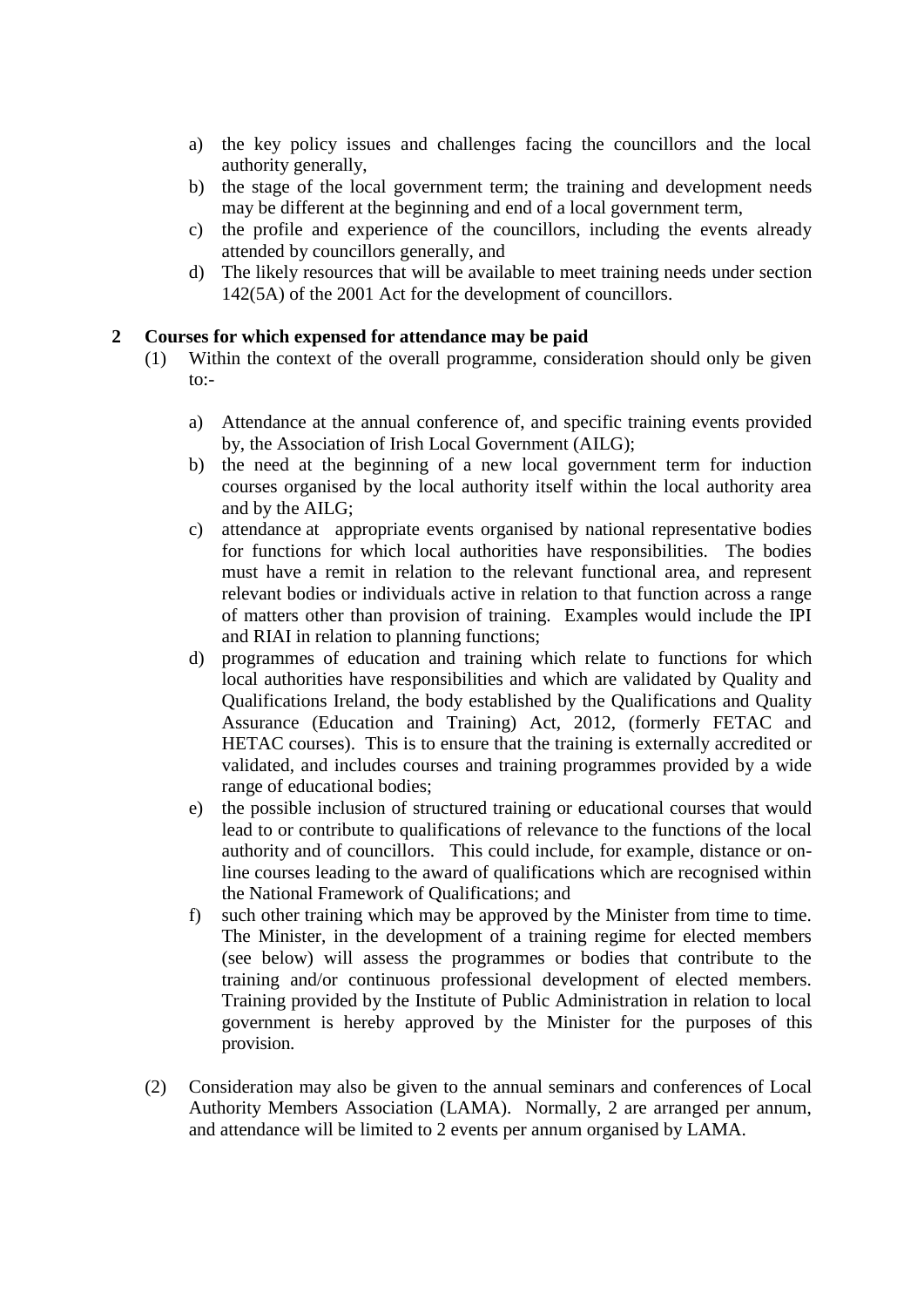- (3) For educational programmes identified at subparagraphs (2)(d) and (e) above at Level 6 and above in the National Qualification Framework, the local authority should pay a proportion only of the course fees where these are in excess of  $\epsilon$ 500 per annum, and should in no case pay a contribution in excess of  $E1,500$  per annum. Payment should be made annually in arrears following satisfactory evidence that all examinations have been passed and the elected member is eligible to progress to the next stage of the course, were the course is not completed. The payment of a contribution only of such course fees reflects the expectation that qualifications at Level 6 and above will be of benefit to the elected member outside his or her role as an elected member.
- (4) While the manner in which the Programme is prepared is a matter for local authorities, it is suggested that it could be prepared in the first instance with the assistance of relevant personnel in the local authority.

# **4 Further training that may be provided for**

The Department periodically meets with the AILG to discuss the training needs of elected members. There may be further guidance issued to supplement, or as appropriate amend, this circular letter with regard to individual training events or longer-term training needs

### **5 Training and development by local authorities**

- (1) Local authorities themselves are requested to consider on an on-going basis their own potential to meet a greater proportion of the training and development needs of members. Local authorities, particularly the larger ones have
	- a) structures in place for the training and development of staff that could be extended to also meet the needs of councillors, and
	- b) much in-house expertise across the range of local authority policy areas.
- (2) Local authorities should also consider the possibilities for cooperation and coordination between themselves in this regard.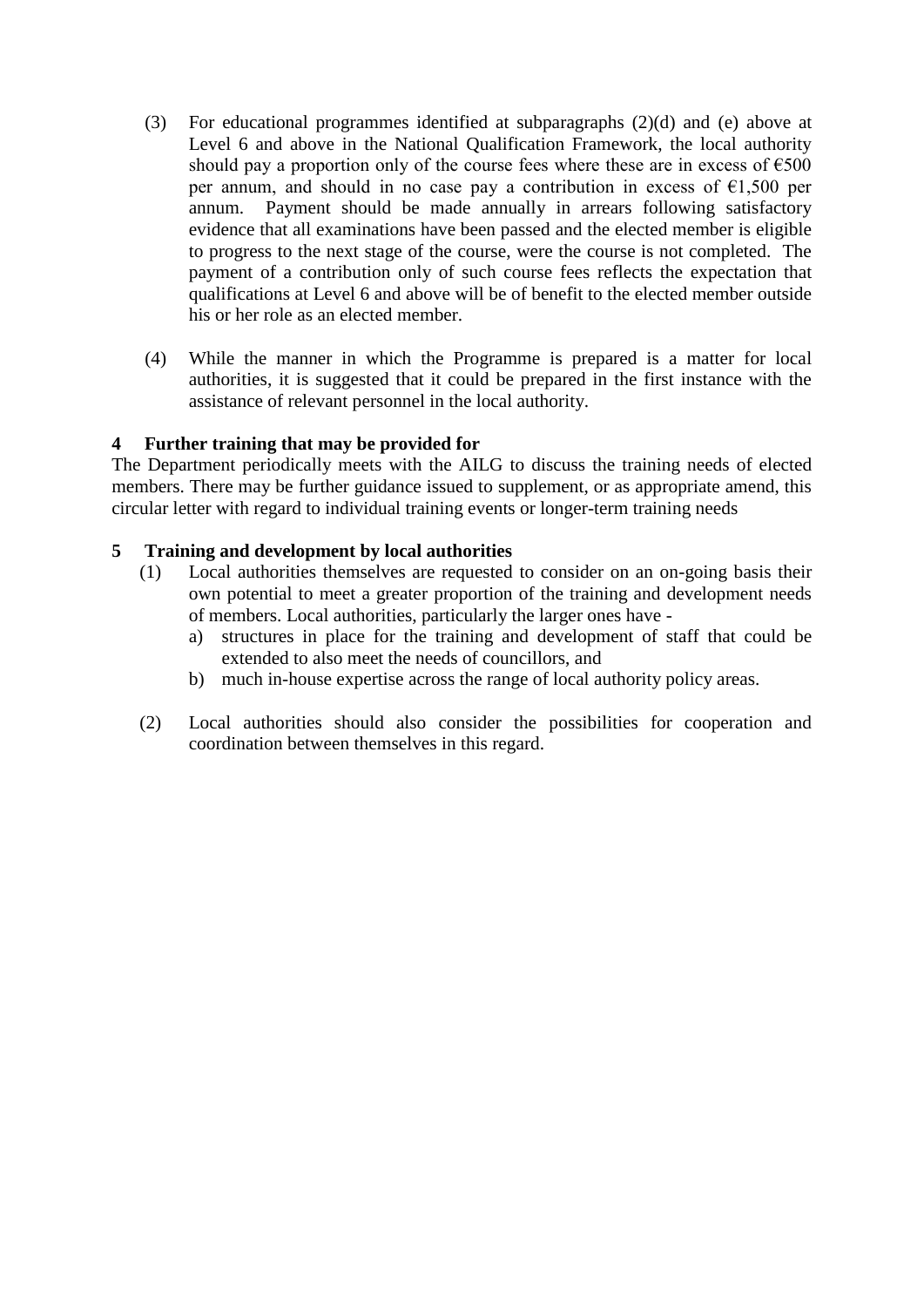# **Part VI General Rules in respect of the Allowances**

# **1. Notification of official address**

A member of a local authority or of a committee, joint committee or joint policing committee shall, as soon as possible after becoming such member, notify the local authority of the address of his or her official residence and provide any other relevant information required by the local authority for the purposes of the Regulations or of these rules and shall notify the local authority as soon as possible of any subsequent changes in such address or information.

# **2. Authorisation by local authority for representation at event**

The following provisions shall apply in relation to an authorisation for the purposes of sections  $142(5)$  and  $142(5A)$  of the Act: -

- (1) The resolution in relation to an authorisation shall specify by name the member or members of the local authority which it is proposed to authorise and these shall be recorded in the minutes of the meeting at which the authorisation was given. This authorisation is a reserved function of the local authority, and it is a matter for the elected members of the local authority to determine whether this function may be delegated to municipal district members under the provisions of section 131A(2) of the 2001 Act (as inserted by section 31(3) of the 2014 Act).
- (2) Before a decision is taken to give an authorisation, the Chief Executive shall inform the members of the estimated total cost which is likely to result from the proposed attendance at or participation in the matter to which the proposed authorisation relates and the members shall have regard to this and to the provision made for such purposes in the annual estimate of expenses, for the purposes of section 142(5) or section 142(5A) of the of the Act, as appropriate,
- (3) In deciding the number of persons to be authorised to attend conferences, seminars or other meeting or event other than a training event (i.e. under section 142(5)), the members shall have regard to the need to minimise the costs which are likely to result from attending or participating in the matter to which the proposed authorisation relates and to ensure that the number authorised does not exceed a reasonable proportion of the total number of members of the authority.
- (4) In deciding the number of persons to be authorised to avail of training or attend training events (i.e. under section 142(5A)), the members shall have regard to the benefits of increasing the skills and knowledge base of the elected members, their continued development in their role, the need to achieve efficiencies in delivery of such training and the need to minimise the costs which are likely to result from attending or participating in the matter to which the proposed authorisation relates.

# **3. Matters to be recorded in Annual Report**

- (1) The particulars to be recorded separately in the annual report of a local authority under section 221 of the Act shall include the following:
	- (a) the total amount of payments made by the local authority under Part II and Part III, and to non-members of the council under regulations 8, 9 and 10 of the Regulations;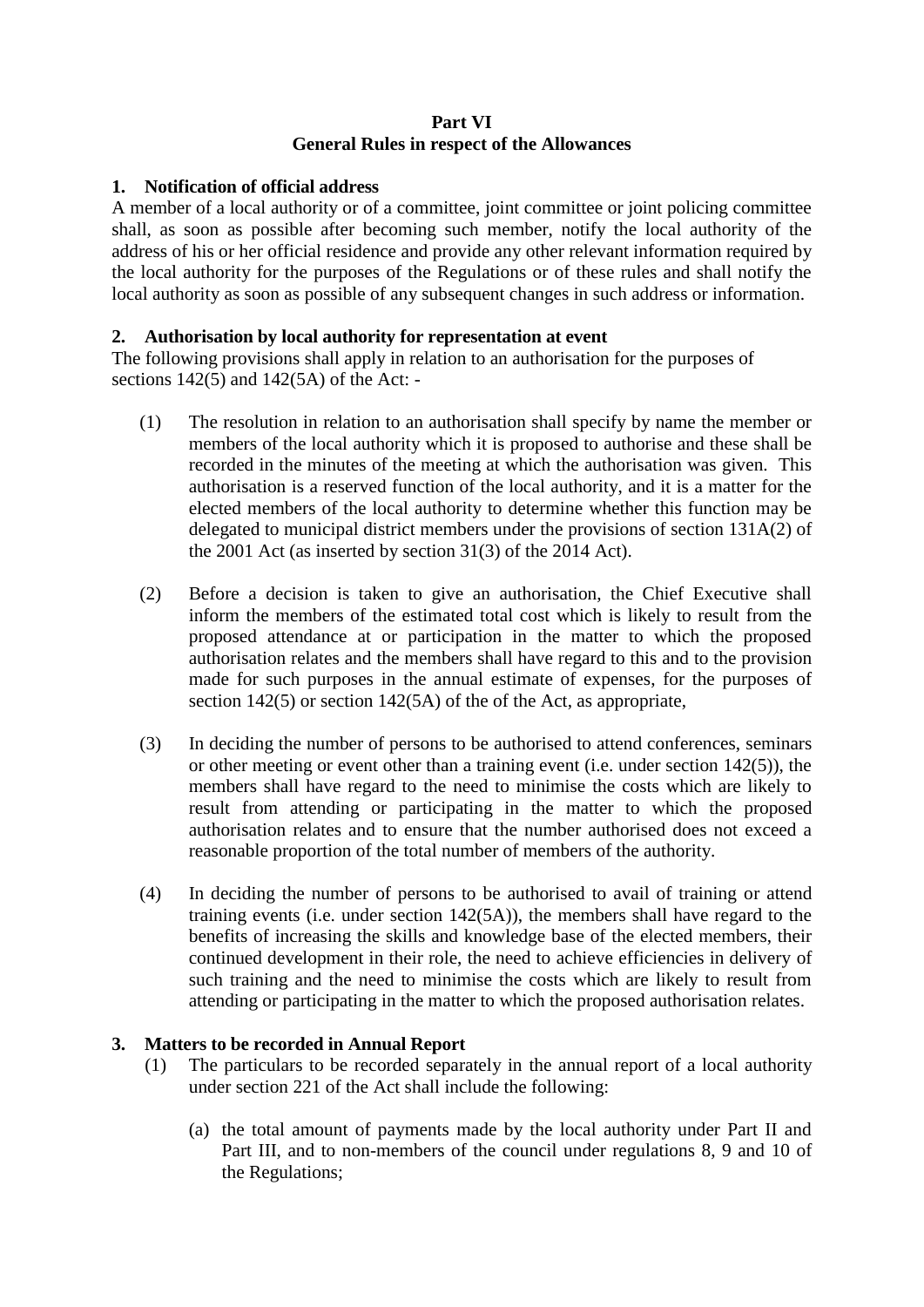- (b) the total amount of payments made by the local authority in respect of each of the matters specified in paragraph (b) of section 142(1) of the Act;
- (c) the amounts of payments made by the local authority in respect of the matters specified in the said paragraph (b) which related to travel or subsistence expenses within or outside the State respectively;
- (d) the total amount of all payments made by the local authority in accordance with regulations made under the said section 142.
- (2) The following particulars shall be recorded in the annual report of a local authority -
	- (a) the number of meetings of the local authority and of municipal district members which were held during the year,
	- (b) the title, purpose and number of members of each committee and joint committee and the number of meetings of each committee, joint committee and joint policing committee held during the year,
	- (c) the public authorities and other bodies on which the local authority or any committee or joint committee was represented and the names of such representatives,
	- (d) the conferences, seminars and other similar events under section 142(5) at which the local authority or any committee or joint committee was represented during the year, specifying the purpose of each such event, whether such event was held within or outside the State and the number of representatives of the local authority or of any committee or joint committee who attended in each case.
	- (e) the training availed of by members, and the training events attended by members under section 142(5A), specifying the title of each training event, the body which provided it and the number of representatives of the local authority or of any committee or joint committee who attended in each case
- (3) For the purposes of subparagraph (1)(b), payments in respect of attendance at conferences, seminars, etc. held by the AILG and LAMA shall be included in the total.

#### **4. Avoidance of unnecessary or excessive cost**

A local authority and municipal district members shall ensure, as far as possible, that meetings of the authority, the municipal district members and any committees and joint committees and any events to which Part IV and Part V of the Regulations applies for which it is responsible, are so arranged and that the business at such meetings or other events is so managed as to avoid any unnecessary or excessive cost in respect of travelling or subsistence expenses allowances.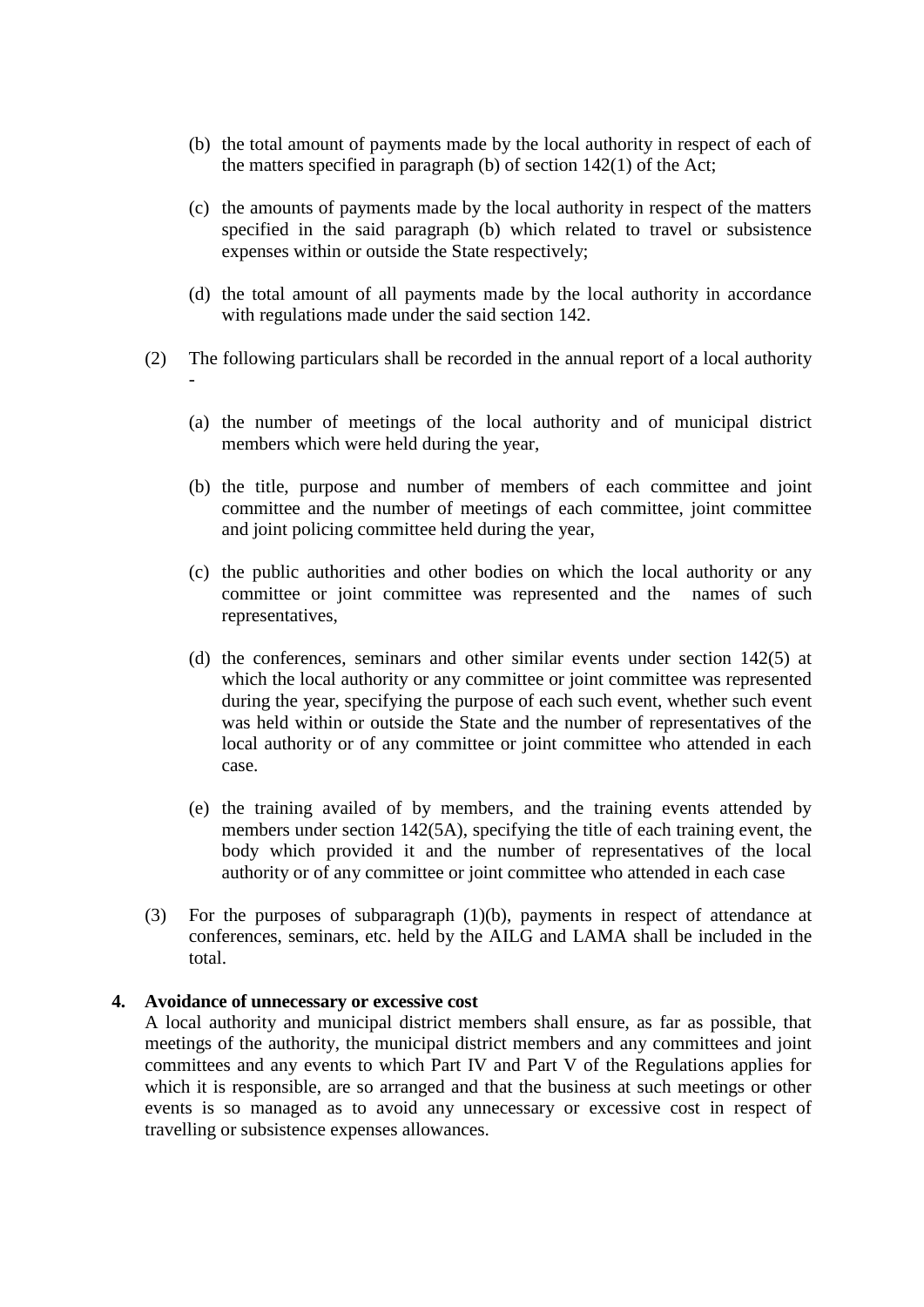# **5. Record of payments**

A local authority shall keep a record of all payments made under sections 142 and 143 of the Act, specifying the amount and nature of each payment and the name of the person to whom it was made and any other relevant particulars.

# **6. Repayment of payments not due**

- (1) Where in any case a payment was made to a member of a local authority or to a member of a committee or a joint committee of such authority in respect of travelling or subsistence expenses and such member was not entitled to such payment or was entitled to a lesser amount than that actually paid, then such member shall be liable to repay to the local authority an amount equal to such payment or, as the case may be, a sum representing the difference between the amount actually paid and the amount to which the member was properly entitled.
- (2) Where a member fails to comply with the requirement of subparagraph (1) within a reasonable period, the local authority shall take any necessary action to recover the amount which is repayable by such member and without prejudice to any other method of recovery, any sum repayable in accordance with subparagraph (1) may be recovered by deduction from, or suspension of, any other payments to which the member would otherwise be entitled in accordance with the Regulations and these rules.

# **7. Member's official residence**

- (1) Where a member's official residence changes to a place which is outside of the functional area of the local authority, the number of kilometres outside such functional area which may be reckoned for the purposes of the Regulations and these rules shall not exceed –
	- (a) where the member's official residence immediately prior to such change was outside such functional area, the number kilometres outside the functional area which was reckonable prior to the change,
	- (b) in any other case, 16 kilometres.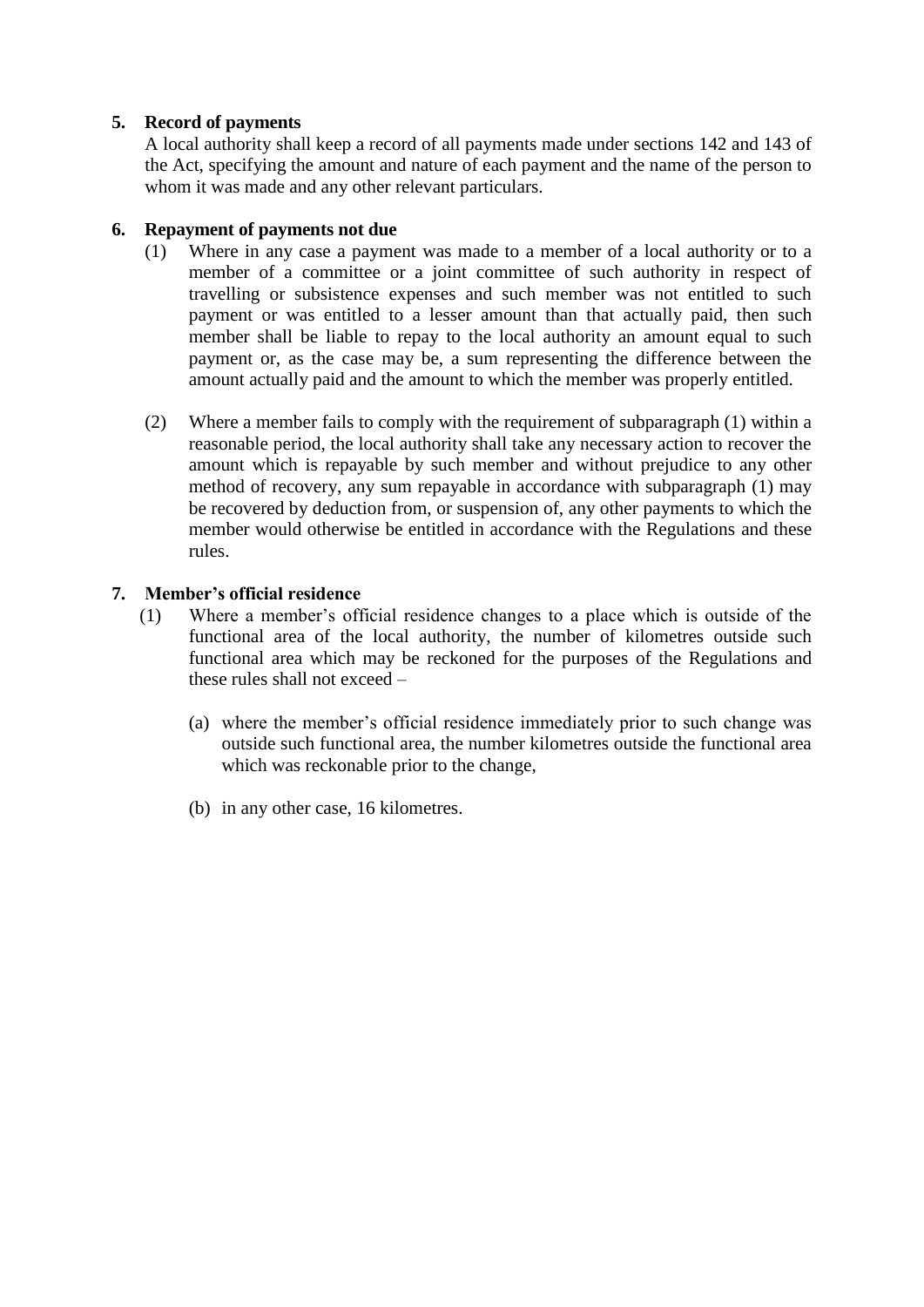# **Appendix I Allowances for expenses incurred by elected members**

Guidance notes regarding the

Local Government (Expenses of Local Authority Members) Regulations 2014-2017 Directions issued by the Minister under Article 17 of the Regulations

# **(1) Annual Expenses Allowances**

- (1) Part II of the Regulations provides for the annual expenses allowance system, the general terms of which have already been announced by the Minister and notified to local authorities. It will be noted that payment of the annual expenses allowance will continue to be proportionate to
	- i. the period of the year for which a person was a member, and
	- ii. to the member's attendance rate with respect to a "quota" of 80% of all meetings which the member was due to attend.
- (2) Groupings of local authorities for the purpose of the annual allowance system are set out in the Schedule to the Regulations.
- (3) The rates and other rules to be applied for the calculation of annual expenses allowances are set out in Part I of the directions given by the Minister under article 17 of the Regulations.

# **(2) Travelling and Subsistence Expenses Allowances (other than Annual Expenses Allowances)**

- (1) Part IV and Part V of the Regulations provides for the payment of individual travelling or subsistence allowances (apart from the annual expenses allowance) on an ad hoc basis in certain cases, viz. attendance at conferences, seminars and similar events, training events, certain types of meetings held outside of the functional area of the local authority, visits in connection with twinning or similar arrangements and any other matters which might be specified in directions given by the Minister.
- (2) The matters in respect of which travelling or subsistence expenses allowances will be payable on an ad hoc basis are provided for at article 7 of the Regulations. Matters which are specifically excluded for the purposes of such allowances are set out in article 7(2) of the Regulations.
- (3) Particular attention is drawn to the fact that travelling and subsistence expenses on an ad hoc basis are not payable to elected members in respect of meetings of a local authority, meetings of municipal district members, or committees and joint committees, including such committees the joint policing committee (either by a local authority or the committee/ joint committee), and other types of meetings held within the functional area of the local authority. **These are covered by the annual expenses allowance.**
- (4) Local authorities are reminded that the payment of expenses in connection with meetings of any public authorities or committees, etc. of such authorities on which a local authority may be represented is a matter for the body concerned, e.g. ETBs,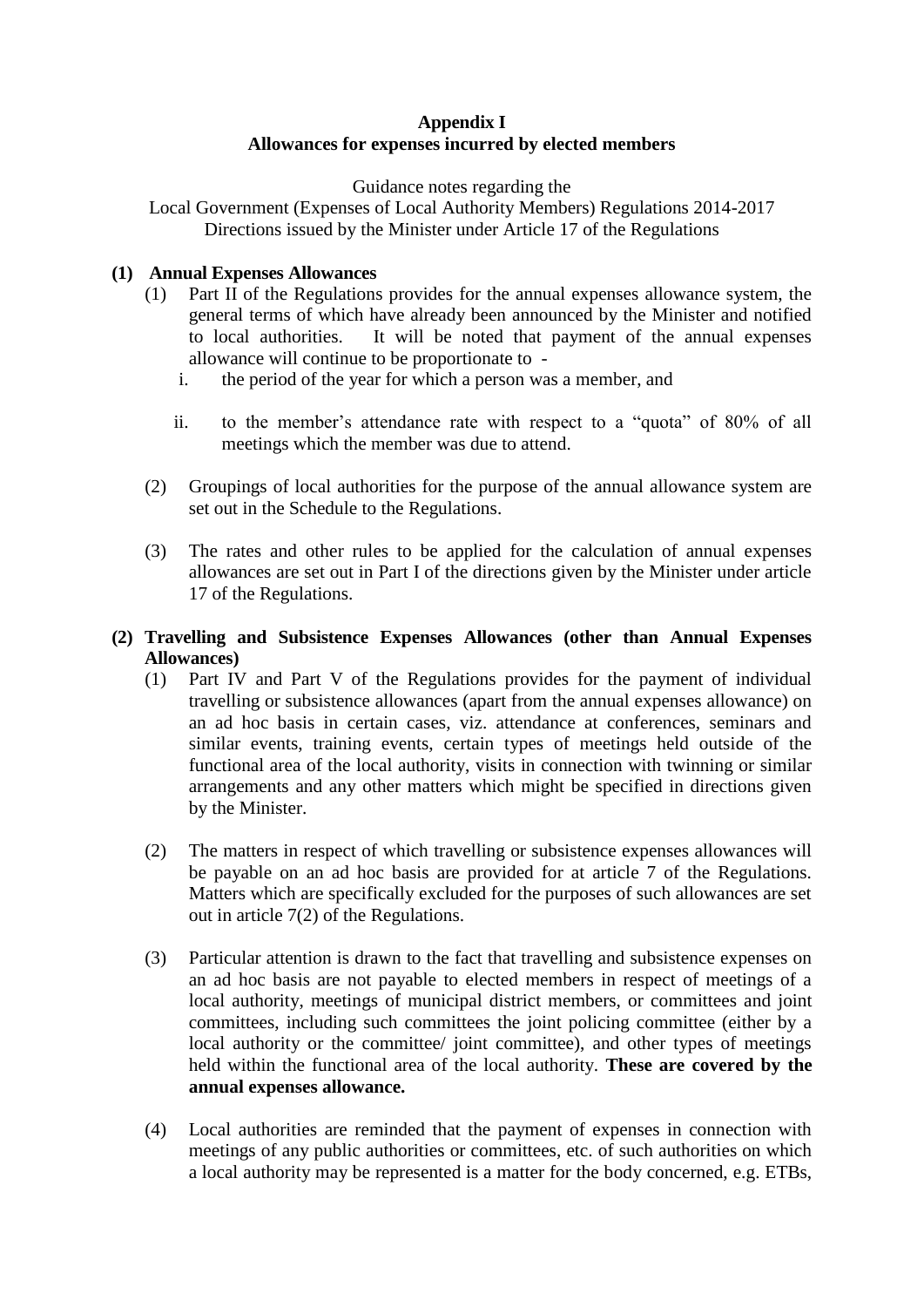regional health fora, regional assemblies. The elected member must, within 15 days of the end of each quarter, notify the local authority of his or her attendance at the relevant meetings and any payments made by the body (including in relation to travel by private vehicle, the distances travelled) – see section  $141(1\text{A})$  of the 2001 Act, as inserted by section 53(1) of the 2014 Act.

(5) By virtue of sections 142(4)(g and (ga), all payments under sections 141, 142 and 143 of the Act are required to be published by the local authority in the public register. The local authority shall maintain a copy of this register publicly available on the website of the local authority.

# **(3) Rules and Rates for Travelling and Subsistence Expenses Allowances**

- (1) Rules in relation to travelling and subsistence expenses allowances payable under Part IV of the Regulations are set out in Part II of the directions; they incorporate the rules and the scale of travel and subsistence rates applicable. At this time, the applicable travel and subsistence rates are set out in circulars EL 01/2017 and EL 03/2017 of 13 March 2017. The rates are also set out in Schedules A and B respectively to Part II. It should be noted, in particular that in the case of attendance on the same day at –
	- (a) a matter to which Part IV of the Regulations does not apply (e.g. covered by the annual expenses allowance or for which expenses are payable by another party), and
	- (b) a matter to which Part V does apply (e.g. a conference, seminar, etc., and training events)
- (2) travelling and subsistence expenses allowances will only be payable in respect of any additional distance or period of absence arising from the latter over and above what the former would in any case have involved (see in particular paragraphs 7(3) and 12(1) of Part II of the directions.
- (3) It should also be noted that a travelling or subsistence allowance under Part IV or Part V of the Regulations should not be paid unless a claim is accompanied by a signed declaration as set out in Schedule C to Part II of the directions.

# **(4) Local Authority Authorisations**

With regard to attendance at conferences, seminars or other meetings or events, attention is drawn to the requirement in section 142(5)(d) of the Act that such attendance should not be authorised unless the authority is satisfied that this is justified having regard to costs, benefits and the general interests of the authority's area and the local community. Similarly, in relation to training events, attention is drawn to the same requirements under section 142(5A)(d) of the Act.

### **(5) Allowances to Chairpersons of SPCs**

The rules in relation to the payment of an annual allowance to Strategic Policy Committees are set out in Part IV of these directions. The allowance is expenses related and therefore are not subject to income tax.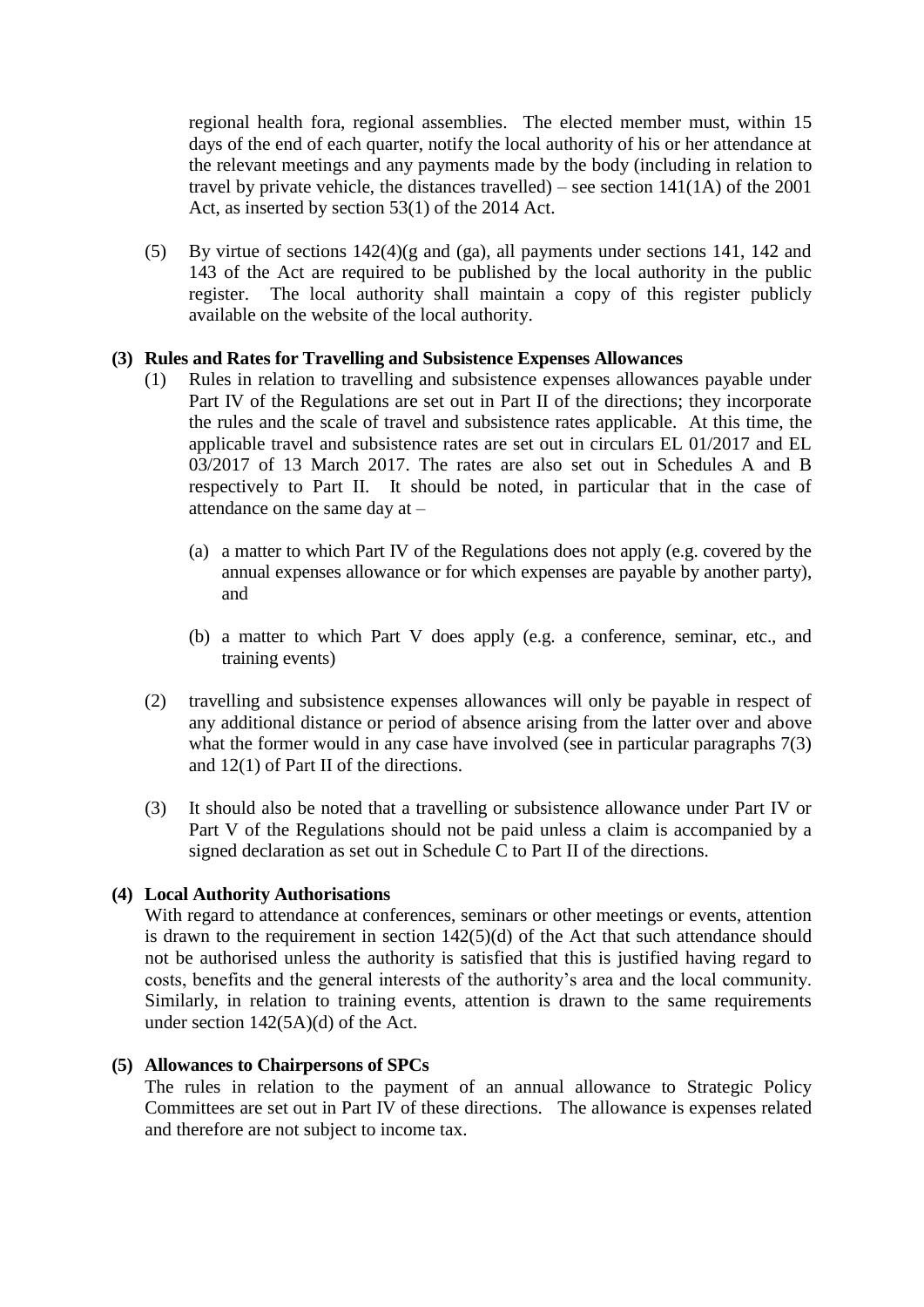## **(6) Rules for Expenses Allowances Generally**

General Rules in relation to members' expenses are set out in Part V of the directions, incorporating the rules and requirements which apply generally to the making of claims for or payment of expenses allowances and other matters relating to expenses.

# **(7) Payments in Accordance with Regulations and Directions**

Attention is drawn to article 16 of the Regulations which prohibits any payments in respect of expenses to members of local authorities or of committees, joint committees and joint policing committees except in accordance with the Act, the Regulations and these directions.

### **(8) General Arrangements, Procedures, etc.**

Local authorities are also recommended to continue to keep under review the organisation of council and committee business with a view to maximising efficiency and economy and minimising the burden on members.

### **(9) Taxation Implications for Allowances under Sections 142 and 143 of the Act**

- (1) Section 143 of the Local Government Act, 2001 permits the payment by a local authority of an allowance for reasonable expenses to the Cathaoirleach and to the Leas-Chathaoirleach of the local authority, and to the Cathaoirleach of municipal district members, subject to the directions of the Minister.
- (2) As previously notified to local authorities, following an examination by the Revenue Commissioners of the operation of this system (including amounts and arrangements for payment) instructions issued to all local authorities regarding the tax treatment of such allowances. These arrangements continue in force as required by Revenue.
- (3) In light of the foregoing, guidance is outlined below as regards certain related matters, as understood by this Department:
	- (a) the fixed annual expenses allowance and vouched annual expenses allowance is payable without deduction of tax,
	- (b) the allowance for the chairperson of a Strategic Policy Committee is payable without deduction of tax, and
	- (c) the role of the Leas-Chathaoirleach is, under the Local Government Act, 2001, confined to acting in place of the Cathaoirleach in certain circumstances. Accordingly if an allowance for reasonable expenses is considered appropriate, it should reflect this position and be limited to a modest sum approximate to likely expenses, and may not exceed one-fifth of the allowance payable to the Cathaoirleach.
	- (d) the allowance for members of municipal districts/area committees is treated as taxable income.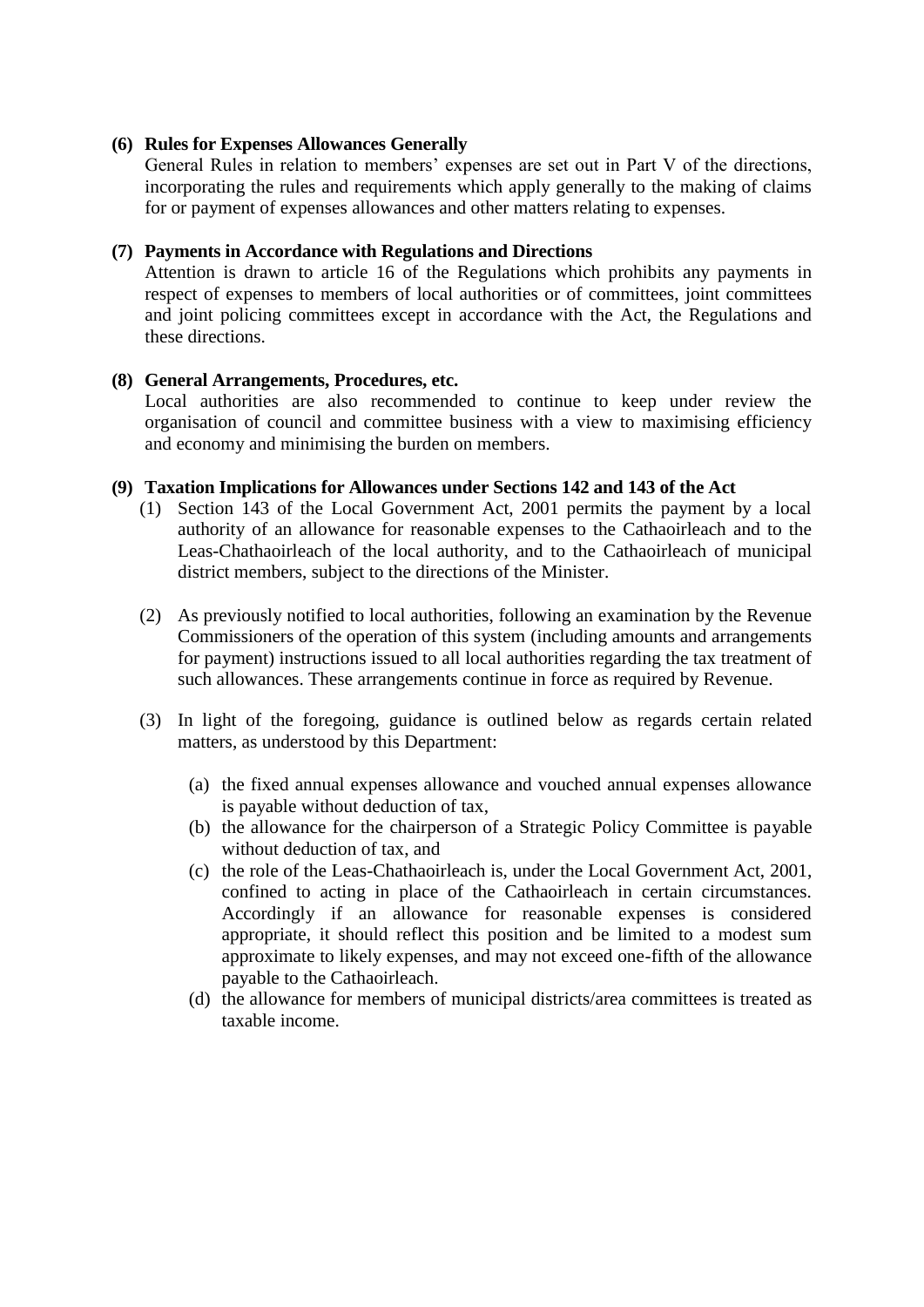# **APPENDIX II**

# **Summary of the Expenses and Allowances System**

# **NOTE: This Appendix is a summary only and should be read in conjunction with the Regulations and Directions issued together with this circular.**

| <b>Item</b>                                                                                                                                                                      |                                                                                                                                                                                                                                                                 | <b>Existing Position</b>                                             | <b>Comment</b>                                                                                                                                                                                                                                                                                                                             |
|----------------------------------------------------------------------------------------------------------------------------------------------------------------------------------|-----------------------------------------------------------------------------------------------------------------------------------------------------------------------------------------------------------------------------------------------------------------|----------------------------------------------------------------------|--------------------------------------------------------------------------------------------------------------------------------------------------------------------------------------------------------------------------------------------------------------------------------------------------------------------------------------------|
| Meetings' bands<br>for Annual<br><b>Expenses</b><br>Allowances for<br>County/County<br>and City/ City<br>Councils<br>Details in relation<br>to the application<br>of the revised | The councils of the<br>counties of Carlow,<br>Cavan, Kilkenny,<br>Laois, Leitrim,<br>Louth, Longford,<br>Monaghan, Offaly,<br>Roscommon, Sligo,<br>and Westmeath and<br>the council of the city<br>of Galway.                                                   | $Index = 80$<br>(travel rate)<br>$Index = 40$<br>(subsistence rate)  |                                                                                                                                                                                                                                                                                                                                            |
| indices to the<br>relevant councils<br>are set out in<br>article 5 of the<br>Regulations and<br>Parts I, II, III and<br>IV of the Schedule<br>thereto.                           | The councils of the<br>counties of Clare,<br>Donegal, Galway,<br>Kerry, Kildare,<br>Mayo, Meath,<br>Tipperary, Wexford<br>and Wicklow, the<br>councils of the cities<br>and counties of<br>Limerick and<br>Waterford and the<br>council of the city of<br>Cork. | $Index = 110$<br>(travel rate)<br>$Index = 55$<br>(subsistence rate) | North and South<br>Tipperary county<br>councils and<br>Waterford city and<br>county councils<br>were previously at<br>Index 80 (travel<br>rate)/ Index 40<br>(subsistence rate)<br>Limerick county<br>council and<br>Limerick city<br>council were<br>previously at this<br>Index 110 (travel<br>rate)/ Index = $55$<br>(subsistence rate) |
|                                                                                                                                                                                  | The councils of the<br>counties of Dun<br>Laoghaire-<br>Rathdown, Fingal<br>and South Dublin.                                                                                                                                                                   | $Index = 150$<br>(travel rate)<br>$Index = 75$<br>(subsistence rate) |                                                                                                                                                                                                                                                                                                                                            |
|                                                                                                                                                                                  | The council of the<br>county of Cork and<br>the council of the city<br>of Dublin.                                                                                                                                                                               | $Index = 170$<br>(travel rate)<br>$Index = 85$<br>(subsistence rate) |                                                                                                                                                                                                                                                                                                                                            |